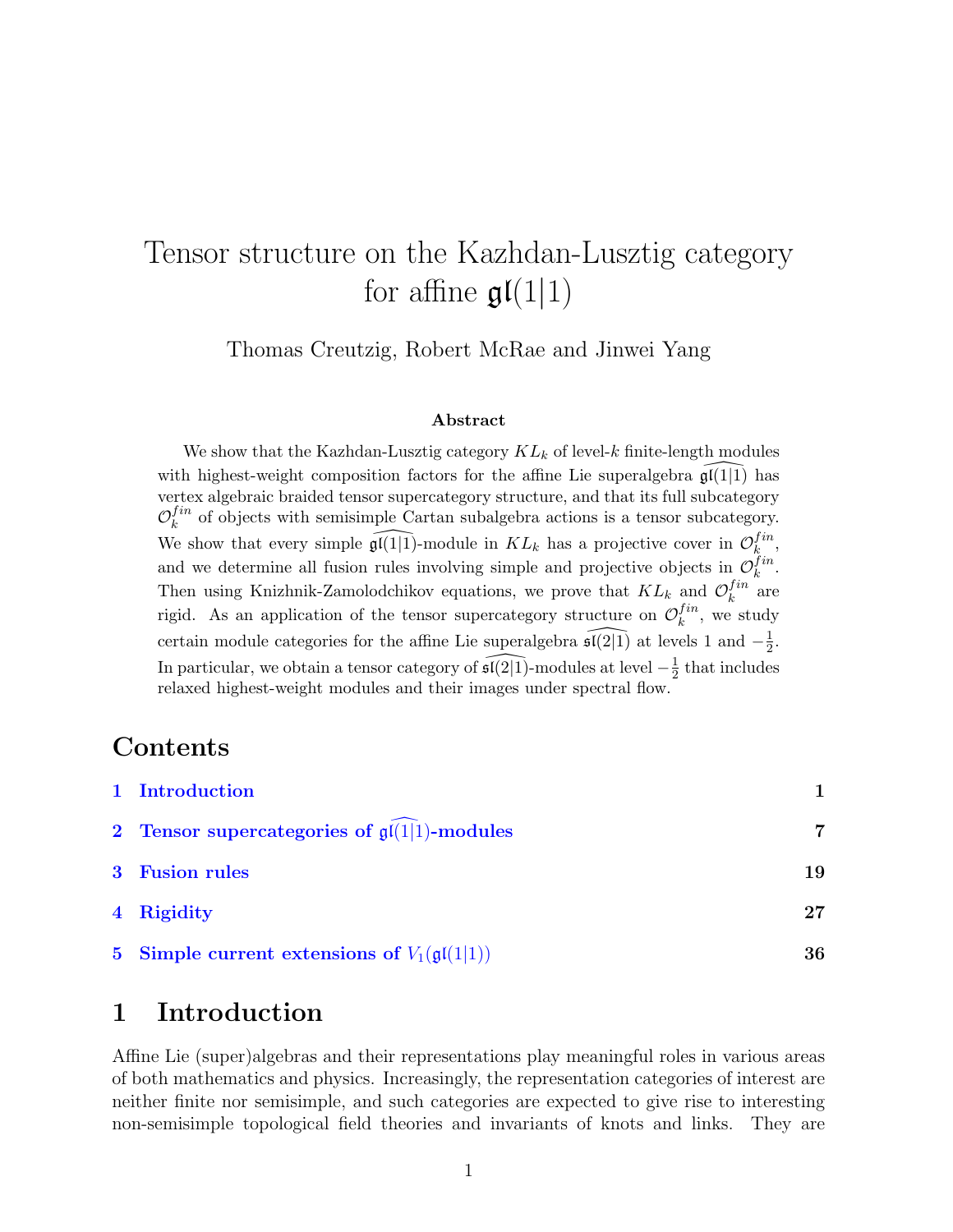also expected to relate to quantum group module categories via non-semisimple Kazhdan-Lusztig correspondences.

We are concerned with representation categories of the affine Lie superalgebra  $\mathfrak{gl}(1|1)$ at level k, or equivalently of the affine vertex operator superalgebra  $V_k(\mathfrak{gl}(1|1))$ , whose associated knot and link invariants are expected to be Alexander-Conway polynomials. In physics,  $V_k(\mathfrak{gl}(1|1))$  is the chiral algebra of a prototypical logarithmic conformal field theory, namely the WZW theory of the supergroup  $GL(1|1)$ . After describing our main results, we will explain these connections in detail.

### 1.1 Results

In this paper, we study two representation categories for  $\mathfrak{gl}(1|1)$ . The first is the Kazhdan-Lusztig category  $KL_k$  of level-k finite-length modules with highest-weight composition factors. Equivalently, this is the category of finite-length grading-restricted generalized  $V_k(\mathfrak{gl}(1|1))$ -modules, where "generalized" means that these modules decompose as direct sums of generalized eigenspaces for the Virasoro algebra zero-mode  $L_0$ . The second category we consider is the full subcategory  $\mathcal{O}_k^{fin}$  $\binom{Im}{k}$  of  $KL_k$  consisting of modules with semisimple Cartan subalgebra actions. Using the sufficient conditions given in [\[CY\]](#page-41-0) for the existence of the logarithmic tensor categories constructed in [\[HLZ1\]](#page-42-0)-[\[HLZ9\]](#page-43-0), we prove in Theorems [2.3.1](#page-12-0) and [2.3.2](#page-12-1) that both  $KL_k$  and  $\mathcal{O}_k^{fin}$  $\binom{fin}{k}$  have the vertex and braided tensor supercategory structures of [\[HLZ1\]](#page-42-0)-[\[HLZ9\]](#page-43-0) (see [\[CKM\]](#page-41-1) for a description of the supercategory structure in the superalgebra generality).

There are two classes of simple objects in  $KL_k$  and  $\mathcal{O}_k^{fin}$  $\hat{V}_{n,e}^{fin}$ . The typical modules  $\hat{V}_{n,e}^{k}$  for  $n \in \mathbb{C}$ ,  $e/k \notin \mathbb{Z}$  are irreducible Verma  $\widehat{\mathfrak{gl}}(1|\overline{1})$ -modules; the label  $(n, e)$  indicates Cartan subalgebra eigenvalues on a highest-weight vector. The atypical modules  $\widehat{A}_{n,\ell k}^k$  for  $n \in \mathbb{C}$ ,  $\ell \in \mathbb{Z}$  are then the unique irreducible quotients of the corresponding reducible Verma modules. In Section [2.4,](#page-13-0) we show that all irreducible modules have projective covers in  $\mathcal{O}_k^{fin}$  $f_n^{in}$ : the typical modules are their own projective covers, while each  $\hat{A}_{n,\ell k}^k$  has a length-4 projective cover  $\widehat{P}_{n,\ell k}^k$ .

We next determine tensor products of irreducible modules in  $KL_k$  and  $\mathcal{O}_k^{fin}$  $\int_k^{tn}$  in Theorems [3.2.2,](#page-22-0) [3.2.3,](#page-23-0) and [3.2.4:](#page-24-0)

<span id="page-1-0"></span>1.1.1 Theorem. The following are the tensor products of simple  $\mathfrak{gl}(1|1)$ -modules:

1. For  $n, n' \in \mathbb{C}$  and  $\ell, \ell' \in \mathbb{Z}$ ,

$$
\widehat{A}^k_{n,\ell k}\boxtimes \widehat{A}^k_{n',\ell' k}\cong \widehat{A}^k_{n+n'-\varepsilon(\ell,\ell'),(\ell+\ell')k},
$$

where the scalar  $\varepsilon(\ell, \ell')$  is defined in [\(2.15\)](#page-14-0) and Theorem [3.2.2](#page-22-0) below.

2. For  $n, n' \in \mathbb{C}, \ell \in \mathbb{Z}, \text{ and } e'/k \notin \mathbb{Z},$ 

$$
\widehat{A}^k_{n,\ell k} \boxtimes \widehat{V}^k_{n',e'} \cong \widehat{V}^k_{n+n'-\varepsilon(\ell),e'+\ell k},
$$

where the scalar  $\varepsilon(\ell)$  is defined in [\(2.15\)](#page-14-0) below.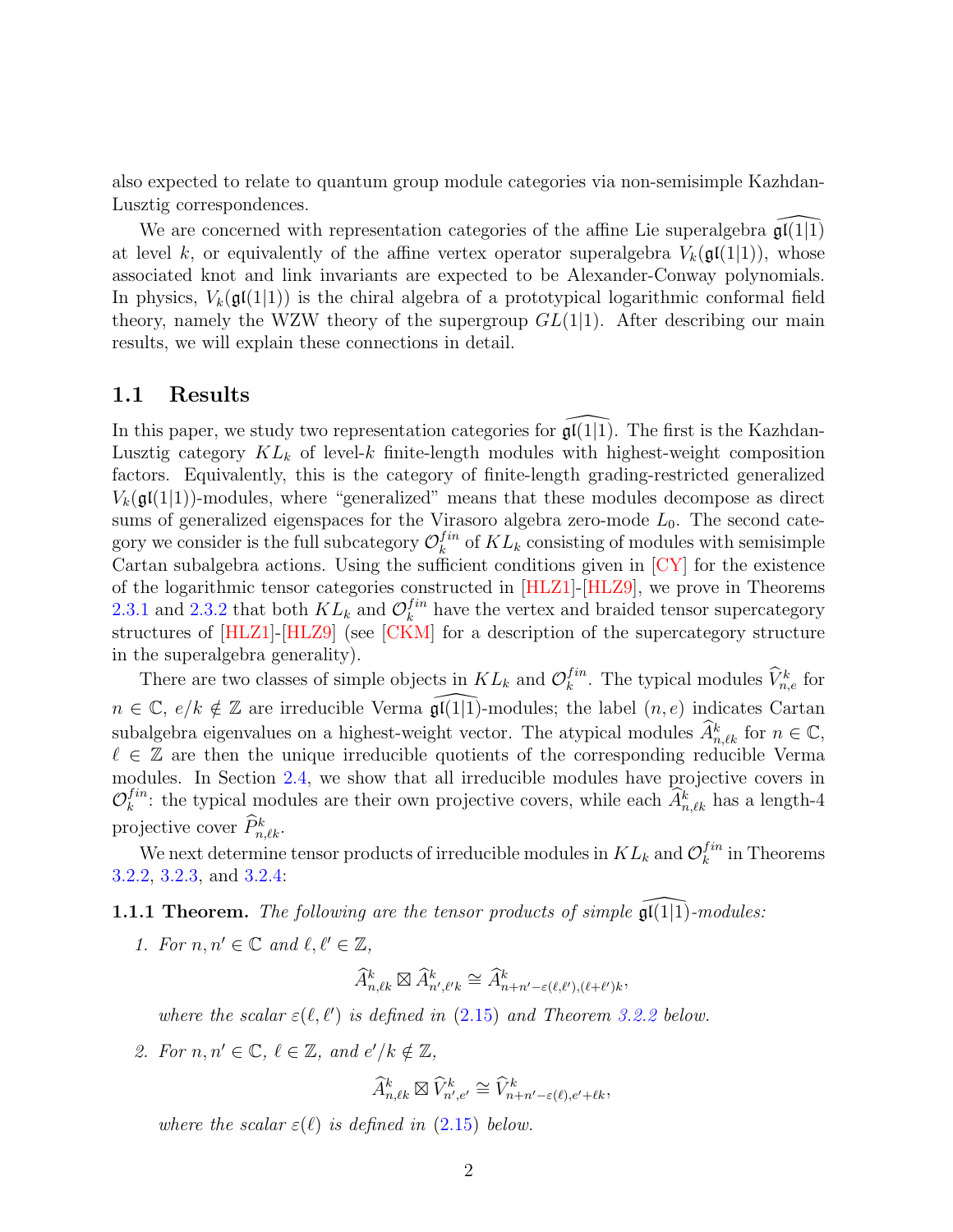3. For  $n, n' \in \mathbb{C}$  and  $e/k, e'/k \notin \mathbb{Z}$ ,

$$
\widehat{V}_{n,e}^{k} \boxtimes \widehat{V}_{n',e'}^{k} \cong \begin{cases} \widehat{V}_{n+n'+\frac{1}{2},e+e'}^{k} \oplus \widehat{V}_{n+n'-\frac{1}{2},e+e'}^{k} & \text{if } (e+e')/k \notin \mathbb{Z} \\ \widehat{P}_{n+n'+\varepsilon((e+e')/k),e+e'}^{k} & \text{if } (e+e')/k \in \mathbb{Z} \end{cases}
$$

.

These fusion rules follow from the relationship (developed in [\[FZ1,](#page-42-1) [Li,](#page-44-0) [FZ2,](#page-42-2) [HY,](#page-43-1) [MY\]](#page-44-1), among other references) between vertex algebraic intertwining operators among  $\mathfrak{gl}(1|1)$ modules and  $\mathfrak{gl}(1|1)$ -homomorphisms between lowest-conformal-weight spaces of  $\mathfrak{gl}(1|1)$ modules. In particular, if  $W_1$  and  $W_2$  are two simple modules in  $KL_k$ , the canonical tensor product intertwining operator of type  $\begin{pmatrix} W_1 \boxtimes W_2 \\ W_1 \end{pmatrix}$  $\binom{W_1 \boxtimes W_2}{W_1 W_2}$  restricts to a  $\mathfrak{gl}(1|1)$ -homomorphism onto the lowest-conformal-weight space of  $W_1 \boxtimes W_2$ , which can then be induced to a homomorphism from a generalized Verma  $\widehat{\mathfrak{gl}(1|1)}$ -module into  $W_1 \boxtimes W_2$ . On the other hand, we can get homomorphisms coming out of  $W_1 \boxtimes W_2$  if we can construct intertwining operators using suitable  $\mathfrak{gl}(1|1)$ -module homomorphisms. Such considerations provide enough information to determine the tensor product modules in the above theorem; for tensor products involving the atypical irreducibles  $\widehat{A}_{n,\ell k}^k, \ell \in \mathbb{Z} \setminus \{0\}$ , we also use information coming from explicit singular vectors in the reducible Verma modules  $\hat{V}_{0,\pm k}^k$ .

Finally, in Theorem [4.2.3,](#page-34-0) we prove that  $KL_k$  and  $\mathcal{O}_k^{fin}$  $\binom{Im}{k}$  are rigid with duals given by contragredient modules; since  $KL_k$  and  $\mathcal{O}_k^{fin}$  $\binom{Im}{k}$  are also braided and have a natural twist isomorphism, this means they are braided ribbon tensor supercategories. To prove this result, we first show that simple modules in  $KL_k$  are rigid, and then we use [\[CMY2,](#page-41-2) Thm. 4.4.1] to extend rigidity to all finite-length modules. Rigidity for the atypical irreducibles is easy: the fusion rules of Theorem [1.1.1](#page-1-0) show that  $\hat{A}_{n,\ell k}^k$  is a simple current, so evaluation and coevaluation morphisms are isomorphisms.

To prove that each typical irreducible module  $\hat{V}^k_{n,e}$  is rigid, with contragredient dual  $\hat{V}^k_{-n,-e}$ , we need to use explicit formulas for 4-point correlation functions of the form

$$
\phi(z) = \langle v_0, \mathcal{Y}_1(v_1, 1) \mathcal{Y}_2(v_2, z) v_3 \rangle,
$$

where  $\mathcal{Y}_1$  and  $\mathcal{Y}_2$  are suitable intertwining operators involving  $\hat{V}^k_{n,e}$  and its contragredient,  $v_1$  and  $v_3$  are certain lowest-conformal-weight vectors in  $\hat{V}^k_{n,e}$ , and  $v_0, v_2$  are certain lowestconformal-weight vectors in  $\hat{V}^k_{-n,-e}$ . We use Knizhnik-Zamolodchikov equations to show in Theorem [4.1.4](#page-29-0) that  $\phi(z)$  satisfies the second-order regular-singular-point differential equation

$$
z(1-z)\phi''(z) + \left[ (4\Delta_{n,e} + 1) - (8\Delta_{n,e} + 1)z \right] \phi'(z) + 4\Delta_{n,e}^2 z^{-1} \phi(z)
$$

$$
+ 2\Delta_{n,e} (2\Delta_{n,e} - 1)(1-z)^{-1} \phi(z) + \left[ \left(\frac{e}{k}\right)^2 - 16\Delta_{n,e}^2 \right] \phi(z) = 0,
$$

where  $\Delta_{n,e} = \frac{e}{k}$  $\frac{e}{k}(n+\frac{e}{2k})$  $\frac{e}{2k}$ ) is the lowest conformal weight of  $\hat{V}_{n,e}^k$ . This differential equation can be solved explicitly in terms of hypergeometric functions, and we can then prove rigidity for  $\hat{V}_{n,e}^k$  with the help of well-known formulas relating series expansions of hypergeometric functions on different regions of  $\mathbb{C} \setminus \{0, 1\}.$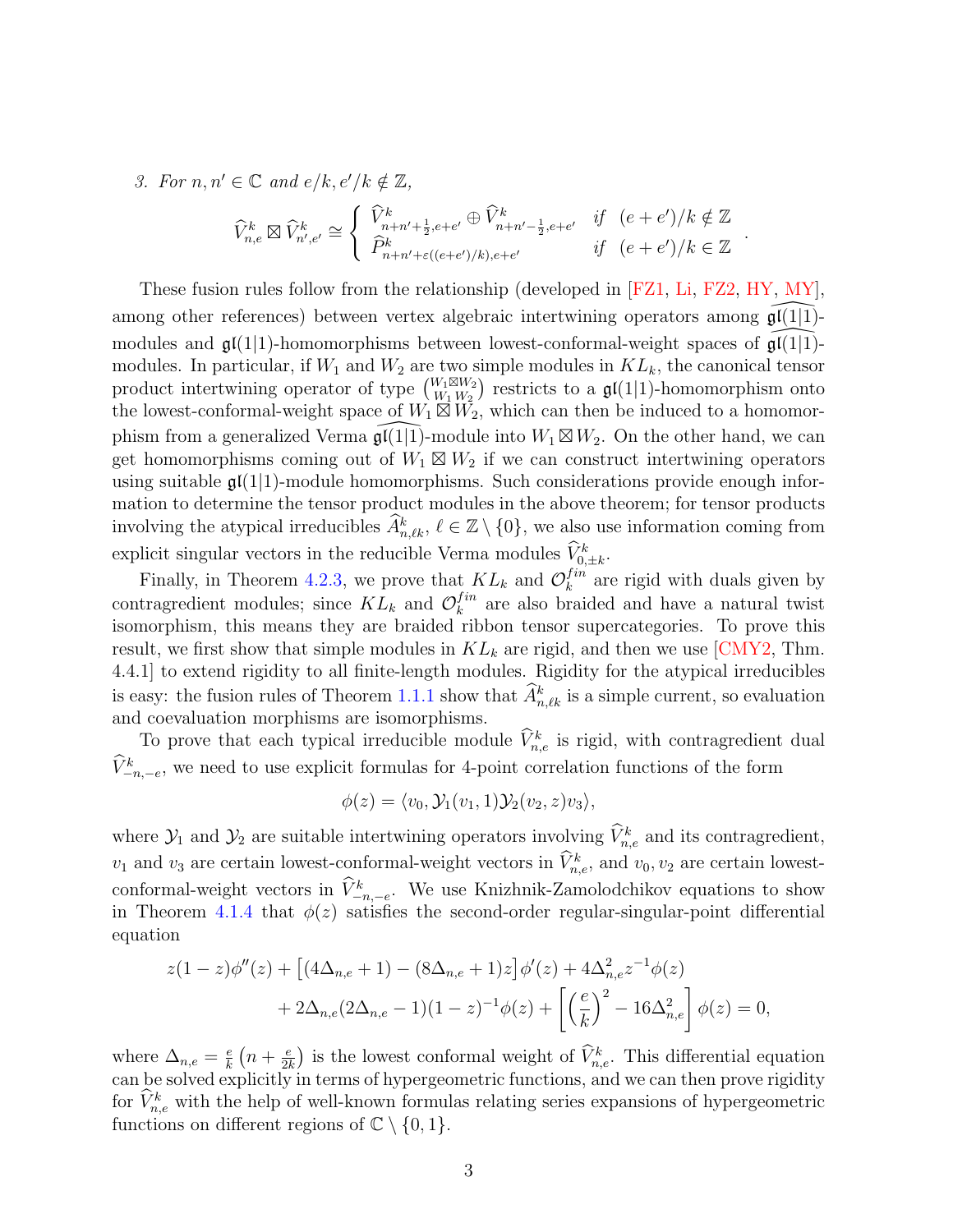### 1.2 On relaxed highest-weight modules

The key result we use to establish the existence of vertex tensor category structure is [\[CY,](#page-41-0) Thm. 3.3.4], which shows that  $KL_k$  has the vertex algebraic braided tensor (super)category structure of  $|HLZ1|$ - $|HLZ9|$  provided that every  $C_1$ -cofinite grading-restricted generalized  $V_k(\mathfrak{gl}(1|1))$ -module has finite length. A similar result was proved earlier in [\[CHY\]](#page-40-0) for affine vertex operator algebras at admissible levels, plus rigidity in the simply-laced case [\[Cr\]](#page-40-1).

However, the category of  $C_1$ -cofinite modules for affine vertex operator algebras at admissible level is rather small. Especially, it misses all relaxed highest-weight modules and their images under spectral flow: these modules have infinite-dimensional conformal weight spaces, and conformal weights need not be lower-bounded. This means that finiteness conditions assumed in [\[HLZ1\]](#page-42-0)-[\[HLZ9\]](#page-43-0) to prove existence of vertex tensor category structure do not hold, and one thus needs other strategies to obtain tensor categories that include relaxed highest-weight modules.

For example, a vertex operator (super)algebra V might have a vertex operator subalgebra U that has a module category  $\mathcal{C}_U$  that admits vertex tensor category structure. If V is an object in a suitable completion of  $\mathcal{C}_U$ , then one can use the theory of vertex operator (super)algebra extensions [\[HKL,](#page-42-3) [CKM\]](#page-41-1) to obtain and study tensor categories of V -modules that lie in the completion of  $\mathcal{C}_U$ . For this reason, we have established that under reasonable assumptions, the completion of a vertex tensor category under direct limits inherits vertex tensor category structure [\[CMY1\]](#page-41-3). In [\[CMY2\]](#page-41-2), we applied this strategy to module categories for singlet vertex operator algebras that live in the direct limit completions of the  $C_1$ -cofinite module categories for the corresponding Virasoro vertex operator subalgebras. These Virasoro module categories have vertex tensor category structure by [\[CJORY\]](#page-40-2).

In the present work, we apply the same idea to obtain vertex tensor categories of relaxed highest-weight modules for the simple affine vertex operator superalgebra of  $\mathfrak{sl}(2|1)$ at level  $-\frac{1}{2}$  $\frac{1}{2}$ . The superalgebra  $V_{-\frac{1}{2}}(\mathfrak{sl}(2|1))$  is an infinite-order simple current extension of  $V_1(\mathfrak{gl}(1|1))$  [\[CRi1\]](#page-41-4), and this means that simple  $V_{-\frac{1}{2}}(\mathfrak{sl}(2|1))$ -modules are certain infinite direct sums of  $V_1(\mathfrak{gl}(1|1))$ -modules. As it turns out, we obtain simple  $V_{-\frac{1}{2}}(\mathfrak{sl}(2|1))$ -modules with infinite-dimensional conformal weight spaces, so these are relaxed highest-weight modules. We have the following results:

- 1. Proposition [5.0.4](#page-36-0) characterizes all simple  $V_{-\frac{1}{2}}(\mathfrak{sl}(2|1))$ -modules that are objects in the direct limit completion of  $\mathcal{O}_1^{fin}$  $I_1^{in}$  as inductions of simple  $V_1(\mathfrak{gl}(1|1))$ -modules.
- 2. Equation [5.3](#page-37-0) illustrates the spectral-flow-twisted relaxed highest-weight property using the characters of the  $V_{-\frac{1}{2}}(\mathfrak{sl}(2|1))$ -modules induced from typical  $V_1(\mathfrak{gl}(1|1))$ modules.
- 3. Proposition [5.0.7](#page-38-0) states that if a simple  $V_1(\mathfrak{gl}(1|1))$ -module S induces to a local  $V_{-\frac{1}{2}}(\mathfrak{sl}(2|1))$ -module, then the induction of the projective cover  $P_S$  of S is the projective cover of the induction of  $S$ .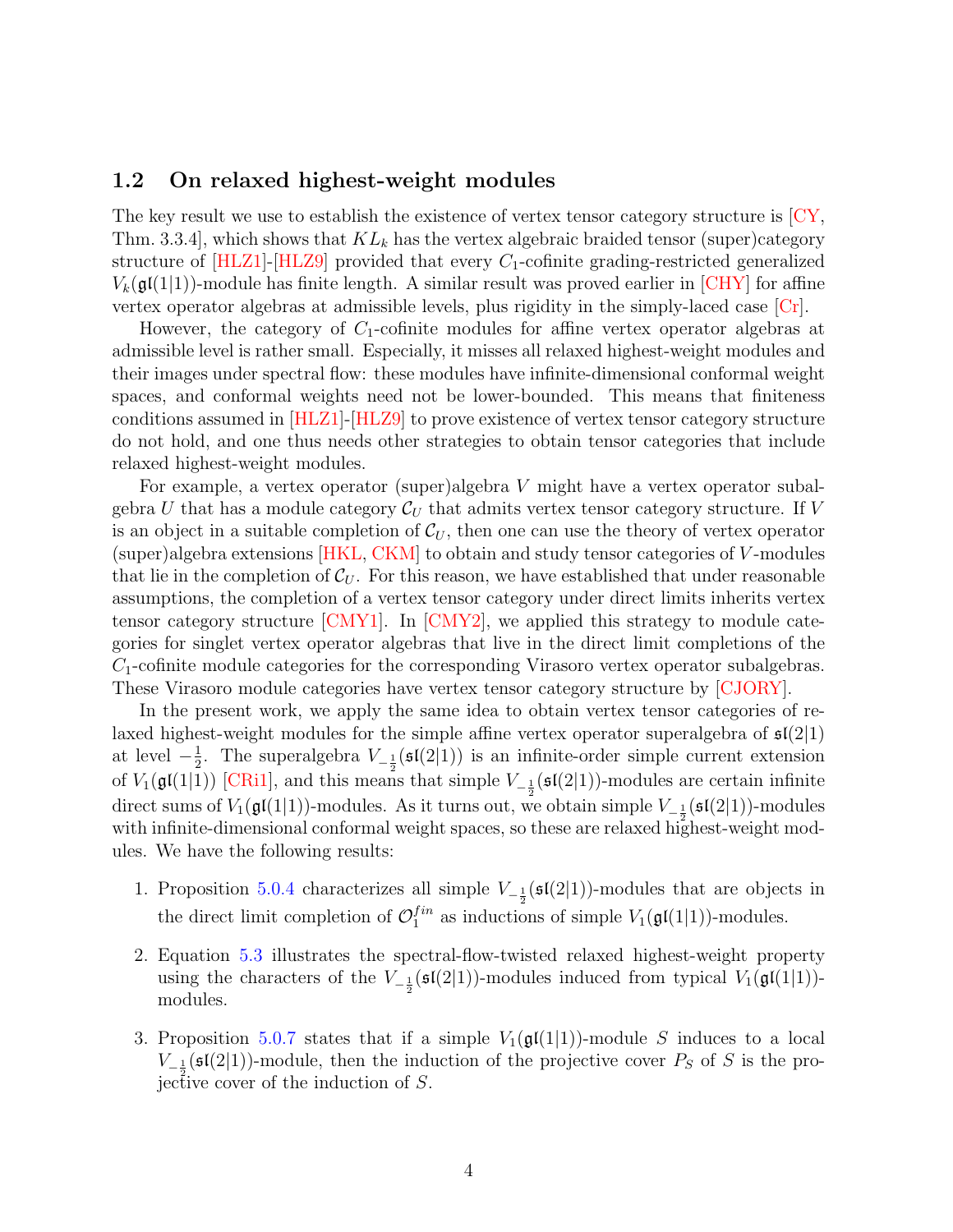4. The induction functor is monoidal [\[CKM,](#page-41-1) Sec. 2.7] and preserves duals [\[CKM,](#page-41-1) Sec. 2.8, so fusion rules and rigidity are inherited from  $\mathcal{O}_1^{fin}$  $\frac{1}{1}$ .

Another example of a vertex operator superalgebra extension of  $V_1(\mathfrak{gl}(1|1))$  is a pair of  $\beta\gamma$ -ghosts tensored with two free fermions, which is just an additional order-2 simple current extension of  $V_{-\frac{1}{2}}(\mathfrak{sl}(2|1))$ . The representation theory of  $\beta\gamma$ -ghosts was the subject of recent work by Allen and Wood [\[AW\]](#page-40-3); in complete analogy to  $V_{-\frac{1}{2}}(\mathfrak{sl}(2|1))$ , rigid vertex tensor category structure is inherited from our tensor category for  $V_1(\mathfrak{gl}(1|1))$ .

A third simple current extension of  $V_1(\mathfrak{gl}(1|1))$  yields  $V_1(\mathfrak{sl}(2|1))$ , and we also study its module category obtained from  $\mathcal{O}_1^{fin}$  $j_1^{tn}$  in the last section of this work. In this case, all  $V_1(\mathfrak{sl}(2|1))$ -modules are ordinary, with finite-dimensional conformal weight spaces. This vertex superalgebra is however interesting from a number-theoretical point of view, as characters of atypical modules are mock modular forms [\[BO\]](#page-40-4). If one includes Jacobi forms, then they are even mock Jacobi forms  $[AC]$ . Note that the subject of  $[AC]$  is a Verlinde formula associated to the mock modularity of various extensions of  $V_1(\mathfrak{gl}(1|1))$  that include  $V_1({\frak {sl}}(2|1)).$ 

## 1.3 The WZW theory of  $GL(1|1)$  and topological invariants

In the early 1990s Rozansky and Saleur studied the Wess-Zumino-Witten theory of the Lie supergroup  $GL(1|1)$  [\[RS1,](#page-44-2) [RS2,](#page-44-3) [RS3\]](#page-44-4) in order to obtain invariants of 3-manifolds and links. They were motivated by Witten's celebrated insight [\[Wi\]](#page-45-0) that the Jones polynomial arises from  $SU(2)$  Chern-Simons theory, whose Hilbert space can be identified with the space of conformal blocks of the WZW theory of  $SU(2)$  [\[Ga\]](#page-42-4). In the  $GL(1|1)$  analogue, Rozansky and Saleur obtained Alexander-Conway polynomials. Recall that any modular tensor category (that is, a non-degenerate semisimple finite braided ribbon tensor category) gives rise to invariants of compact 3-manifolds  $[T_u]$ . By now it is understood that non-semisimple non-finite categories can also give rise to 3-manifold invariants via nonsemisimple topological field theories (see for example [\[CGP1\]](#page-40-6)). It is thus natural to expect that the invariants of Rozansky and Saleur can be reproduced from a topological field theory constructed from the tensor category  $\mathcal{O}_k^{fin}$  $\mathcal{L}_k^{tm}$  of modules for affine  $\mathfrak{gl}(1|1)$ .

The WZW theory of  $GL(1|1)$  was actually the first example of a logarithmic conformal field theory to be studied in detail. The term "logarithmic" here refers to logarithmic singularities in the correlation functions. Such singularities arise from non-semisimple action of the Virasoro zero-mode, and by now conformal field theories associated to nonsemisimple module categories for vertex operator algebras are called logarithmic conformal field theories; see [\[CRi3\]](#page-41-5) for an introduction. The  $GL(1|1)$  WZW theory has been further explored in the bulk [\[SS,](#page-45-2) [CRø\]](#page-41-6) and boundary [\[CQS,](#page-41-7) [CS\]](#page-41-8). In particular, fusion rules were suggested by computations of correlation functions  $[SS, CR\phi]$ , boundary states  $[CGS]$ , the Verlinde formula [\[CQS,](#page-41-7) [CRi2\]](#page-41-9), and the NGK algorithm [\[CRi2\]](#page-41-9). Our work here shows that these methods indeed predicted the correct fusion rules.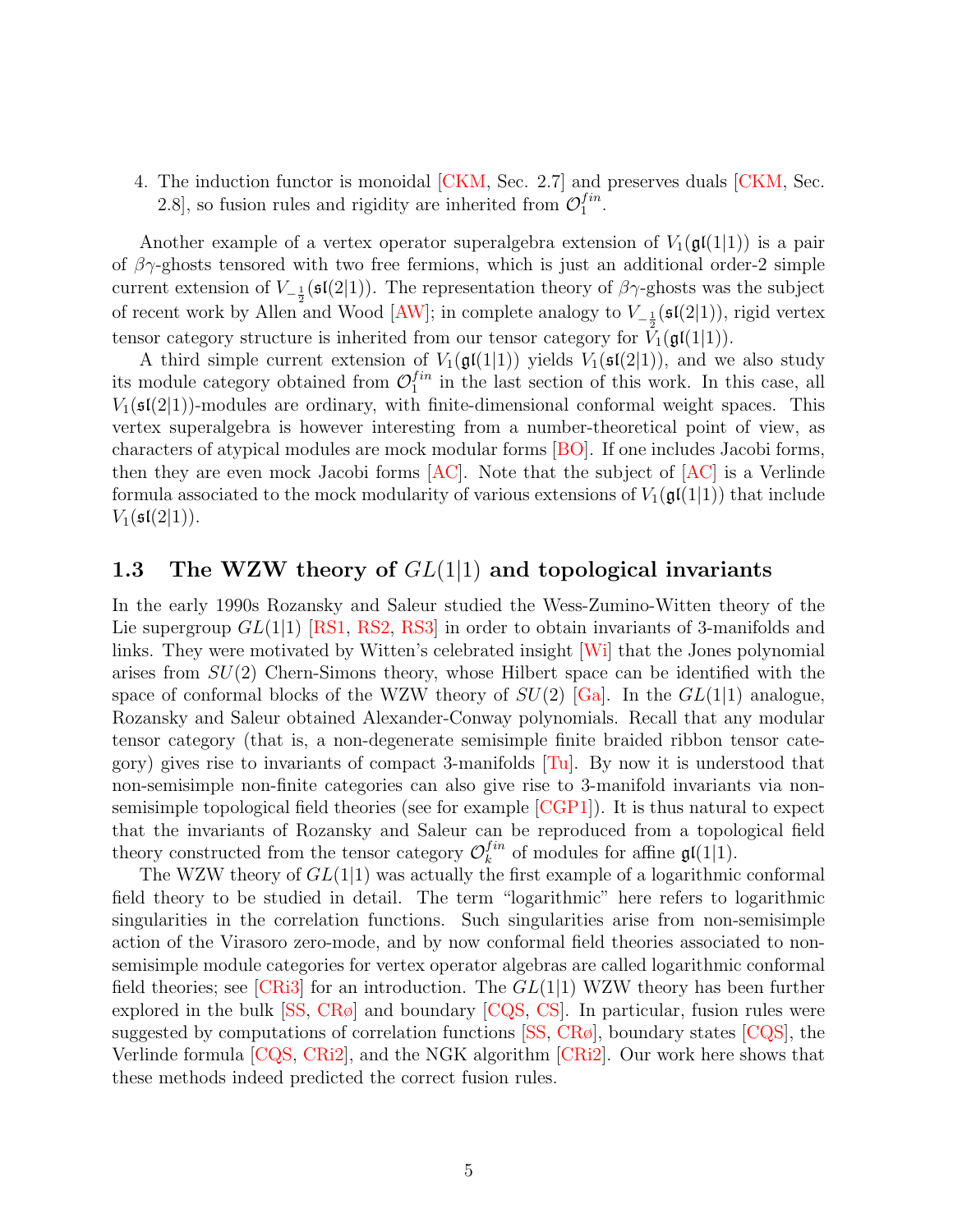## 1.4 Outlook

The most popular vertex operator algebras with non-semisimple representation theory are probably the  $(1, p)$  singlet and triplet algebras. In the first case  $p = 2$ , the  $(1, 2)$  singlet algebra is the Heisenberg coset of  $V_k(\mathfrak{gl}(1|1))$ , while the  $(1, 2)$  triplet algebra is a simple current extension of the singlet. It is also the even subalgebra of a pair of symplectic fermions, which is the affine vertex operator superalgebra of  $\mathfrak{psl}(1|1)$ . The representation theory of the triplet algebra was first investigated by Feigin, Gainutdinov, Tipunin and Semikhatov [\[FGST\]](#page-42-5): they explored the conjectural Kazhdan-Lusztig correspondence with the restricted quantum group of  $\mathfrak{sl}(2)$ . This conjecture is correct on the level of linear categories [\[NT\]](#page-44-5), and fusion rules for simple and projective modules also coincide [\[TW,](#page-45-3) [KS\]](#page-44-6). However the category of the quantum group is not braidable [\[KS\]](#page-44-6), and it has only recently been realized that there is a quasi-Hopf algebra modification of the quantum group yielding braided tensor category structure [\[CGR\]](#page-40-7). This quasi-Hopf modification is obtained by relating the restricted quantum group to the category of local modules for a simple current extension in the category of weight modules for the unrolled restricted quantum group. The latter category is conjecturally equivalent to the category of ordinary modules for the singlet vertex operator algebra [\[CGP2,](#page-40-8) [CMR\]](#page-41-10).

Thus clearly a central problem in this area is to prove the Kazhdan-Lusztig-type correspondences between triplet algebra categories and quasi-Hopf modifications of the restricted quantum groups. A variant of this conjecture is an equivalence of our tensor category  $\mathcal{O}_k^{fin}$  with a category of weight modules for  $U_q(\mathfrak{gl}(1|1))$ . Very recently, Babichenko studied the connection between  $U_q(\mathfrak{gl}(1|1))$  and braided tensor categories associated to solutions of the Knizhnik-Zamolodchikov equation [\[Ba\]](#page-40-9). As the original Kazhdan-Lusztig correspondence of [\[KL1\]](#page-43-2)-[\[KL5\]](#page-44-7) is a braided equivalence between categories of modules for an affine Lie algebra and for a corresponding quantum group, where the quantum group parameter  $q$  is related to the level of the affine Lie algebra, it seems realistic that similar arguments can prove a correspondence between our  $\mathcal{O}_k^{fin}$  $\binom{Im}{k}$  and a category of weight modules for  $U_q(\mathfrak{gl}(1|1))$ . Using the relation between  $V_k(\mathfrak{gl}(1|1))$  and the  $(1, 2)$  singlet and triplet algebras, the quantum group triplet and singlet correspondences should then follow.

The next natural question is whether one can understand higher-rank affine superalgebras and W-superalgebras. As a first step, one can consider simple current extensions of tensor products of  $V_k(\mathfrak{gl}(1|1))$ , for example  $V_1(\mathfrak{gl}(n|n))$  as an extension of n copies of  $V_k(\mathfrak{gl}(1|1))$ . Here, one first needs to show that the category of ordinary modules for the tensor product of  $V_k(\mathfrak{gl}(1|1))$  with itself has vertex tensor category structure, that is, one needs an improvement of [\[CKM2,](#page-41-11) Thm. 5.2] that applies to non-semisimple module categories.

Much more generally, our results can be viewed as the simplest examples of exploiting trialities of W-superalgebras for understanding braided tensor categories. Namely, Feigin-Semikhatov triality [\[FS\]](#page-42-6) asserts that Heisenberg cosets of subregular W-algebras of  $\mathfrak{sl}(n)$ coincide with Heisenberg cosets of principal W-superalgebras of  $\mathfrak{sl}(n|1)$ , and also with cosets by the even affine subalgebra of the affine vertex superalgebra of  $\mathfrak{sl}(n|1)$ . These conjectures are proven in [\[CGN,](#page-40-10) [CL\]](#page-41-12), and there also the relation of the levels is stated precisely. The  $n = 1$  version of this duality asserts that the Heisenberg coset of a pair of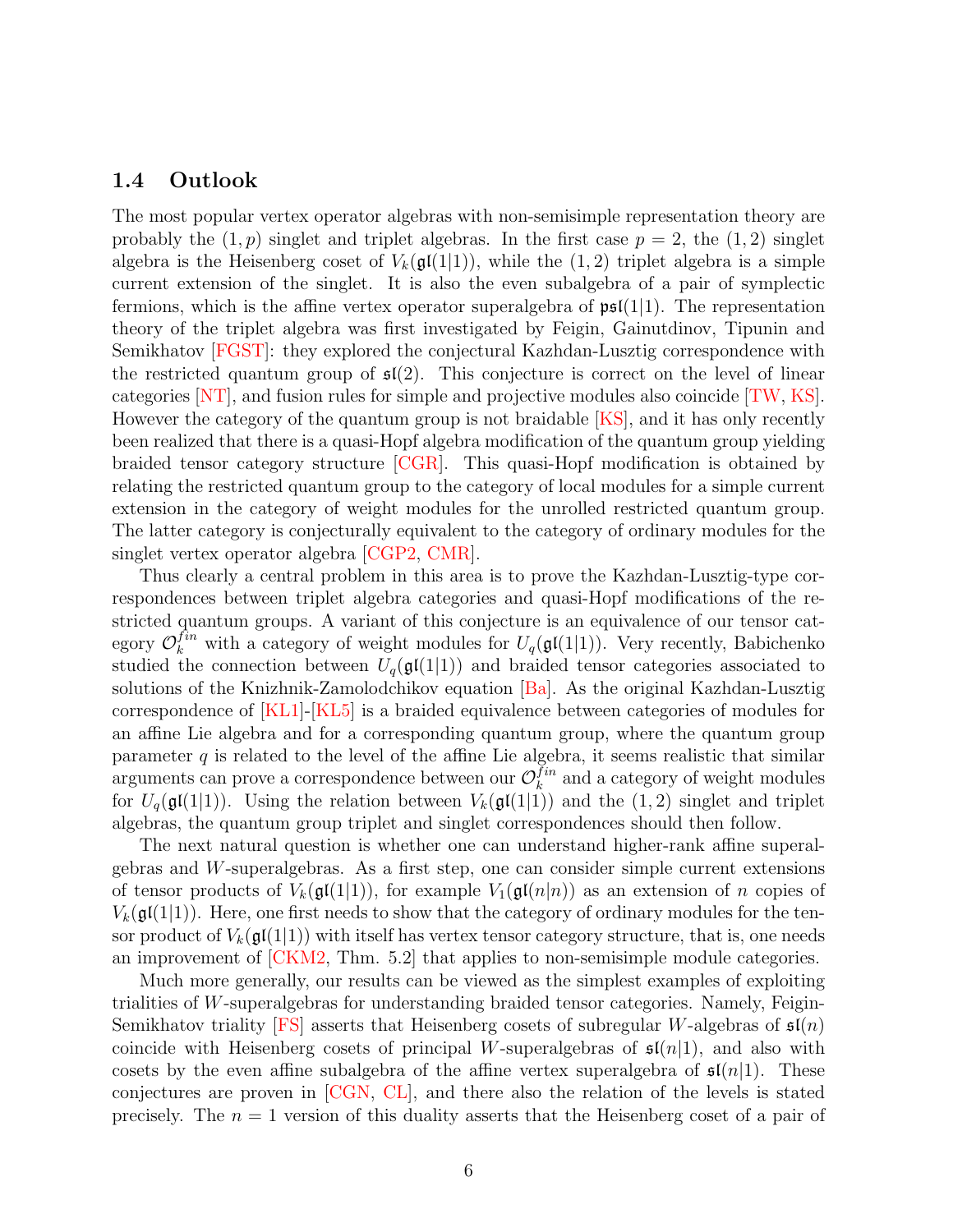$\beta\gamma$ -ghosts coincides with the U(1)-orbifold of the affine vertex superalgebra of  $\mathfrak{psl}(1|1)$ , also known as the symplectic fermion orbifold. Moreover, these conjectures can be improved to a Kazama-Suzuki-type duality that states that a Heisenberg coset of the subregular Walgebra tensored with a pair of fermions is the principal  $W$ -superalgebra, and conversely, a Heisenberg coset of the principal W-superalgebra tensored with a lattice vertex superal-gebra is the subregular W-algebra [\[CGN\]](#page-40-10). Here, the  $n = 1$  version is the relation between  $βγ$ -ghosts and  $V_k(\mathfrak{gl}(1|1))$ ; this duality was recently used in [\[AP\]](#page-40-11) to compute fusion rules.

The  $n = 2$  version of this duality is the Kazama-Suzuki duality between the affine vertex algebra of  $\mathfrak{sl}(2)$  and the  $N = 2$  super Virasoro algebra; this was exploited by Feigin, Semikhatov, and Tipunin a while ago [\[FST\]](#page-42-7) and recently has received renewed attention [\[CLRW,](#page-41-13) [KoSa,](#page-44-8) [Sa1,](#page-44-9) [Sa2\]](#page-44-10). All these works use the duality for understanding super Virasoro modules. In our opinion it is easier to prove vertex tensor category structure for  $V_k(\mathfrak{gl}(1|1))$ than for  $\beta\gamma$ -ghosts, so we hope that one can also establish and study vertex tensor category structure on certain module categories for the super Virasoro algebra, and then use the duality to understand dual categories of relaxed highest-weight modules of the affine vertex algebra of  $\mathfrak{sl}(2)$ .

#### Acknowledgements

TC acknowledges support from NSERC discovery grant RES0048511.

# <span id="page-6-0"></span>2 Tensor supercategories of  $\widehat{\mathfrak{gl}(1|1)}$ -modules

In this section, we first review the basic representation theory of the Lie superalgebra  $\mathfrak{gl}(1|1)$  and its affinization  $\widehat{\mathfrak{gl}(1|1)}$ , including the definitions of the categories  $KL_k$  and  $\mathcal{O}_k^{fin}$ k of  $\widehat{\mathfrak{gl}(1|1)}$ -modules. We then show that  $KL_k$  and  $\mathcal{O}_k^{fin}$  $\binom{tm}{k}$  have vertex algebraic braided tensor supercategory structure, and we construct projective covers of irreducible modules in  $\mathcal{O}_k^{fin}$  $_{k}^{fin}.$ 

## <span id="page-6-1"></span>2.1 Representations of  $\mathfrak{gl}(1|1)$

The general linear superalgebra  $\mathfrak{gl}(1|1)$  consists of endomorphisms of the vector superspace  $\mathbb{C}^{1|1}$ . It has basis

$$
N = \frac{1}{2} \begin{pmatrix} 1 & 0 \\ 0 & -1 \end{pmatrix}, \quad E = \begin{pmatrix} 1 & 0 \\ 0 & 1 \end{pmatrix}, \quad \psi^+ = \begin{pmatrix} 0 & 1 \\ 0 & 0 \end{pmatrix}, \quad \psi^- = \begin{pmatrix} 0 & 0 \\ 1 & 0 \end{pmatrix},
$$

so that the even and odd subspaces of  $\mathfrak{gl}(1|1)$  are  $\mathfrak{gl}(1|1)_{\bar{0}} = \text{Span}\{N, E\}$  and  $\mathfrak{gl}(1|1)_{\bar{1}} =$ Span $\{\psi^+, \psi^-\}$ , respectively. The non-zero Lie superbrackets of basis elements are

$$
[N, \psi^{\pm}] = \pm \psi^{\pm}, \quad \{\psi^+, \psi^-\} = E.
$$

There is a nondegenerate even invariant supersymmetric bilinear form  $\kappa(\cdot, \cdot)$  on  $\mathfrak{gl}(1|1)$ such that

$$
\kappa(N, E) = \kappa(E, N) = 1, \quad \kappa(\psi^+, \psi^-) = -\kappa(\psi^-, \psi^+) = 1,
$$

with  $\kappa$  vanishing on all other pairs of basis elements.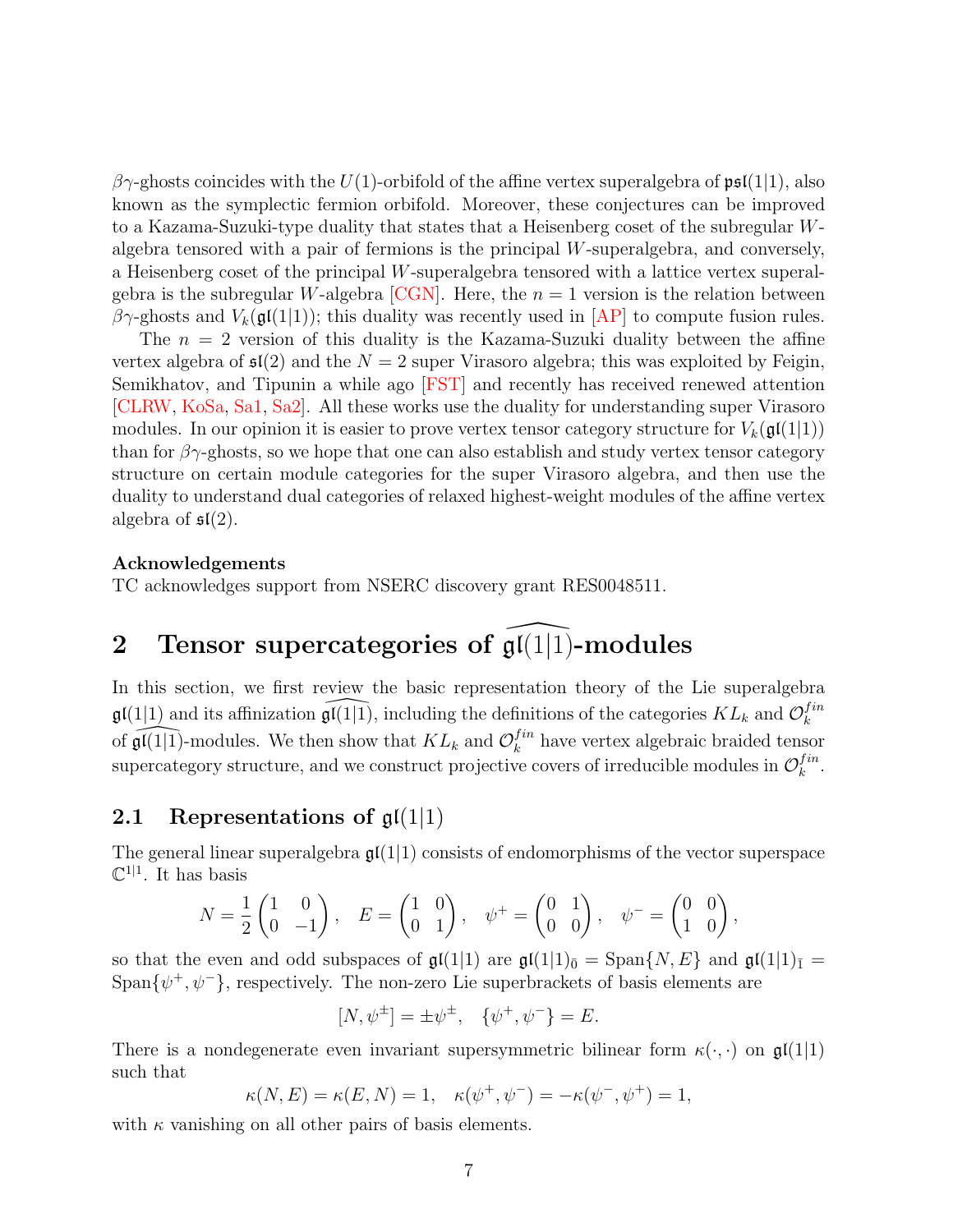<span id="page-7-0"></span>**2.1.1 Remark.** There is a second invariant bilinear form  $\kappa_2$  on  $\mathfrak{gl}(1|1)$  that vanishes on all pairs of basis elements except for  $\kappa_2(N, N) = 1$ . Moreover,  $\mathfrak{gl}(1|1)$  has automorphisms  $\omega_{\lambda,\mu}$  for  $\lambda \in \mathbb{C}, \mu \in \mathbb{C} \setminus \{0\}$  defined by

$$
\omega_{\lambda,\mu}(N) = N + \lambda E, \qquad \omega_{\lambda,\mu}(\psi^{\pm}) = \mu \psi^{\pm}, \qquad \omega_{\lambda,\mu}(E) = \mu^2 E,
$$

<span id="page-7-1"></span>so that every non-degenerate bilinear form of  $\mathfrak{gl}(1|1)$  is related to  $\kappa$  by an automorphism. That is,

$$
\kappa(\omega_{\lambda,\mu}(a), \omega_{\lambda,\mu}(b)) = \mu^2 \kappa(a, b) + 2\lambda \kappa_2(a, b)
$$

for any  $a, b \in \mathfrak{gl}(1|1)$ .

Following the notation of [\[CRi2\]](#page-41-9), let  $V_{n-\frac{1}{2},e}$  for  $n, e \in \mathbb{C}$  be the Verma module generated by a highest-weight vector  $v$  such that

$$
N \cdot v = nv, \quad E \cdot v = ev, \quad \psi^+ \cdot v = 0.
$$

Since  $\psi^-$  squares to zero in the universal enveloping algebra of  $\mathfrak{gl}(1|1)$ , every Verma module has dimension 2; thus *n* is the average of the two N-eigenvalues of  $V_{n,e}$ . The Verma module  $V_{n,e}$  is irreducible if and only if  $e \neq 0$ . When  $e = 0$ , we denote the 1-dimensional irreducible quotient of  $V_{n,e}$  by  $A_{n+\frac{1}{2}}$ . The irreducibles with  $e \neq 0$  are said to be *typical* and those with  $e = 0$  are said to be *atypical*. For each  $n \in \mathbb{C}$ , there is a non-split exact sequence

$$
0 \to A_{n-\frac{1}{2}} \to V_{n,0} \to A_{n+\frac{1}{2}} \to 0.
$$

For  $n \in \mathbb{C}$ , we also define the induced module  $P_n = \mathcal{U}(\mathfrak{gl}(1|1)) \otimes_{\mathcal{U}(\mathfrak{gl}(1|1)_{\bar{0}})} \mathbb{C}v_n$ , where  $E \cdot v_n = 0$  and  $N \cdot v_n = nv_n$  (that is,  $\mathbb{C}v_n$  is the restriction of  $A_n$  to  $\mathfrak{gl}(1|1)_{\bar{0}}$ ). The module  $P_n$  is indecomposable but reducible and satisfies the non-split exact sequence

$$
0 \to V_{n+\frac{1}{2},0} \to P_n \to V_{n-\frac{1}{2},0} \to 0. \tag{2.1}
$$

It has Loewy diagram



and has basis  $\{v_n, \psi^+ v_n, \psi^- v_n, \psi^+ \psi^- v_n\}.$ 

Let  $\mathcal O$  be the category of finitely-generated  $\mathfrak{gl}(1|1)$ -modules with semisimple  $\mathfrak{gl}(1|1)_{\bar{0}}$ actions (they have nilpotent  $\mathfrak{gl}(1|1)$ <sub>1</sub>-actions automatically); see for example the exposition in  $|Br|$  for more details on this category. Every object in  $\mathcal O$  has finite length, and  $\mathcal O$  has enough projective objects. The typical irreducible modules  $V_{n,e}$  for  $n \in \mathbb{C}$ ,  $e \in \mathbb{C} \setminus \{0\}$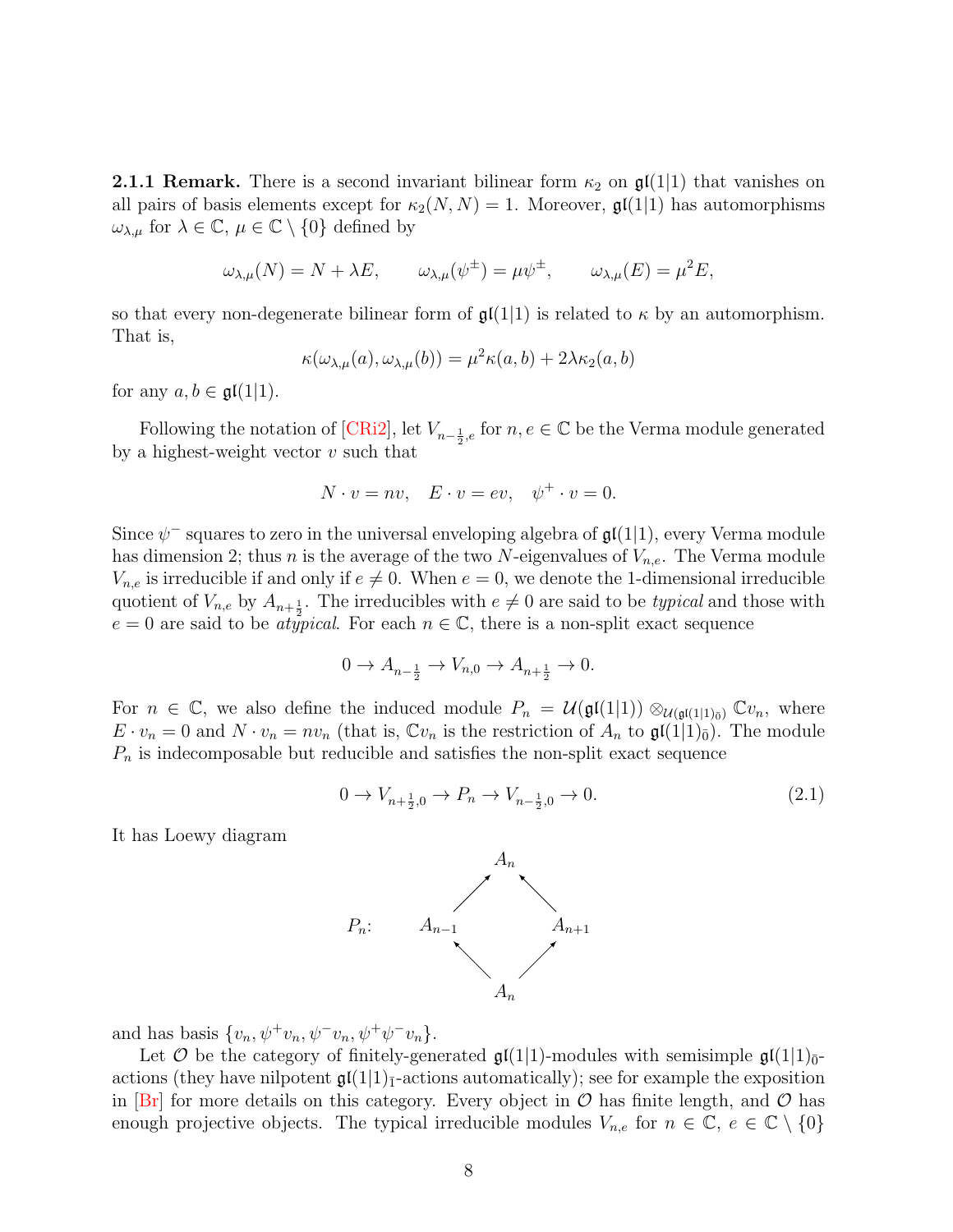are their own projective covers, while  $P_n$  for  $n \in \mathbb{C}$  is the projective cover of the atypical irreducible module  $A_n$ .

We remark that  $\mathcal O$  is more precisely a *supercategory*: every object M has a  $\mathbb Z_2$ -grading  $M_{\bar{0}} \oplus M_{\bar{1}}$  such that the  $\mathfrak{gl}(1|1)_{\bar{0}}$ -action is even. The  $\mathbb{Z}_2$ -gradings on modules induce  $\mathbb{Z}_2$ gradings on morphism spaces: a linear map  $f : M \to N$  is a morphism of  $\mathfrak{gl}(1|1)$ -modules of parity  $|f|$  if

$$
f(M_i) \subseteq N_{i+|f|}
$$

for  $i \in \mathbb{Z}_2$  and

$$
a \cdot f(m) = (-1)^{|a||f|} f(a \cdot m)
$$

for  $m \in M$  and homogeneous  $a \in \mathfrak{gl}(1|1)$ . The Verma modules  $V_{n,e}$ , for example, have  $\mathbb{Z}_2$ gradings such that v is even and  $\psi^-v$  is odd. We can reverse parities to obtain a different object  $\Pi(V_{n,e})$  which is isomorphic to  $V_{n,e}$  via an odd isomorphism.

## 2.2 Representations of the affine Lie superalgebra  $\mathfrak{gl}(1|1)$

The affine Lie superalgebra  $\mathfrak{gl}(1|1)$  associated with  $\mathfrak{gl}(1|1)$  and the bilinear form  $\kappa(\cdot, \cdot)$  is the superspace  $\mathfrak{gl}(1|1) \otimes \mathbb{C}[t, t^{-1}] \oplus \mathbb{C} \mathbf{k}$ , where  $\mathbb{C}[t, t^{-1}]$  and  $\mathbf k$  are even, with bracket defined by

$$
[a \otimes t^r, b \otimes t^s] = [a, b] \otimes t^{r+s} + \kappa(a, b)r\delta_{r+s,0}\mathbf{k},
$$

$$
[a \otimes t^r, \mathbf{k}] = 0
$$

for  $a, b \in \mathfrak{gl}(1|1)$  and  $r, s \in \mathbb{Z}$ . The non-vanishing brackets of basis elements for  $\mathfrak{gl}(1|1)$  are

$$
[N_r, E_s] = r\mathbf{k}\delta_{r+s,0}, \quad [N_r, \psi_s^{\pm}] = \pm \psi_{r+s}^{\pm}, \quad \{\psi_r^+, \psi_s^-\} = E_{r+s} + r\mathbf{k}\delta_{r+s,0},
$$

where  $a_r$  denotes  $a \otimes t^r$  for  $a \in \mathfrak{gl}(1|1)$  and  $r \in \mathbb{Z}$ .

Given a gl(1|1)-module M and  $k \in \mathbb{C}$ , M is a gl(1|1)⊗ $\mathbb{C}[t] \oplus \mathbb{C}$ k-module with gl(1|1)⊗  $t\mathbb{C}[t]$  acting trivially and **k** acting as scalar multiplication by k. We then have the induced  $\mathfrak{gl}(1|1)$ -module

$$
\widehat{M}^k = \mathcal{U}(\widehat{\mathfrak{gl}(1|1)}) \otimes_{\mathcal{U}(\mathfrak{gl}(1|1)\otimes \mathbb{C}[t]\oplus \mathbb{C}\mathbf{k})} M.
$$

When M is the trivial  $\mathfrak{gl}(1|1)$ -module  $A_0 = \mathbb{C}1$ ,  $\widehat{M}^k$  has a vertex superalgebra structure, which we denote by  $V_k(\mathfrak{gl}(1|1))$ . For general M, the modules  $\widehat{M}^k$  are also  $V_k(\mathfrak{gl}(1|1))$ modules, and k is called the level of  $\tilde{M}^k$ .

**2.2.1 Remark.** The space of invariant bilinear forms of  $\mathfrak{gl}(1|1)$  is two-dimensional. A priori, this means that one should consider a two-parameter family of affine vertex superalgebras  $V_B(\mathfrak{gl}(1|1))$  associated to  $\mathfrak{gl}(1|1)$ , parameterized by bilinear forms B. As noted in Remark [2.1.1](#page-7-0) all non-degenerate bilinear forms are related by an automorphism of  $\mathfrak{gl}(1|1)$ , and hence  $V_B(\mathfrak{gl}(1|1)) \cong V_1(\mathfrak{gl}(1|1))$  if B is non-degenerate. It thus suffices to restrict attention to  $V_1(\mathfrak{gl}(1|1))$ . Since there is no additional complication for general non-zero k, we will stay with that notation.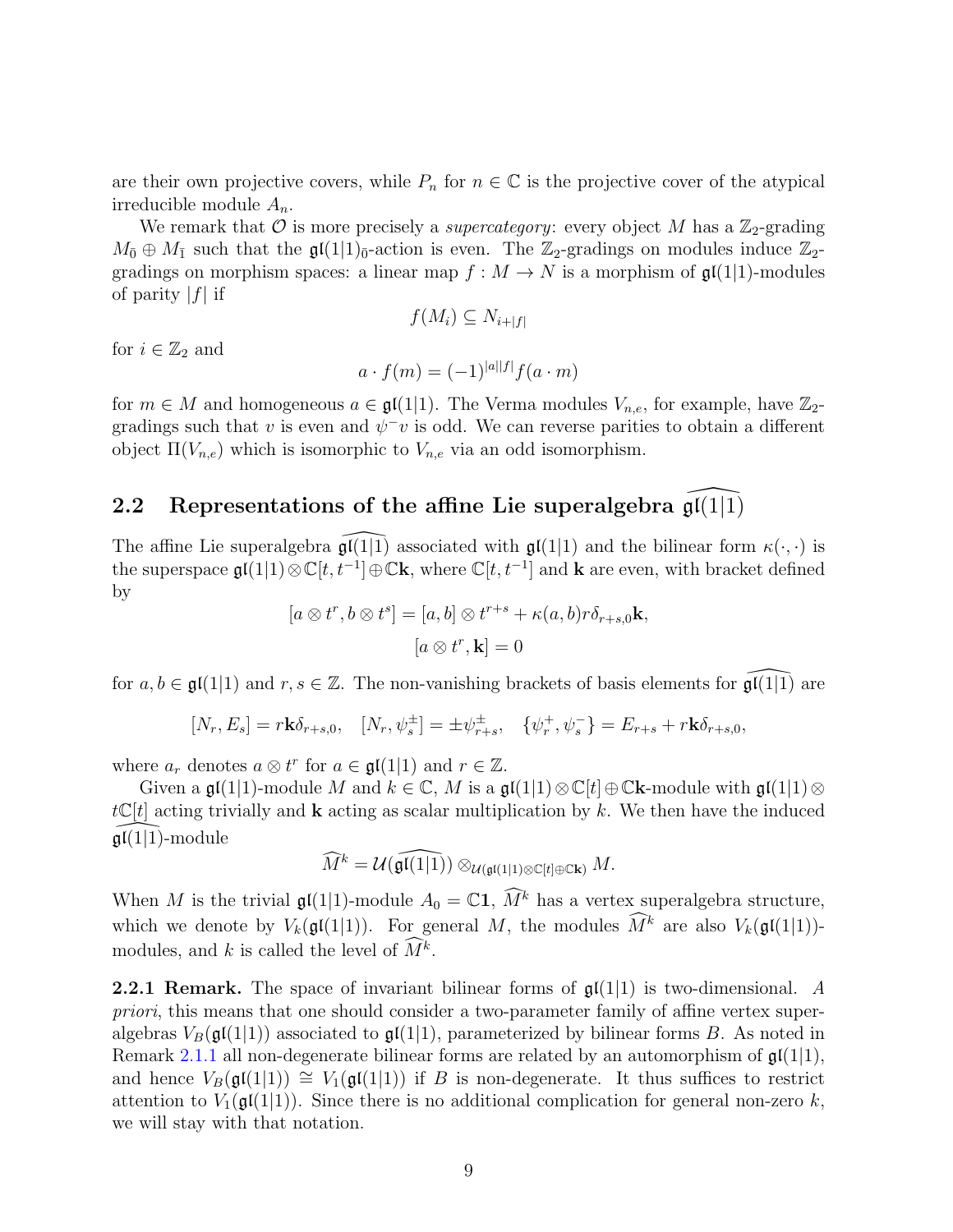When  $k \neq 0$ ,  $V_k(\mathfrak{gl}(1|1))$  is a vertex operator superalgebra with conformal element constructed in [\[RS1\]](#page-44-2) using a modified Sugawara construction:

<span id="page-9-2"></span><span id="page-9-0"></span>
$$
\omega = \frac{1}{2k} (N_{-1}E_{-1} + E_{-1}N_{-1} - \psi_{-1}^+ \psi_{-1}^- + \psi_{-1}^- \psi_{-1}^+) \mathbf{1} + \frac{1}{2k^2} E_{-1}^2 \mathbf{1}.
$$
 (2.2)

Its associated vertex operator is given by

$$
Y(\omega, x) = \frac{1}{2k} : N(x)E(x) + E(x)N(x) - \psi^+(x)\psi^-(x) + \psi^-(x)\psi^+(x) : + \frac{1}{2k^2} : E(x)E(x) : .
$$
\n(2.3)

In particular,

$$
L_{-1} = \frac{1}{k} \sum_{r \in \mathbb{Z}_{\geq 0}} (N_{-r-1} E_r + E_{-r-1} N_r - \psi_{-r-1}^+ \psi_r^- + \psi_{-r-1}^- \psi_r^+) + \frac{1}{k^2} \sum_{r \in \mathbb{Z}_{\geq 0}} E_{-r-1} E_r, \quad (2.4)
$$
  
\n
$$
L_0 = \frac{1}{k} \sum_{r \in \mathbb{Z}_{>0}} (N_{-r} E_r + E_{-r} N_r - \psi_{-r}^+ \psi_r^- + \psi_{-r}^- \psi_r^+) + \frac{1}{k^2} \sum_{r \in \mathbb{Z}_{>0}} E_{-r} E_r + \frac{1}{k} (N_0 E_0 - \psi_0^+ \psi_0^-) + \frac{1}{2k} E_0 + \frac{1}{2k^2} E_0^2.
$$
\n(2.5)

Now we introduce two representation categories of  $V_k(\mathfrak{gl}(1|1))$  of main interest to us. For a precise definition of the supercategory of (grading-restricted generalized) modules for a vertex operator superalgebra, see [\[CKM,](#page-41-1) Def. 3.1].

#### 2.2.2 Definition.

- 1. The Kazhdan-Lusztig category  $KL_k$  is the supercategory of finite-length gradingrestricted generalized  $V_k(\mathfrak{gl}(1|1))$ -modules.
- 2. The supercategory  $\mathcal{O}_k^{fin}$  $\binom{Im}{k}$  is the full subcategory of  $KL_k$  consisting of modules on which  $N_0$  and  $E_0$  act semisimply.

We start by describing the simple objects in  $KL_k$ . First, just as for affine vertex operator algebras (see for example [\[LL,](#page-44-11) Sec. 6.2]), every irreducible (grading-restricted)  $V_k(\mathfrak{gl}(1|1))$ -module is generated by its lowest conformal weight space, which must be an irreducible finite-dimensional  $\mathfrak{gl}(1|1)$ -module. Thus every simple module in  $KL_k$  is a quotient of a generalized Verma  $\widehat{\mathfrak{gl}(1|1)}$ -module  $\widehat{V}_{n,e}^k$  for  $e \neq 0$  or  $\widehat{A}_{n,0}^k$ . The structure of these generalized Verma  $\mathfrak{gl}(1|1)$ -modules was determined in [\[CRi2,](#page-41-9) Sec. 3.2]. In particular,

- 1. The generalized Verma module  $\widehat{V}_{n,e}^k$  is irreducible if and only if  $e/k \notin \mathbb{Z}$ .
- 2. When  $e = 0$ , the unique irreducible quotient of  $\hat{V}_{n,0}^k$  is  $\hat{A}_{n+\frac{1}{2},0}^k$ , and there is a non-split exact sequence

<span id="page-9-1"></span>
$$
0 \to \widehat{A}_{n-\frac{1}{2},0}^k \to \widehat{V}_{n,0}^k \to \widehat{A}_{n+\frac{1}{2},0}^k \to 0. \tag{2.6}
$$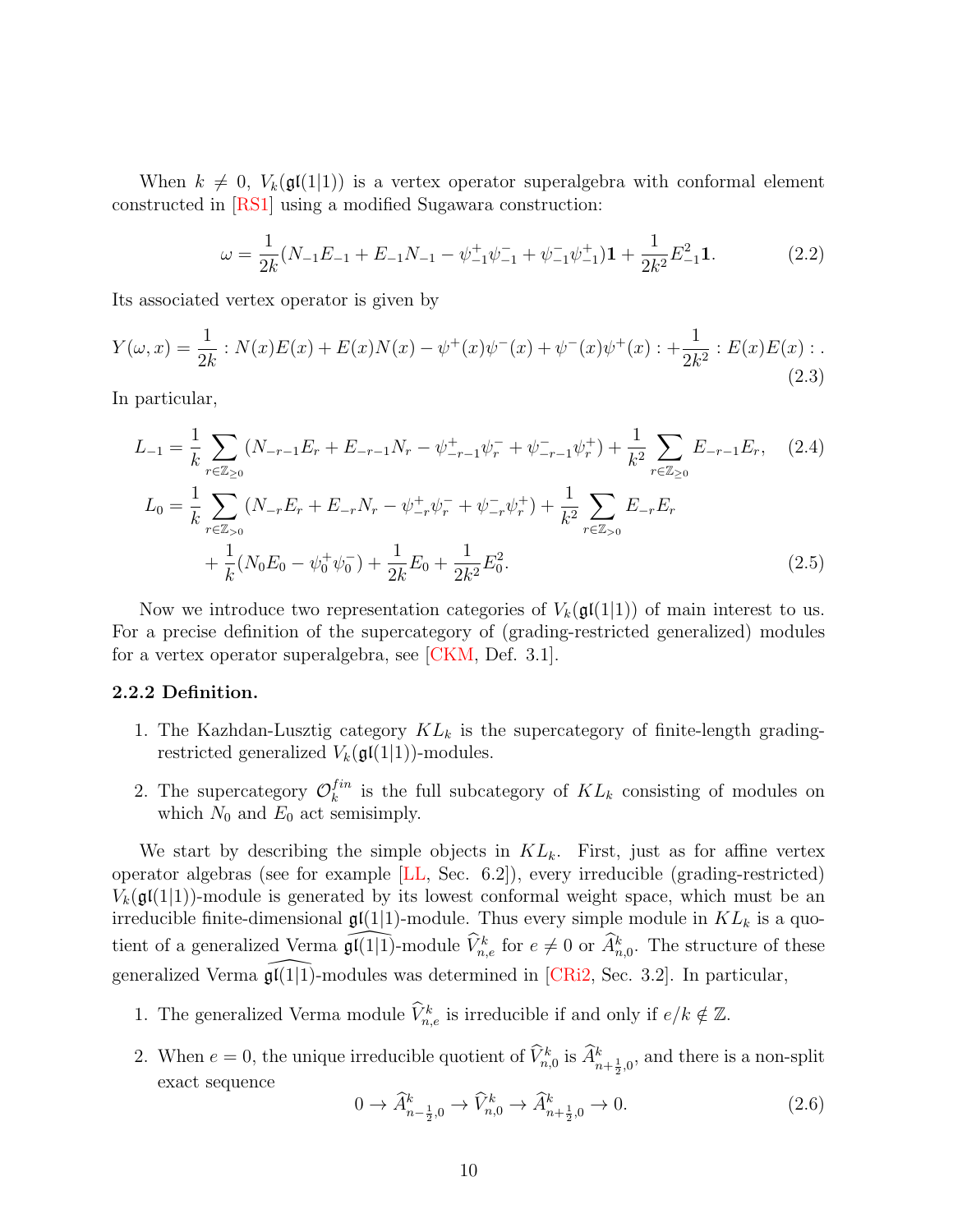3. When  $e/k \in \mathbb{Z} \setminus \{0\}$ , we use  $\widehat{A}_{n,e}^k$  to denote the unique irreducible quotient of  $\widehat{V}_{n,e}^k$ , and there are non-split exact sequences

<span id="page-10-2"></span>
$$
0 \to \widehat{A}^k_{n+1,e} \to \widehat{V}^k_{n,e} \to \widehat{A}^k_{n,e} \to 0 \quad (e/k = 1, 2, 3, ...),
$$
  
\n
$$
0 \to \widehat{A}^k_{n-1,e} \to \widehat{V}^k_{n,e} \to \widehat{A}^k_{n,e} \to 0 \quad (e/k = -1, -2, -3, ...).
$$
 (2.7)

Thus  $KL_k$  has two classes of simple objects: the *typical* irreducible modules  $\widehat{V}_{n,e}^k$  for  $n \in \mathbb{C}$ ,  $e/k \notin \mathbb{Z}$ , and the *atypical* irreducible modules  $\widehat{A}_{n,e}$  for  $n \in \mathbb{C}$ ,  $e/k \in \mathbb{Z}$ . Note that as a module for itself,  $V_k(\mathfrak{gl}(1|1))$  is isomorphic to  $\widehat{A}^k_{0,0}$ ; in particular,  $V_k(\mathfrak{gl}(1|1))$  is a simple vertex operator superalgebra. All simple modules in  $KL_k$  are  $C_1$ -cofinite, and they are also objects of  $\mathcal{O}_k^{fin}$  $_{k}^{fin}.$ 

We now discuss some properties of  $\mathcal{O}_k^{fin}$  $t_k^{in}$  that we will use in the following sections. First, since  $E_0$  is central in  $\widehat{\mathfrak{gl}(1|1)}$  and acts semisimply on modules in  $\mathcal{O}_k^{fin}$  $\binom{Im}{k}$ , we have a direct sum decomposition

$$
\mathcal{O}_k^{fin}=\bigoplus_{e\in \mathbb{C}}(\mathcal{O}_k^{fin})_e
$$

where  $(\mathcal{O}_k^{fin})$  $\binom{fin}{k}_e$  is the full subcategory of modules in  $\mathcal{O}_k^{fin}$  $\binom{Im}{k}$  on which  $E_0$  acts by the scalar multiplication e. In particular, there are no non-zero morphisms between modules in  $({\cal O}_k^{fin}$  $\binom{fin}{k}_{e_1}$  and  $(\mathcal{O}_k^{fin})$  $\binom{f^{in}}{k}_{e_2}$  when  $e_1 \neq e_2$ .

Now suppose W is a module in  $(\mathcal{O}_k^{fin})$  $\binom{fin}{k}_e$  for some  $e \in \mathbb{C}$ . If  $v_{n,e} \in W$  is some highestweight vector for  $\widehat{\mathfrak{gl}(1|1)}$  with N<sub>0</sub>-eigenvalue  $n + \frac{1}{2}$  $\frac{1}{2}$  (in particular  $\psi_0^{\dagger} \cdot v_{n,e} = 0$ ), then  $(2.5)$ shows that  $v_{n,e}$  is an  $L_0$ -eigenvector with conformal weight

<span id="page-10-0"></span>
$$
\Delta_{n,e} = \frac{e}{k} \left( n + \frac{e}{2k} \right). \tag{2.8}
$$

That is, the minimal conformal weights of (grading-restricted) modules in  $(\mathcal{O}_k^{fin})$  $\binom{Im}{k}$ <sub>e</sub> have the form  $\Delta_{n,e}$  for  $n \in \mathbb{C}$ ; more precisely, the conformal weights of such modules lie in  $\cup_i(\Delta_{n_i,e} + \mathbb{N})$  for finitely many  $n_i \in \mathbb{C}$ . In the case  $e = 0$ , this means:

#### <span id="page-10-1"></span>**2.2.3 Lemma.** For any non-zero module W in  $(\mathcal{O}_k^{fin})$  $_{k}^{fin})_{0}$  :

- 1. The unique minimal conformal weight space of W is  $W_{[0]}$ .
- 2. W is generated by  $W_{[0]}$  as a  $\widehat{\mathfrak{gl}(1|1)}$ -module.

*Proof.* The first part is immediate from the  $e = 0$  case of  $(2.8)$ . For the second part,  $W/\widehat{\mathfrak{gl}(1|1)} \cdot W_{[0]}$  is a module in  $(\mathcal{O}_k^{fin})$  $\binom{Im}{k}_0$  with vanishing conformal weight-0 space, so the first part implies  $W/\mathfrak{gl}(1|1) \cdot W_{[0]} = 0.$  $\Box$ 

Now recall that the *contragredient* of a generalized module  $W = \bigoplus_{h \in \mathbb{C}} W_{[h]}$  for a vertex operator (super)algebra V is a module structure on the graded dual  $W' = \bigoplus_{h \in \mathbb{C}} W_{[h]}^*$ . For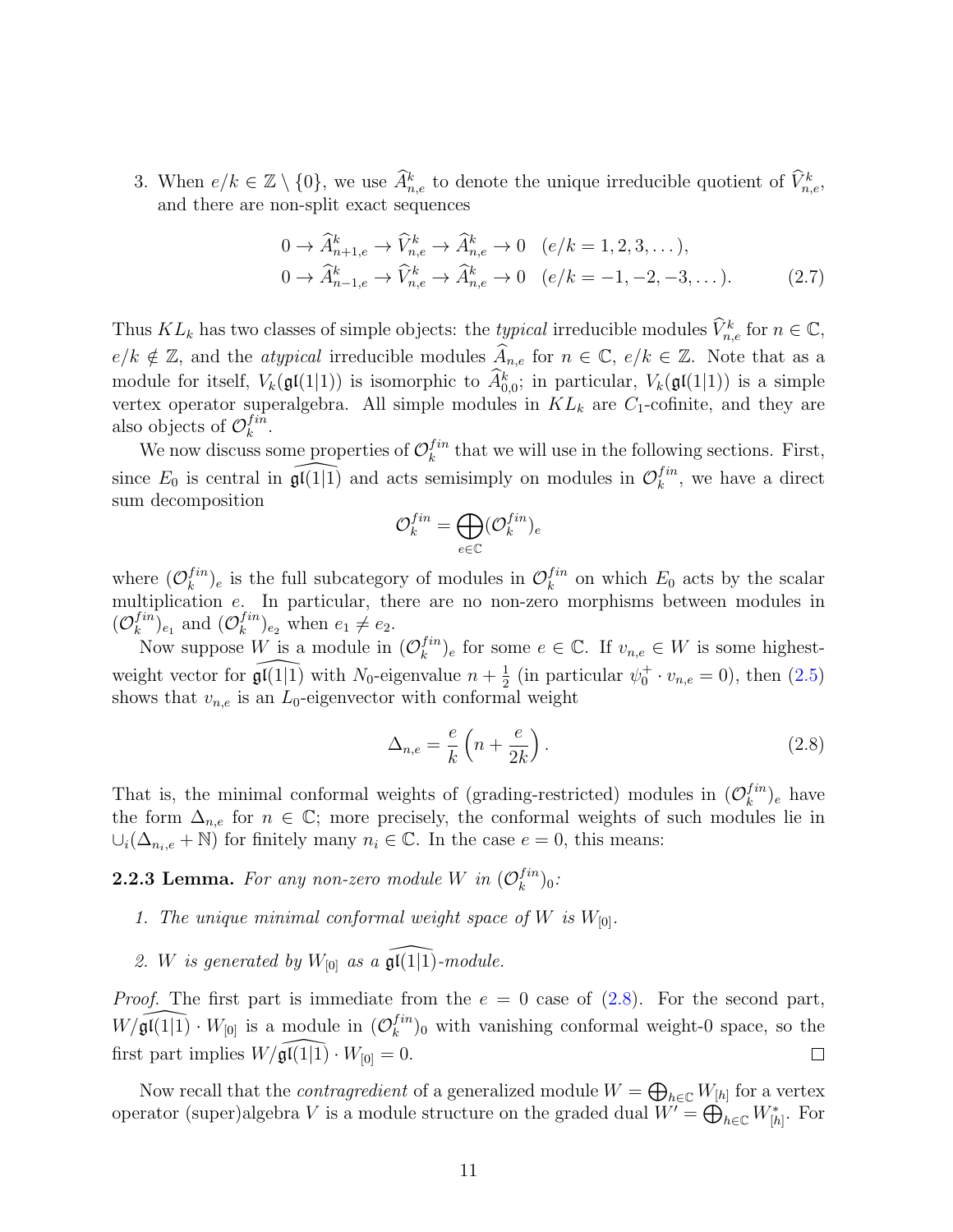superalgebras, W' has a  $\mathbb{Z}_2$ -grading given by  $W'_i = (W_i)'$  for  $i \in \mathbb{Z}_2$ , and we define the vertex operator  $Y_{W'}$  by

<span id="page-11-0"></span>
$$
\langle Y_{W'}(v,x)w',w\rangle = (-1)^{|v||w'|}\langle w', Y_W(e^{xL_1}(-x^{-2})^{L_0}v, x^{-1})w\rangle, \tag{2.9}
$$

following the convention of [\[CKM\]](#page-41-1). (Note that for vertex operator superalgebras, there are several different but equivalent definitions in the literature for the contragredient module vertex operator; see  $[CKM, Rem. 3.5]$ .) The contragredient of an irreducible V-module is irreducible (see for example [\[FHL,](#page-42-8) Prop. 5.3.2]), and for a V-module W, there is a natural even isomorphism  $\delta_W : W \to W''$  defined by

$$
\langle \delta_W(w), w' \rangle = (-1)^{|w||w'|} \langle w', w \rangle
$$

for  $w \in W$ ,  $w' \in W'$ . Moreover, taking contragredients defines an even contravariant functor on V-modules, with the contragredient of a parity-homogeneous morphism  $f$ :  $W_1 \rightarrow W_2$  defined by

$$
\langle f'(w_2'), w_1 \rangle = (-1)^{|f||w_2'|} \langle w_2', f(w_1) \rangle
$$

for  $w_1 \in W_1$  and parity-homogeneous  $w_2 \in W_2'$ . It is straightforward to show that the contragredient functor preserves exactness of sequences involving parity-homogeneous homomorphisms.

For  $V_k(\mathfrak{gl}(1|1)),$  [\(2.9\)](#page-11-0) implies that the actions of  $\mathfrak{gl}(1|1)$  and the Virasoro algebra on a contragredient module  $W'$  are given by

<span id="page-11-2"></span>
$$
\langle a'_r w', w \rangle = -(-1)^{|a||w'|} \langle w', a_{-r} w \rangle
$$
  

$$
\langle L'(n)w', w \rangle = \langle w', L(-n)w \rangle
$$
 (2.10)

for  $a \in \mathfrak{gl}(1|1)$ ,  $r, n \in \mathbb{Z}$ ,  $w' \in W'$ , and  $w \in W$ . In particular, the lowest conformal weight space of the contragredient  $(M^k)'$  of a generalized Verma module is the  $\mathfrak{gl}(1|1)$ -module  $M^*$ . Using this observation, we can determine the contragredients of many modules in  $\mathcal{O}_k^{fin}$  $_{k}^{fin}$ :

<span id="page-11-1"></span>**2.2.4 Proposition.** Contragredients of  $V_k(\mathfrak{gl}(1|1))$ -modules are as follows:

- 1.  $(\widehat{A}_{n,\ell k}^k)' \cong \widehat{A}_{-n,-\ell k}^k$  for  $n \in \mathbb{C}$  and  $\ell \in \mathbb{Z}$ .
- 2.  $(\widehat{V}_{n,e}^k)' \cong \widehat{V}_{-n,-e}^k$  for  $n \in \mathbb{C}$  and  $e/k \notin \mathbb{Z}$ .
- 3.  $(\widehat{P}_n^k)' \cong \widehat{P}_{-n}^k$  for  $n \in \mathbb{C}$ .

*Proof.* For W an irreducible  $V_k(\mathfrak{gl}(1|1))$ -module, W' is an irreducible  $V_k(\mathfrak{gl}(1|1))$ -module whose lowest conformal weight space is the  $\mathfrak{gl}(1|1)$ -dual of the lowest conformal weight space of W. Thus the first two cases of the proposition follow from the identities  $A_n^* \cong A_{-n}$  for  $n \in \mathbb{C}$  and  $V_{n,e}^* \cong V_{-n,-e}$  for  $e \neq 0$  (by an odd isomorphism).

For the third case, we use the even isomorphism  $P_n^* \cong P_{-n}$  in category  $\mathcal{O}$ . By the universal property of induced  $\mathfrak{gl}(1|1)$ -modules, this isomorphism extends to an even homomorphism  $f : \hat{P}_{-n}^k \to (\hat{P}_n^k)'$  which is an isomorphism on lowest conformal weight spaces. Since ker f and cokerf are objects of  $(\mathcal{O}_k^{fin})$  $\binom{1}{k}$  with  $(\ker f)_{[0]} = 0 = (\text{coker} f)_{[0]}$ , Lemma [2.2.3](#page-10-1) implies that ker  $f = 0 = \text{coker } f$ , so that f is an isomorphism.  $\Box$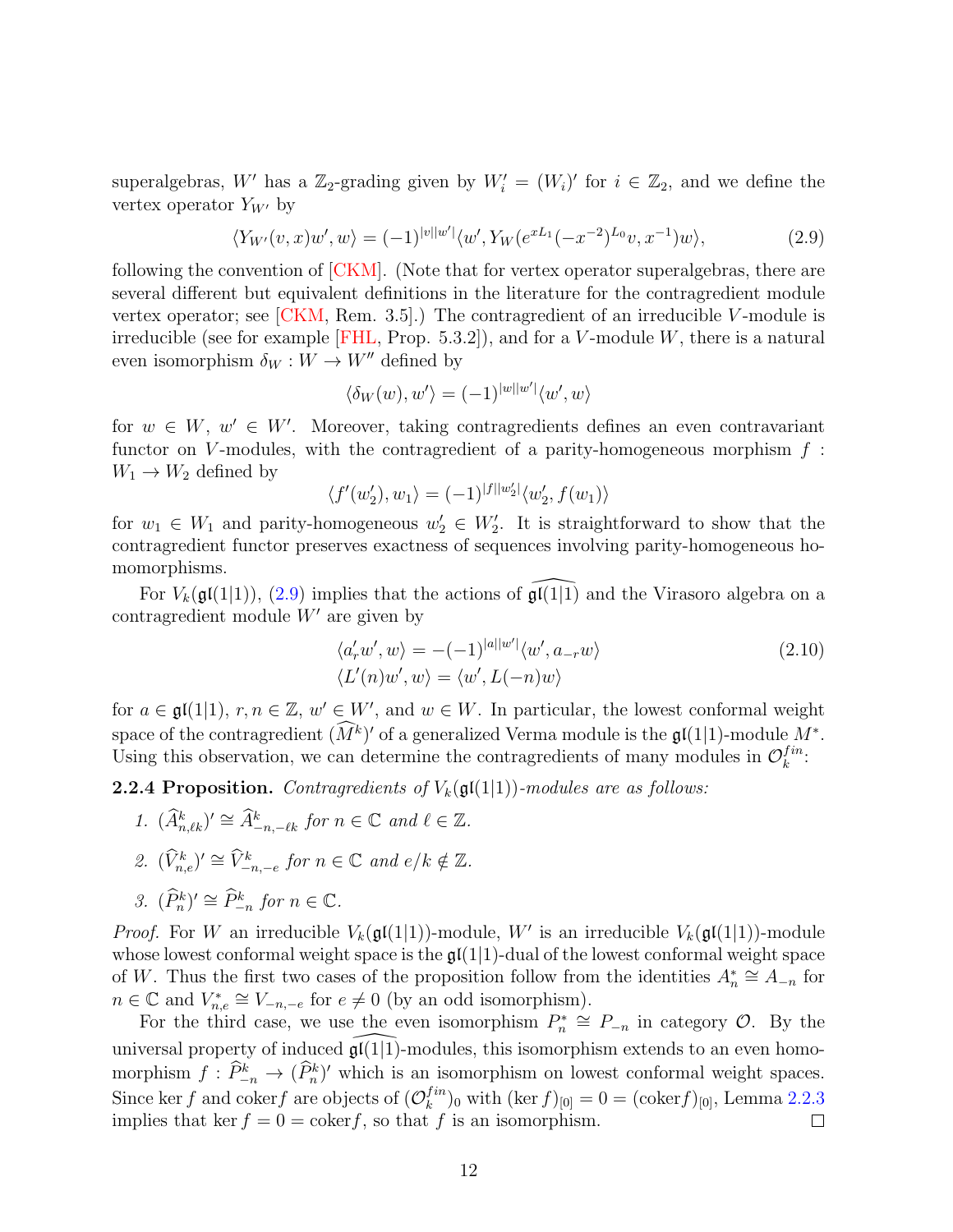#### 2.3 Tensor supercategory structure

We now establish vertex and braided tensor supercategory structure on  $KL_k$  and on its subcategory  $\mathcal{O}_k^{fin}$  $k^{tn}$ . The key result we use is [\[CY,](#page-41-0) Thm. 3.3.4], which shows that  $KL_k$  has the vertex algebraic braided tensor (super)category structure of [\[HLZ1\]](#page-42-0)-[\[HLZ9\]](#page-43-0) provided that every lower-bounded  $C_1$ -cofinite  $V_k(\mathfrak{gl}(1|1))$ -module is a finite-length generalized module. We remark that although the results of [\[HLZ1\]](#page-42-0)-[\[HLZ9\]](#page-43-0) and [\[CY\]](#page-41-0) on vertex tensor category structure are proved for vertex operator algebras, careful examination of the proofs shows that the results generalize to module supercategories for superalgebras. For a description of the vertex and braided tensor supercategory structures on a module supercategory for a vertex operator superalgebra, see [\[CKM,](#page-41-1) Sec. 3.3].

<span id="page-12-0"></span>**2.3.1 Theorem.** The supercategory  $KL_k$  has vertex algebraic braided tensor supercategory structure.

*Proof.* By [\[CY,](#page-41-0) Thm. 3.3.4], we just need to show that every lower-bounded  $C_1$ -cofinite  $V_k(\mathfrak{gl}(1|1))$ -module has finite length. From the proof of  $\left[\text{CY}, \text{Thm. } 3.3.5\right]$ , such a module W has a finite filtration

$$
0 \subset W_1 \subset W_2 \subset \cdots \subset W_n \subset W_{n+1} = W
$$

such that each  $W_i$  is a Z<sub>2</sub>-graded submodule of W and such that each  $W_{i+1}/W_i$  for  $i =$  $1, \ldots, n$  is a quotient of a Verma modules  $\widehat{V}_{n,e}^k$  for some  $n, e \in \mathbb{C}$  (or its parity-reversed version). As the exact sequences [\(2.6\)](#page-9-1) and [\(2.7\)](#page-10-2) show that each  $\hat{V}_{n,e}^{k}$  has length at most 2, W has finite length.  $\Box$ 

Now the subcategory  $\mathcal{O}_k^{fin}$  $\binom{Im}{k}$  inherits vertex and braided tensor supercategory structure from  $KL_k$ , provided it is closed under the  $P(z)$ -tensor products of [\[HLZ4\]](#page-43-3):

<span id="page-12-1"></span>**2.3.2 Theorem.** The supercategory  $\mathcal{O}_k^{fin}$  $\mathcal{L}^{in}_k$  has vertex algebraic braided tensor supercategory structure.

*Proof.* Suppose  $W_1$  and  $W_2$  are any two objects of  $\mathcal{O}_k^{fin}$  $\int_k^{fin}$  and  $(W_1 \boxtimes_{P(z)} W_2, \boxtimes_{P(z)})$  is their  $P(z)$ -tensor product in  $KL_k$ , with  $\mathbb{Z}_{P(z)}$  the canonical even  $P(z)$ -intertwining map of type  $\left(\begin{matrix} W_1 \boxtimes_{P(z)} W_2 \\ W & W \end{matrix}\right)$  $W_1 W_2 W_2$ ). It is clear that if  $W_1 \boxtimes_{P(z)} W_2$  is an object of  $\mathcal{O}_k^{fin}$  $\int_k^{fin}$ , then  $(W_1 \boxtimes_{P(z)} W_2, \boxtimes_{P(z)})$ also satisfies the universal property of [\[HLZ4,](#page-43-3) Def. 4.15] for a  $P(z)$ -tensor product in  $\mathcal{O}_k^{fin}$  $_{k}^{fin}.$ Thus the vertex algebraic braided tensor supercategory structure on  $KL_k$  will restrict to such structure on  $\mathcal{O}_k^{fin}$  $_{k}^{fin}.$ 

It remains to show that  $E_0$  and  $N_0$  act semisimply on  $W_1 \boxtimes_{P(z)} W_2$ . By (the superalgebra generalization of) [\[HLZ4,](#page-43-3) Eqn. 4.34],

$$
v_m(w_1 \boxtimes_{P(z)} w_2) = (-1)^{|v||w_1|} w_1 \boxtimes_{P(z)} v_m w_2 + \sum_{i \geq 0} {m \choose i} z^{m-i} (v_i w_1) \boxtimes_{P(z)} w_2
$$

for homogeneous  $v \in V_k(\mathfrak{gl}(1|1)), w_1 \in W_1, w_2 \in W_2$ , and  $m \in \mathbb{Z}$ . In particular,

$$
X_0(w_1 \boxtimes_{P(z)} w_2) = X_0 w_1 \boxtimes_{P(z)} w_2 + w_1 \boxtimes_{P(z)} X_0 w_2
$$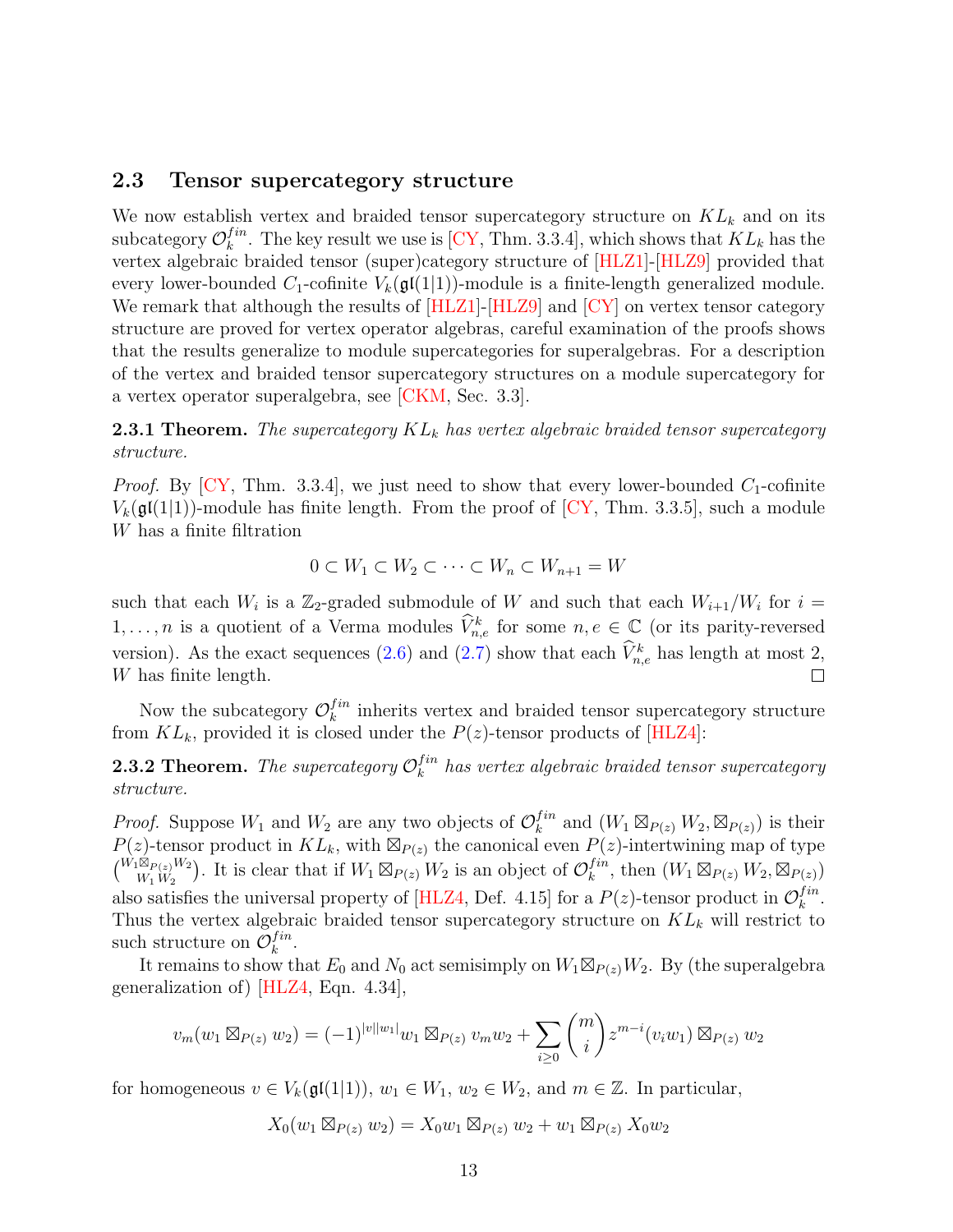for  $X = E, N$ . Thus because  $W_1 \boxtimes_{P(z)} W_2$  is spanned by projections of vectors  $w_1 \boxtimes_{P(z)} w_2$ to the conformal weight spaces of  $\hat{W_1} \boxtimes_{P(z)} \hat{W_2}$  (see [\[HLZ4,](#page-43-3) Prop. 4.23]) and because  $E_0$ and  $N_0$  act semisimply on  $W_1$  and  $W_2$ , we see that  $W_1 \boxtimes_{P(z)} W_2$  is an object of  $\mathcal{O}_k^{fin}$  $_{k}^{fin}.$ 

<span id="page-13-3"></span>**2.3.3 Remark.** The proof of the preceding theorem shows more specifically that if  $W_1$ is an object of the subcategory  $(\mathcal{O}_k^{fin})$  ${}_{k}^{fin}$ <sub>e<sub>1</sub></sub> for  $e_1 \in \mathbb{C}$  and  $W_2$  is an object of  $(\mathcal{O}_k^{fin})$  $_{k}^{fin}$ )<sub>e<sub>2</sub></sub>, then  $W_1 \boxtimes_{P(z)} W_2$  is an object of  $(\mathcal{O}_k^{fin})$  $\binom{J^{in}}{k}_{e_1+e_2}$ . We shall use this fact in computing fusion rules for modules in  $\mathcal{O}_k^{fin}$  $_{k}^{fin}.$ 

In the braided tensor supercategory structure on  $KL_k$  and  $\mathcal{O}_k^{fin}$  $\binom{f^{in}}{k}$ , the tensor product bifunctor is given by the  $P(1)$ -tensor product  $\mathbb{Z}_{P(1)}$ , which for simplicity we will denote by  $\boxtimes$ . For any two modules  $W_1, W_2$  in  $KL_k$  or  $\mathcal{O}_k^{fin}$  $\boxtimes$ . For any two modules  $W_1, W_2$  in  $KL_k$  or  $\mathcal{O}_k^{fin}$ , the canonical  $P(1)$ -intertwining map  $\boxtimes$  corresponds to an even (logarithmic) intertwining operator  $\mathcal{Y}_{\boxtimes}(\cdot, x)$  of type  $\binom{W_1 \boxtimes W_2}{W_1 \cup W_2}$  such  $\frac{W_{1}\boxtimes W_{2}}{W_{1}\,W_{2}}$  such that

$$
\mathcal{Y}_{\boxtimes}(w_1,1)w_2=w_1\boxtimes w_2
$$

for  $w_1 \in W_1$  and  $w_2 \in W_2$ ; here the substitution  $x \mapsto 1$  is realized using the branch  $log 1 = 0$  of logarithm. The pair  $(W_1 \boxtimes W_2, \mathcal{Y}_{\boxtimes})$  then satisfies the following universal property: for any intertwining operator  $\mathcal Y$  of type  ${W_3 \choose W_1 W_2}$  with  $W_3$  an object of  $KL_k$ , there is a unique  $V_k(\mathfrak{gl}(1|1))$ -module homomorphism  $f: W_1 \boxtimes W_2 \to W_3$  such that  $f \circ \mathcal{Y}_{\boxtimes} = \mathcal{Y}$ .

For more details on vertex algebraic braided tensor supercategory structure, in particular the unit and associativity isomorphisms which we will use briefly in Section [4.2,](#page-31-0) see [\[HLZ9\]](#page-43-0) or the exposition in [\[CKM,](#page-41-1) Sec. 3.3].

## <span id="page-13-0"></span>2.4 Projective objects

In this section, we show that every irreducible  $V_k(\mathfrak{gl}(1|1))$ -module has a projective cover in  $\mathcal{O}_k^{fin}$  $l_k^{in}$ , beginning with the atypical irreducible modules.

We will show below that for  $n \in \mathbb{C}$ , the generalized Verma module  $\widehat{P}_n^k$  is the projective cover of  $\hat{A}_{n,0}^k$ . Since induction is an exact functor between module categories for Lie superalgebras (thanks to the Poincaré-Birkhoff-Witt Theorem for superalgebras),  $(2.1)$ induces to the exact sequence

<span id="page-13-1"></span>
$$
0 \to \widehat{V}_{n+\frac{1}{2},0}^k \to \widehat{P}_n^k \to \widehat{V}_{n-\frac{1}{2},0}^k \to 0
$$
\n(2.11)

for  $n \in \mathbb{C}$ .

<span id="page-13-2"></span>**2.4.1 Proposition.** The Loewy diagram of  $\hat{P}_n^k$  is

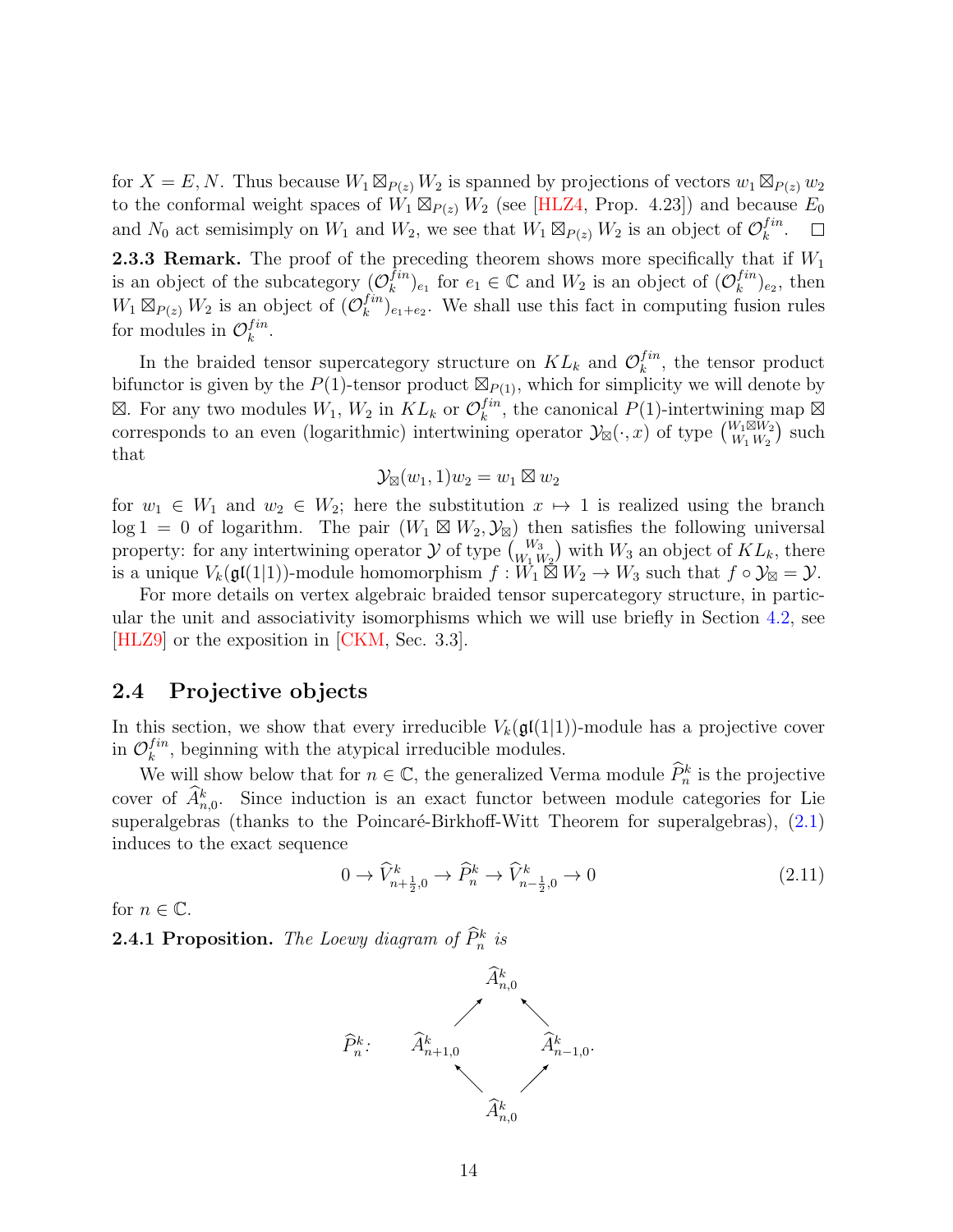Moreover,  $\hat{P}_n^k$  is a logarithmic module with  $L_0$ -block size 2.

*Proof.* The Loewy diagram of  $\hat{P}_n^k$  follows from the exact sequences [\(2.6\)](#page-9-1), [\(2.11\)](#page-13-1) and the Loewy diagram of  $P_n$ . To prove that  $\hat{P}_n^k$  is logarithmic, take a generator  $v_n$  of the lowest conformal weight space  $(\widehat{P}_n^k)_{[0]}$ , which is the  $\mathfrak{gl}(1|1)$ -module  $P_n$  (see Sec. [2.1\)](#page-6-1). Then from the expression [\(2.5\)](#page-9-0) for  $L_0$ , we get  $L_0v_n = -\frac{1}{k}$  $\frac{1}{k}\psi^+\psi^-v_n\neq 0$ , while  $L_0^2v_n=0$ . So  $v_n$  is a generalized eigenvector for  $L_0$  with block size 2, and since  $v_n$  generates  $\hat{P}_n^k$  as a  $V_k(\mathfrak{gl}(1|1))$ module,  $\hat{P}_n^k$  is a logarithmic module with  $L_0$ -block size 2. П

To obtain the projective covers of the atypical irreducibles  $\widehat{A}^k_{n,\ell k}, \ell \in \mathbb{Z} \setminus \{0\}$ , we need the *spectral flow* automorphisms  $\sigma^{\ell}$  of  $\widehat{\mathfrak{gl}(1|1)}$ :

$$
\sigma^{\ell}(N_r) = N_r, \quad \sigma^{\ell}(E_r) = E_r - \ell \mathbf{k} \delta_{r,0}, \quad \sigma^{\ell}(\psi_r^{\pm}) = \psi_{r \mp \ell}^{\pm}, \quad \sigma^{\ell}(\mathbf{k}) = \mathbf{k}.\tag{2.12}
$$

For  $\ell \in \mathbb{Z}$ ,  $\sigma^{\ell}$  extends to a vertex superalgebra automorphism of  $V_k(\mathfrak{gl}(1|1))$ , and for a  $V_k(\mathfrak{gl}(1|1))$ -module W, the spectral flow module  $\sigma^{\ell}(W)$  has the same underlying superspace of W but has vertex operator

$$
Y_{\sigma^{\ell}(W)}(v, x) = Y_W(\sigma^{-\ell}(v), x)
$$

for  $v \in V_k(\mathfrak{gl}(1|1))$ .

For  $n \in \mathbb{C}$  and  $\ell \in -\mathbb{Z}_+$ , we define

$$
\widehat{P}_{n-\ell-\frac{1}{2},\ell k}^k:=\sigma^\ell(\widehat{P}_n^k).
$$

Since it was shown in [\[CRi2,](#page-41-9) Sec. 3.2] that  $\sigma^{\ell}(\hat{V}_{n,0}^{k}) = \hat{V}_{n-\ell,\ell k}^{k}$ , applying  $\sigma^{\ell}$  to [\(2.11\)](#page-13-1) yields the exact sequence

<span id="page-14-1"></span>
$$
0 \to \widehat{V}_{n-\ell+\frac{1}{2},\ell k}^k \to \widehat{P}_{n-\ell-\frac{1}{2},\ell k}^k \to \widehat{V}_{n-\ell-\frac{1}{2},\ell k}^k \to 0. \tag{2.13}
$$

For  $\ell \in \mathbb{Z}_+$ , we also need the *conjugation* automorphism of  $\mathfrak{gl}(1|1)$  defined by

$$
w(N_r) = -N_r
$$
,  $w(E_r) = -E_r$ ,  $w(\psi_r^+) = \psi_r^-, w(\psi_r^-) = -\psi_r^+$ ,  $w(\mathbf{k}) = \mathbf{k}$ .

We then define

$$
\widehat{P}^k_{-n-\ell+\frac{1}{2},\ell k} := \sigma^\ell(w(\widehat{P}^k_n))
$$

for  $\ell \in \mathbb{Z}_+$ . Since  $\sigma^{\ell}(w(\widehat{V}_{n,0}^k)) = \widehat{V}_{-n-\ell,\ell,k}^k$  (again see [\[CRi2,](#page-41-9) Sec. 3.2]), applying  $\sigma^{\ell} \circ w$  to [\(2.11\)](#page-13-1) yields the exact sequence

<span id="page-14-2"></span>
$$
0 \to \widehat{V}^k_{-n-\ell-\frac{1}{2},\ell k} \to \widehat{P}^k_{-n-\ell+\frac{1}{2},\ell k} \to \widehat{V}^k_{-n-\ell+\frac{1}{2},\ell k} \to 0.
$$
 (2.14)

If we use the notation

<span id="page-14-0"></span>
$$
\varepsilon(\ell) = \begin{cases}\n\frac{1}{2} & \text{if } \ell \in \mathbb{Z}_+ \\
0 & \text{if } \ell = 0 \\
-\frac{1}{2} & \text{if } \ell \in -\mathbb{Z}_+\n\end{cases}
$$
\n(2.15)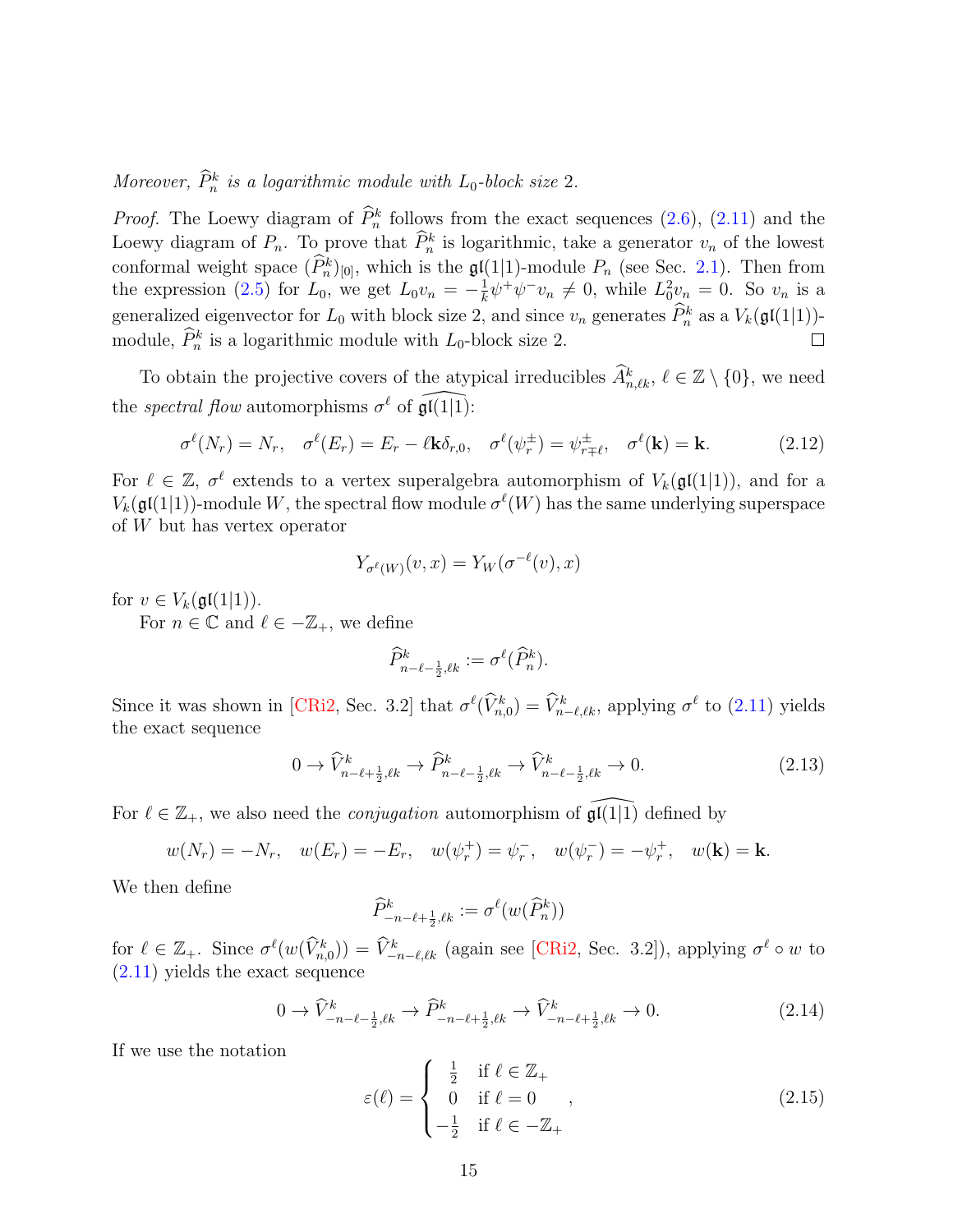the exact sequences  $(2.13)$  and  $(2.14)$  can be written uniformly:

<span id="page-15-1"></span>
$$
0 \to \widehat{V}_{n-\ell-\varepsilon(\ell),\ell k}^k \to \widehat{P}_{n-\ell+\varepsilon(\ell),\ell k}^k \to \widehat{V}_{n-\ell+\varepsilon(\ell),\ell k}^k \to 0
$$
\n
$$
(2.16)
$$

for  $n \in \mathbb{C}, \ell \in \mathbb{Z} \setminus \{0\}.$ 

We will sometimes use the notational convention  $\tilde{P}_{n,0}^k$  for  $\tilde{P}_n^k$ . Now we can prove:

**2.4.2 Theorem.** For  $n \in \mathbb{C}$  and  $\ell \in \mathbb{Z}$ , the modules  $\widehat{P}_{n-\ell+\varepsilon(\ell),\ell k}^k$  are projective in  $\mathcal{O}_k^{fin}$  $_{k}^{fin}.$ Proof. Consider a diagram

<span id="page-15-0"></span>
$$
\widehat{P}_{n-\ell+\varepsilon(\ell),\ell k}^{k} \tag{2.17}
$$
\n
$$
A \xrightarrow{\pi} B
$$

in  $\mathcal{O}_k^{fin}$  where  $\pi$  is surjective and we may assume  $q \neq 0$ . We first consider the case  $\ell = 0$ . Since there are no non-zero morphisms between the subcategories  $(\mathcal{O}_k^{fin})$  $\binom{Im}{k}$  for different e's, the diagram restricts to a surjection  $\pi^0$ :  $A^0 \to B^0$  and to  $q : \hat{P}_n^k \to B^0$  where  $A^0 = \ker_A E_0$ and  $B^0 = \ker_B E_0$ . Then the diagram further restricts to a diagram

$$
P_n
$$
  
\n
$$
A_{[0]}^0 \xrightarrow{\pi_{[0]}} B_{[0]}^0
$$

of  $\mathfrak{gl}(1|1)$ -module homomorphisms, with  $\pi_{[0]}$  surjective.

Now since  $N_0$  also acts semisimply on A and B,  $A_{[0]}^0$  and  $B_{[0]}^0$  are objects of the category O. Since  $P_n$  is projective in O, there is a  $\mathfrak{gl}(1|1)$ -module map  $\widetilde{q}_{[0]} : P_n \to A^0_{[0]}$  such that  $q_{[0]} = \pi_{[0]} \circ \widetilde{q}_{[0]}$ . Then Lemma [2.2.3](#page-10-1) implies that positive modes from  $\widehat{\mathfrak{gl}(1|1)}$  annihilate  $A^0_{[0]},$ so the universal property of generalized Verma  $\widehat{\mathfrak{gl}}(1|\overline{1})$ -modules shows that  $\widetilde{q}_{[0]}$  extends to a homomorphism

$$
\widetilde{q}: \widehat{P}_n^k \to A^0 \hookrightarrow A.
$$

Since  $P_n$  generates  $\hat{P}_n^k$ , it follows that  $q = \pi \circ \tilde{q}$ , and we have shown that  $\hat{P}_n^k$  is projective  $\hat{P}_n^{fin}$ in  $\mathcal{O}_k^{fin}$  $_{k}^{fin}.$ 

Now for  $\ell \neq 0$ , we apply  $\sigma^{-\ell}$  or  $w^{-1} \circ \sigma^{-\ell}$  to the diagram  $(2.17)$  to get

$$
\widetilde{P}_{\pm n}^k
$$
\n
$$
\widetilde{A} \xrightarrow[\pi]{\pi} \widetilde{B}
$$

with  $\pi$  still surjective. Since the spectral flows  $\widetilde{A}$  and  $\widetilde{B}$  are still objects of  $\mathcal{O}_k^{fin}$  $k^{in}$  and since  $\widehat{P}_{\pm n}^{k}$  is projective in  $\mathcal{O}_k^{fin}$  $\tilde{k}^{fin}$ , we get  $\tilde{q}$  such that  $q = \pi \circ \tilde{q}$ . Applying  $\sigma^{\ell}$  or  $\sigma^{\ell} \circ w$  then shows that  $\tilde{q}$  defines a homomorphism  $\hat{P}_{n-\ell+\varepsilon(\ell),\ell k}^k \to A$ , so  $\hat{P}_{n-\ell+\varepsilon(\ell),\ell k}^k$  is projective in  $\mathcal{O}_k^{fin}$  $_{k}^{fin}.$  $\Box$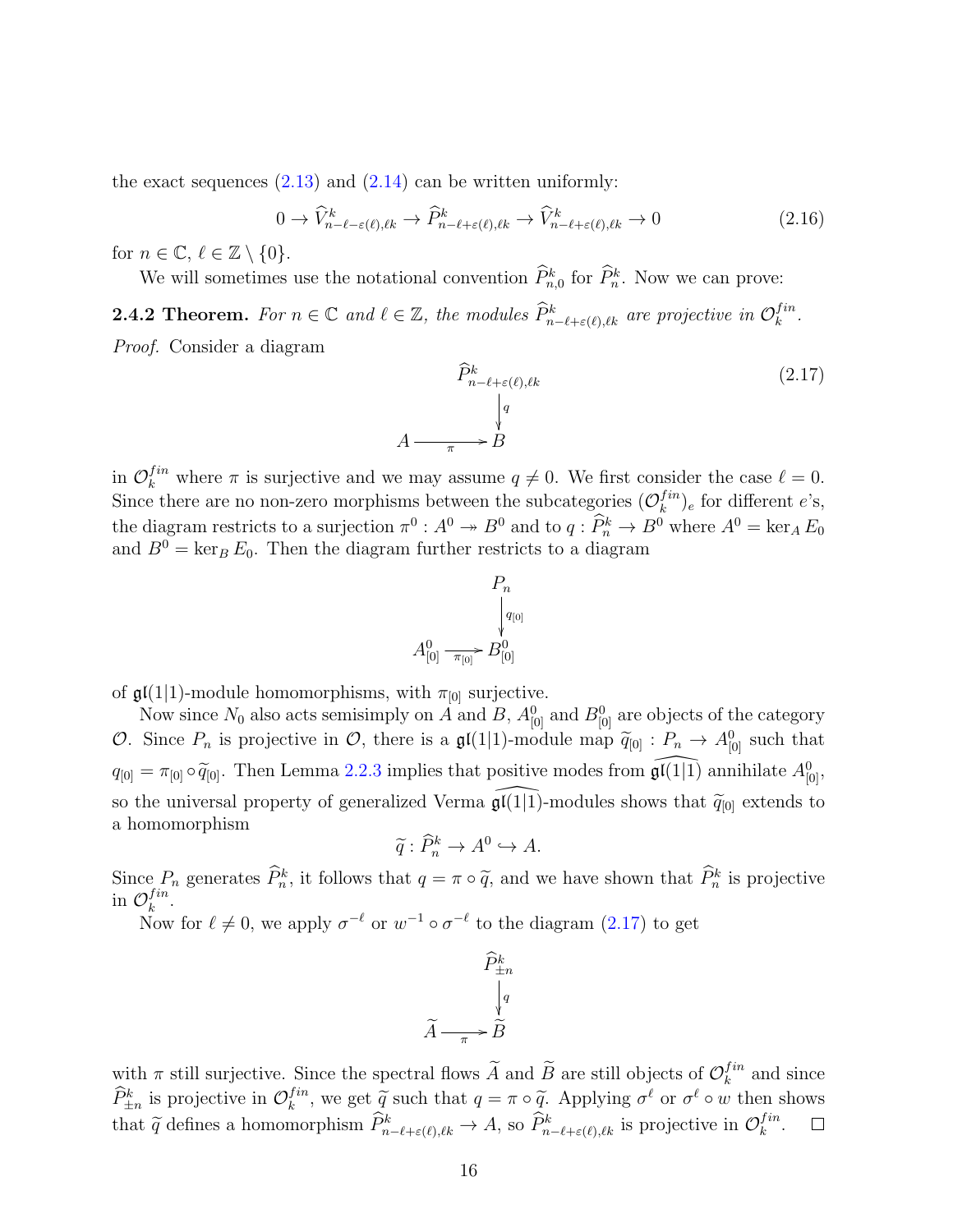Now we can prove that the projective modules  $\tilde{P}_{n-\ell+\varepsilon(\ell),\ell k}^k$  are projective covers:

**2.4.3 Theorem.** For  $n \in \mathbb{C}$  and  $\ell \in \mathbb{Z}$ ,  $\widehat{P}_{n-\ell+\varepsilon(\ell),\ell k}^k$  is a projective cover in  $\mathcal{O}_k^{fin}$  $\int_k^{tn}$  of the atypical irreducible module  $\hat{A}_{n-\ell+\varepsilon(\ell),\ell k}^k$ .

*Proof.* The exact sequences  $(2.6)$ ,  $(2.7)$ ,  $(2.11)$ , and  $(2.16)$  show that there is a surjective  $\text{map } \pi : \widehat{P}_{n-\ell+\varepsilon(\ell),\ell k}^k \to \widehat{A}_{n-\ell+\varepsilon(\ell),\ell k}^k.$  Then if  $q : P \to \widehat{A}_{n-\ell+\varepsilon(\ell),\ell k}^k$  is any surjective morphism in  $\mathcal{O}_k^{fin}$  with P projective, there is a homomorphism  $\tilde{q}: P \to \hat{P}_{n-\ell+\varepsilon(\ell),\ell k}^k$  such that the diagram diagram



commutes. We need to show that  $\tilde{q}$  is surjective.

Applying  $\sigma^{-\ell}$  or  $w^{-1} \circ \sigma^{-\ell}$  to the diagram reduces the surjectivity of  $\tilde{q}$  to the  $\ell = 0$ <br>on But if  $\ell = 0$ , the Logary diagram of  $\tilde{P}^k$  from Proposition 2.4.1 shows that  $\ker \pi$  is case. But if  $\ell = 0$ , the Loewy diagram of  $\widehat{P}_n^k$  from Proposition [2.4.1](#page-13-2) shows that ker  $\pi$  is the unique maximal proper submodule of  $\hat{P}_n^k$ . Since  $q \neq 0$ , the image of  $\tilde{q}$  is not contained<br>in  $\ker \pi$ , and we conclude  $\tilde{q}$  is surjective in ker  $\pi$ , and we conclude  $\tilde{q}$  is surjective.

We now turn to the typical irreducibles  $\widehat{V}_{n,e}^k$  for  $e/k \notin \mathbb{Z}$ ; we will show that they are projective and thus are their own projective covers in  $\mathcal{O}_k^{fin}$  $\binom{Im}{k}$ . Since they are irreducible and since every module in  $\mathcal{O}_k^{fin}$  $h_k^{fin}$  has finite length, it is sufficient to show that when  $e/k \notin \mathbb{Z}$ , then

<span id="page-16-0"></span>
$$
\operatorname{Ext}^1_{\mathcal{O}_k^{fin}}(\widehat{V}_{n,e}^k, W) = 0
$$
\n(2.18)

for any irreducible  $V_k(\mathfrak{gl}(1|1))$ -module W. From the direct sum decomposition  $\mathcal{O}_k^{fin}$  $\frac{f^{in}}{k}$ , it is clear that an extension of  $\widehat{V}_{n,e}^k$  by W must split unless perhaps W is an object of  $(\mathcal{O}_k^{fin})$  $_{k}^{fin})_{e};$ so we may assume  $W = \widehat{V}_{n',e}^k$  for some  $n' \in \mathbb{C}$ . Furthermore, the commutation relations for  $N_0$  show that there is a direct sum decomposition

$$
(\mathcal{O}_k^{fin})_e = \bigoplus_{\overline{n} \in \mathbb{C}/\mathbb{Z}} (\mathcal{O}_k^{fin})_{\overline{n},e}
$$

where  $(\mathcal{O}_k^{fin})$  $\binom{fin}{k}_{\overline{n},e}$  is the full subcategory consisting of modules in  $(\mathcal{O}_k^{fin})$  $\binom{J^{in}}{k}$  on which  $N_0$  acts by eigenvalues from the coset  $\bar{n}$ . Thus we may assume W in  $(2.18)$  is isomorphic to  $V_{n',e}$ with  $n'-n \in \mathbb{Z}$ . We divide the proof of  $(2.18)$  into the cases  $n' \neq n$  and  $n' = n$  in the two following lemmas:

<span id="page-16-2"></span>**2.4.4 Lemma.** If  $e/k \notin \mathbb{Z}$  and  $(n, e) \neq (n', e')$ , then  $\text{Ext}^1_{\mathcal{O}_k^{fin}}(\widehat{V}_{n,e}^k, \widehat{V}_{n',e'}^k) = 0$ .

Proof. We need to prove that any exact sequence

<span id="page-16-1"></span> $0 \to \widehat{V}^k_{n',e'}$  $\stackrel{q}{\to} A \stackrel{\pi}{\to} \widehat{V}_{n,e}^k \to 0$  (2.19)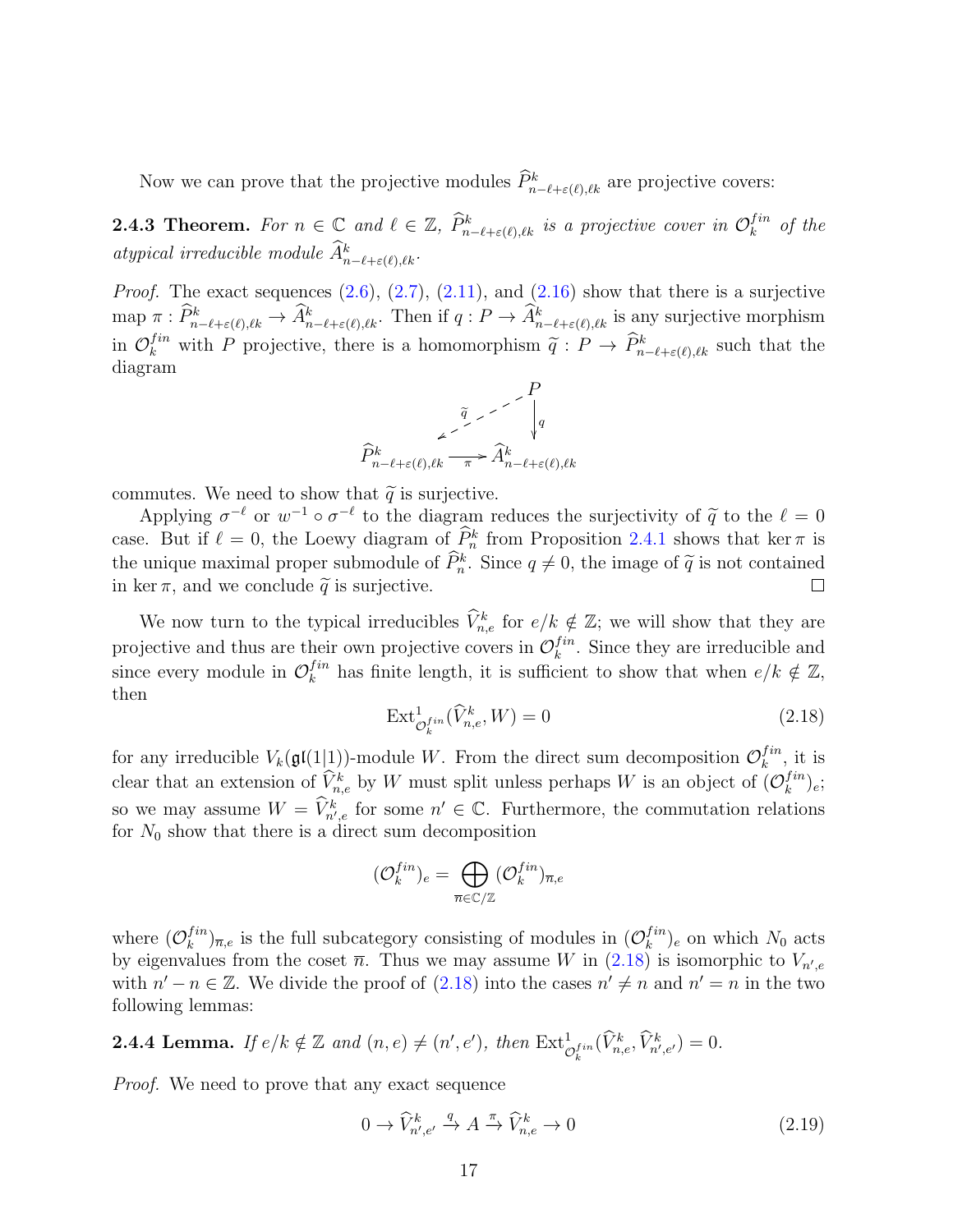splits when A is a module in  $\mathcal{O}_k^{fin}$  $\lambda_k^{fin}$ . As discussed above, we may assume  $e' = e$ , so that  $n' \neq n$ . Since A has a direct sum decomposition  $A = \bigoplus_{\overline{h} \in \mathbb{C}/\mathbb{Z}} A_{\overline{h}}$  where  $A_{\overline{h}} = \bigoplus_{h \in \overline{h}} A_{[h]},$ [\(2.19\)](#page-16-1) must split unless perhaps lowest conformal weights satisfy  $\Delta_{n,e} - \Delta_{n',e} \in \mathbb{Z}$ . By  $(2.8),$  $(2.8),$ 

$$
\Delta_{n,e} - \Delta_{n',e} = \frac{e}{k}(n - n') \neq 0,
$$

so we may assume either  $\Delta_{n,e} - \Delta_{n',e} < 0$  or  $\Delta_{n,e} - \Delta_{n',e} > 0$ .

If  $\Delta_{n,e} - \Delta_{n',e} < 0$ , then the lowest conformal weight space of A is isomorphic to  $V_{n,e}$  as a  $\mathfrak{gl}(1|1)$ -module, and  $\pi$  restricts to an isomorphism on lowest conformal weight spaces. Thus the universal property of induced  $\mathfrak{gl}(1|\overline{1})$ -modules yields a homomorphism  $\sigma: \hat{V}_{n,e}^k \to A$  splitting the sequence.

If  $\Delta_{n,e} - \Delta_{n',e} > 0$ , then q restricts to a  $\mathfrak{gl}(1|1)$ -module isomorphism from  $V_{n',e'}$  onto the lowest conformal weight space of A, and this restriction must be even or odd. Since  $V_{n',e'}$  generates  $\widehat{V}_{n',e'}^k$ , it follows that q is parity-homogeneous and Im  $q = \ker \pi$  is  $\mathbb{Z}_2$ -graded. Then  $\pi$  factors as

$$
A \twoheadrightarrow A/\ker \pi \xrightarrow{\cong} \widehat{V}_{n,e}^k
$$

where the first map is even and second is even or odd because  $A/\ker \pi$  is either  $\hat{V}^k_{n,e}$  or its parity-reversed version. Thus  $\pi$  is also parity-homogeneous, and we may apply the contragredient functor to get an exact sequence

$$
0 \to (\widehat{V}_{n,e}^k)' \xrightarrow{\pi'} A' \xrightarrow{q'} (\widehat{V}_{n',e}^k)' \to 0.
$$

Since  $e/k \notin \mathbb{Z}, \, (\widehat{V}_{n,e}^k)' \cong \widehat{V}_{-n,-e}^k$  and  $(\widehat{V}_{n',e}^k)' \cong \widehat{V}_{-n',-e}^k$  by Proposition [2.2.4.](#page-11-1) Then the previous case implies that the contragredient sequence splits, that is, we have  $\sigma' : (\hat{V}^k_{n',e})' \to A'$ such that  $q' \circ \sigma' = id$ . Taking contragredients again and applying the natural isomorphism  $\delta$ , we see that

$$
\sigma:=\delta_{\widehat{V}_{n',e}^{k}}^{-1}\circ\sigma''\circ\delta_{A}:A\rightarrow\widehat{V}_{n',e}^{k}
$$

satisfies  $\sigma \circ q = id$ . Thus im q is a direct summand of A isomorphic to  $\hat{V}_{n',e}^k$ , and there is an isomorphism  $\widehat{V}_{n,e}^k \cong \ker \sigma$  splitting [\(2.19\)](#page-16-1).  $\Box$ 

# <span id="page-17-2"></span>**2.4.5 Lemma.** If  $e \neq 0$ , then  $\text{Ext}^1_{\mathcal{O}_k^{fin}}(\widehat{V}_{n,e}^k, \widehat{V}_{n,e}^k) = 0$

Proof. Assume that we have an exact sequence

<span id="page-17-1"></span>
$$
0 \to \widehat{V}_{n,e}^k \to A \to \widehat{V}_{n,e}^k \to 0. \tag{2.20}
$$

where A is a module in  $\mathcal{O}_k^{fin}$  $\mathcal{L}_k^{tn}$ . Then there is an exact sequence of  $\mathfrak{gl}(1|1)$ -modules

<span id="page-17-0"></span>
$$
0 \to V_{n,e} \to A_{[\Delta_{n,e}]} \to V_{n,e} \to 0,
$$
\n(2.21)

where  $A_{[\Delta_{n,e}]}$  is the lowest conformal weight space of A. Since A is a module in  $\mathcal{O}_k^{fin}$  $_{k}^{fin},$  $A_{[\Delta_{n,e}]}$  is a  $\mathfrak{gl}(1|1)$ -module in the category  $\mathcal{O}$ . Then since  $V_{n,e}$  is projective in  $\mathcal O$  for  $e\neq$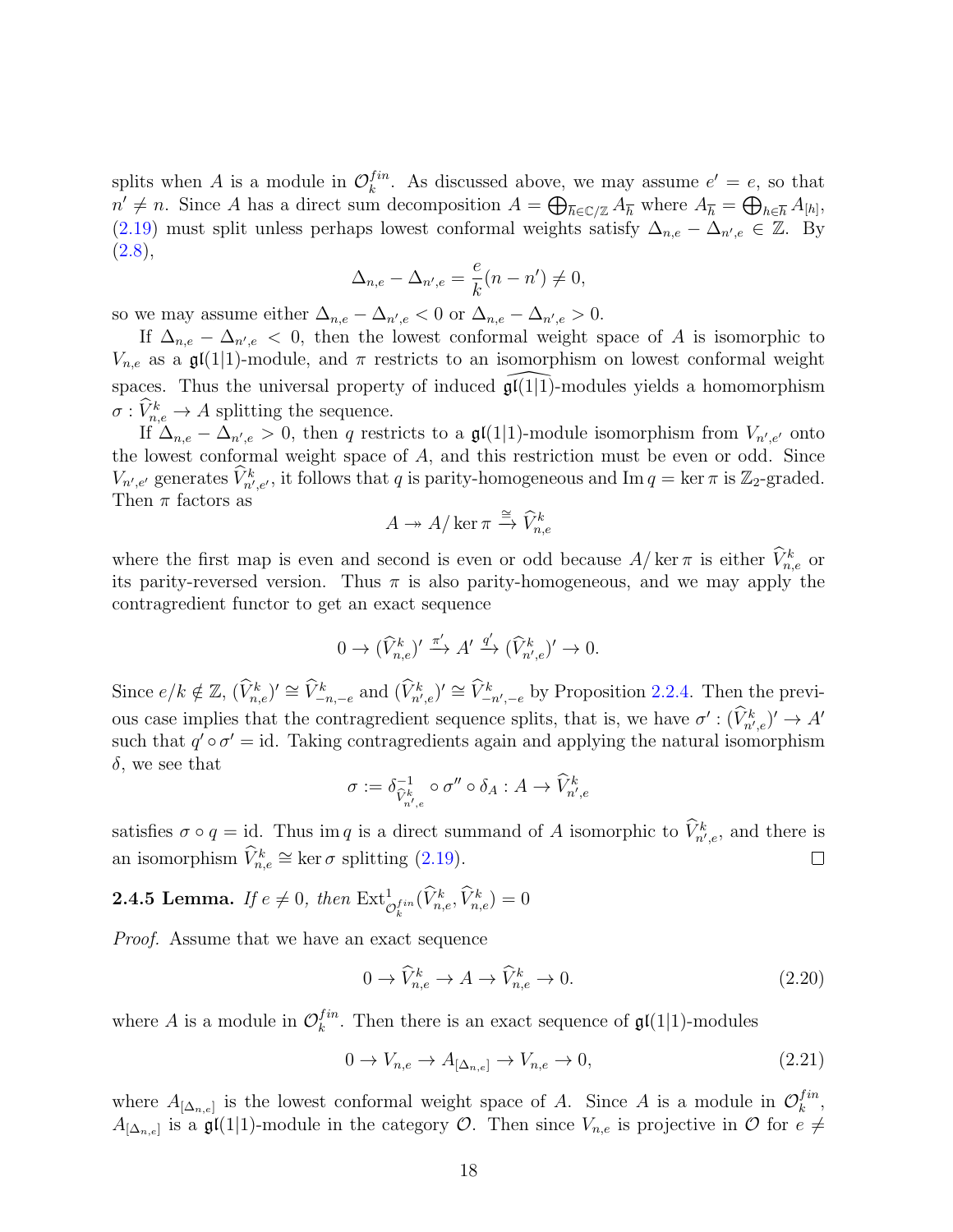0, [\(2.21\)](#page-17-0) splits. By the universal property of generalized Verma modules, the splitting homomorphism  $V_{n,e} \to A_{[\Delta_{n,e}]}$  then extends to a unique  $\widehat{\mathfrak{gl}(1|1)}$ -homomorphism  $\widehat{V}_{n,e}^k \to A$ that splits  $(2.20)$ .

Combining Lemmas [2.4.4](#page-16-2) and [2.4.5](#page-17-2) with the discussion preceding Lemma [2.4.4,](#page-16-2) we conclude:

**2.4.6 Theorem.** For  $n \in \mathbb{C}$  and  $e/k \notin \mathbb{Z}$ , the typical irreducible module  $\widehat{V}_{n,e}^{k}$  is projective in  $\mathcal{O}_k^{fin}$  $_{k}^{fin}.$ 

**2.4.7 Corollary.** Every irreducible  $V_k(\mathfrak{gl}(1|1))$ -module has a projective cover in  $\mathcal{O}_k^{fin}$  $_{k}^{fin}.$ 

## <span id="page-18-0"></span>3 Fusion rules

In this section, we compute tensor products of irreducible  $\mathfrak{gl}(1|\overline{1})$ -modules. First we discuss some general results on intertwining operators and fusion rules for affine Lie superalgebras, and then we proceed to results in the affine  $\mathfrak{gl}(1|1)$  case.

### <span id="page-18-3"></span>3.1 Determining fusion rules for affine Lie superalgebras

Here we collect some general results on determining fusion rules for affine vertex operator superalgebras. For vertex operator algebras, the general theory is developed in [\[FZ1,](#page-42-1) [Li\]](#page-44-0) for the non-logarithmic case and [\[HY\]](#page-43-1) for the logarithmic case.

Let  $\mathfrak g$  be a finite-dimensional Lie superalgebra with corresponding affine Lie superalgebra  $\hat{\mathfrak{g}}$ , and let  $V^k(\mathfrak{g})$  be the level-k affine vertex operator superalgebra. A  $V^k(\mathfrak{g})$ -module  $W$  is  $N$  and  $\mathfrak{g}$  and  $W$  is  $N$  and  $\mathfrak{g}$  and  $W$  is  $N$  and  $W$  is  $N$  and  $W$  and  $W$  and  $W$  a W is N-gradable if it has an N-grading  $W = \bigoplus_{i \in \mathbb{N}} W(i)$  compatible with the  $\mathbb{Z}_2$ -grading such that

$$
a_r \cdot W(i) \subseteq W(i - r)
$$

for  $a \in \mathfrak{g}$ ,  $r \in \mathbb{Z}$ , and  $i \in \mathbb{N}$ , where  $W(i) = 0$  for  $i < 0$ . Note that an N-grading satisfying these properties need not be unique.

Now suppose  $\mathcal Y$  is an even or odd (possibly logarithmic)  $V^k(\mathfrak{g})$ -module intertwining operator of type  $\binom{W_3}{W_1\,W_2}$ . The intertwining operator Jacobi identity (see [\[CKM,](#page-41-1) Def. 3.7] for the proper sign factors in the superalgebra generality) implies the following commutator and iterate formulas:

<span id="page-18-1"></span>
$$
(-1)^{|\mathcal{Y}||a|} a_r \mathcal{Y}(w_1, x) - (-1)^{|a||w_1|} \mathcal{Y}(w_1, x) a_r = \sum_{i \ge 0} \binom{r}{i} x^{r-i} \mathcal{Y}(a_i w_1, x) \tag{3.1}
$$

and

<span id="page-18-2"></span>
$$
\mathcal{Y}(a_r w_1, x) = (-1)^{|\mathcal{Y}||a|} \sum_{i \ge 0} {r \choose i} (-x)^i a_{r-i} \mathcal{Y}(w_1, x) - (-1)^{|a||w_1|} \sum_{i \ge 0} {r \choose i} (-x)^{r-i} \mathcal{Y}(w_1, x) a_i
$$
\n(3.2)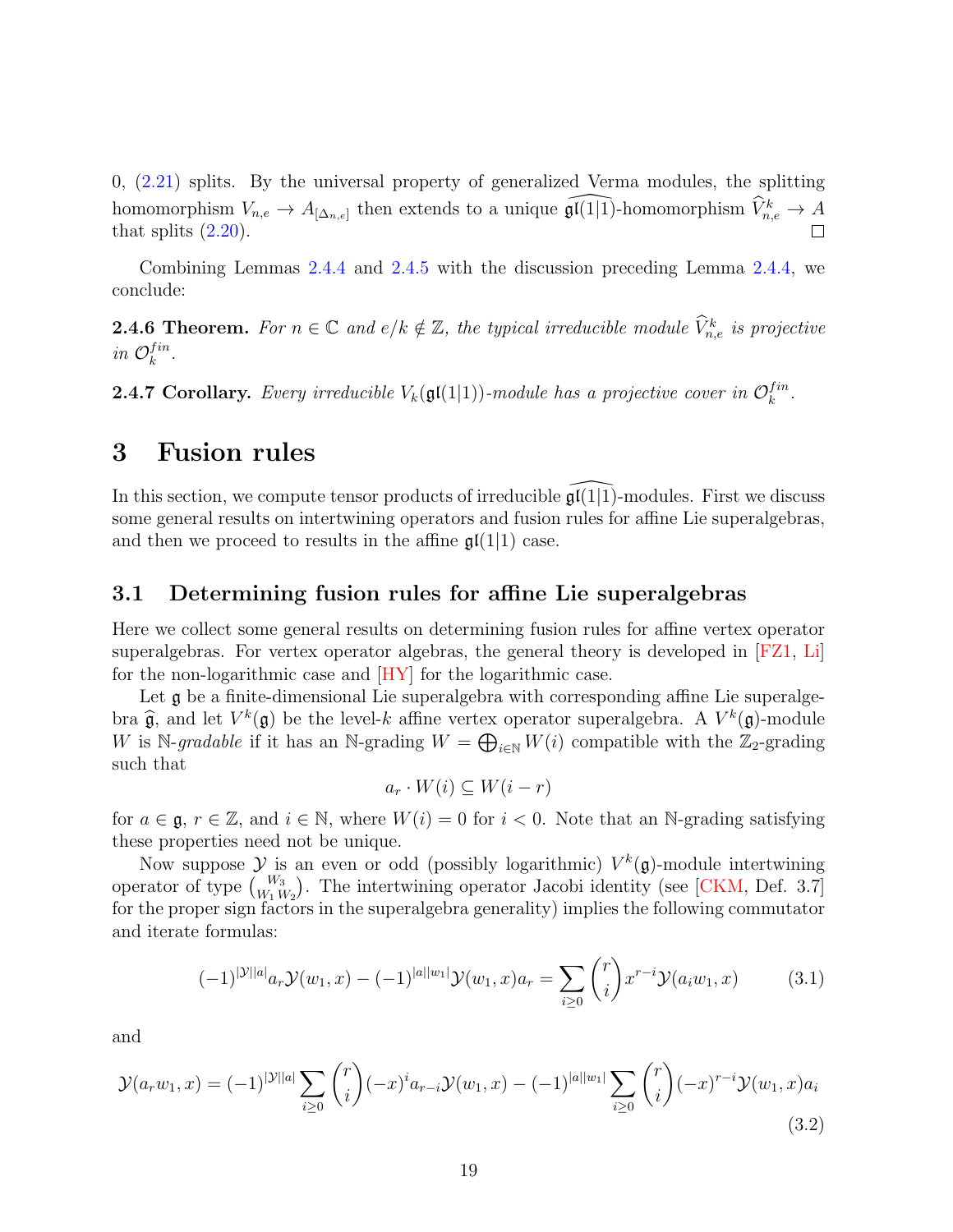for homogeneous  $a \in \mathfrak{g}, w_1 \in W_1$ , and  $r \in \mathbb{Z}$ .

Suppose  $W_1$  and  $W_2$  are generalized Verma modules  $\widehat{M}_1^k$  and  $\widehat{M}_2^k$ , respectively, and that  $W_3$  is N-gradable such that each  $W_3(i)$  is the sum of finitely many generalized  $L_0$ eigenspaces. This means that the substitution  $x \mapsto 1$  in  $\mathcal Y$  is well defined (using the branch of logarithm log 1 = 0), and  $\mathcal{Y}(w_1, 1)w_2$  is a vector in the algebraic completion  $\prod_{i \in \mathbb{N}} W_3(i)$ . Then the  $r = 0$  case of the commutator formula [\(3.1\)](#page-18-1) implies that Y induces a g-module homomorphism

$$
\pi(\mathcal{Y}): M_1 \otimes M_2 \to W_3(0)
$$

with parity  $|\mathcal{Y}|$  defined by

$$
\pi(\mathcal{Y})(m_1\otimes m_2)=\pi_0(\mathcal{Y}(m_1,1)m_2)
$$

for  $m_1 \in M_1$ ,  $m_2 \in M_2$ , where  $\pi_0$  denotes projection onto  $W_3(0)$  with respect to the N-grading of  $W_3$ . The following is essentially a special case of  $[TW, Prop. 24]$ , which is attributed to Nahm [\[Na\]](#page-44-12):

<span id="page-19-0"></span>**3.1.1 Proposition.** If  $\mathcal Y$  is a surjective intertwining operator, then  $\pi(\mathcal Y)$  is a surjective g-module homomorphism.

*Proof.* Because  $\mathcal Y$  is surjective,  $W_3(0)$  is spanned by vectors of the form  $\pi_0(\mathcal Y(w_1, 1)w_2)$  for  $w_1 \in \widehat{M}_1^k$  and  $w_2 \in \widehat{M}_2^k$ . Thus we need to show that

$$
\pi_0(\mathcal{Y}(w_1, 1)w_2) \in \text{Span}\{\pi_0(\mathcal{Y}(m_1, 1)m_2) \mid m_1 \in M_1, m_2 \in M_2\}
$$

for all  $w_1 \in M_1^k$ ,  $w_2 \in M_2^k$ . This is true by definition when  $w_1 \in M_1$  and  $w_2 \in M_2$ .

Now assume that for some  $w_2 \in \widehat{M}_2^k$ , we already know that  $\pi_0(\mathcal{Y}(m_1, 1)w_2) \in \text{Im } \pi(\mathcal{Y})$ for all  $m_1 \in M_1$ . Then  $(3.1)$  implies that

$$
(-1)^{|a||m_1|}\pi_0(\mathcal{Y}(m_1, 1)a_{-r}w_2) = (-1)^{|\mathcal{Y}||a|}\pi_0(a_{-r}\mathcal{Y}(m_1, 1)w_2) - \sum_{i \in \mathbb{N}} \binom{-r}{i} \pi_0(\mathcal{Y}(a_i m_1, 1)w_2)
$$
  
=  $-\pi_0(\mathcal{Y}(a_0 m_1, 1)w_2) \in \text{Im}\,\pi(\mathcal{Y})$ 

for homogeneous  $a \in \mathfrak{g}$ ,  $m_1 \in M_1$ , and  $r \in \mathbb{Z}_+$ . Since  $\widehat{M}_2^k$  is generated by  $M_2$  under the action of the modes  $a_{-r}$ , this shows that  $\pi_0(\mathcal{Y}(m_1, 1)w_2) \in \text{Im } \pi(\mathcal{Y})$  for all  $m_1 \in M_1$  and all  $w_2 \in \widehat{M}_2^k$ .

Now assume that for some homogeneous  $w_1 \in M_1^k$ , we know  $\pi_0(\mathcal{Y}(w_1, 1)w_2) \in \text{Im } \pi(\mathcal{Y})$ for all  $w_2 \in \widehat{M}_2^k$ . Then  $(3.2)$  implies that

$$
\pi_0(\mathcal{Y}(a_{-r}w_1, 1)w_2)
$$
\n
$$
= (-1)^{|\mathcal{Y}||a|} \sum_{i \ge 0} {\binom{-r}{i}} \pi_0(a_{-r-i}\mathcal{Y}(w_1, 1)w_2) - (-1)^{|a||w_1|} \sum_{i \ge 0} {\binom{-r}{i}} \pi_0(\mathcal{Y}(w_1, 1)a_iw_2)
$$
\n
$$
= -(-1)^{|a||w_1|} \sum_{i \ge 0} {\binom{-r}{i}} \pi_0(\mathcal{Y}(w_1, 1)a_iw_2) \in \text{Im}\,\pi(\mathcal{Y})
$$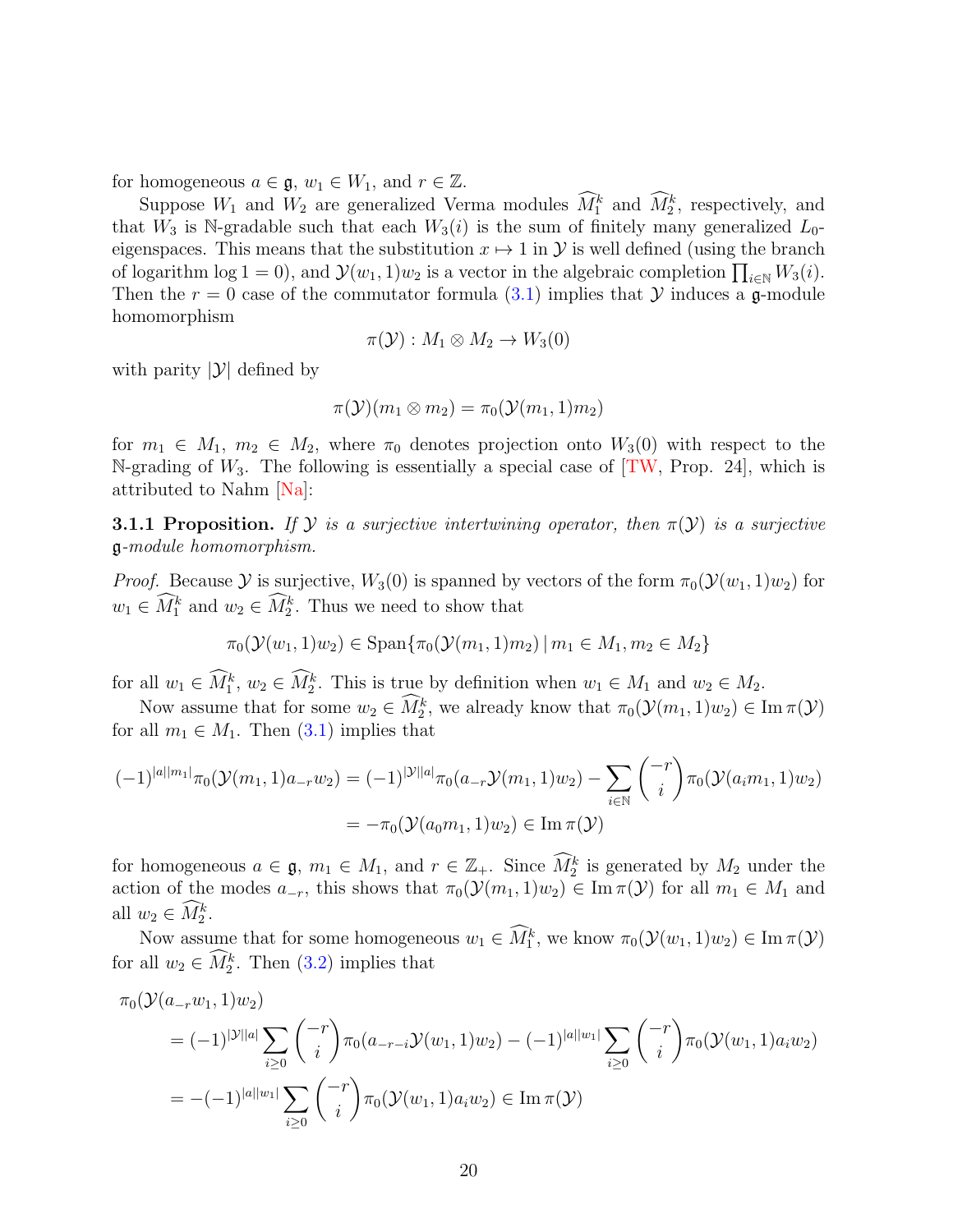for homogeneous  $a \in \mathfrak{g}$   $r \in \mathbb{Z}_+$ , and  $w_2 \in W_2$ . Since  $\widehat{M}_1^k$  is a generalized Verma module, this shows that  $\pi_0(\mathcal{Y}(w_1, 1)w_2) \in \text{Im }\pi(\mathcal{Y})$  for all  $w_1 \in \tilde{M}_1^k$ ,  $w_2 \in \tilde{M}_2^k$ , as required.  $\Box$ 

For  $V^k(\mathfrak{g})$ -modules  $M_1^k$ ,  $M_2^k$  and  $W_3$  as above, it turns out that the even linear map  $\pi$ from intertwining operators of type  $\begin{pmatrix} W_3 \\ \widehat{M}_1^k \widehat{M}_2^k \end{pmatrix}$  to  $\text{Hom}_{\mathfrak{g}}(M_1 \otimes M_2, W_3(0))$  is an isomorphism if  $W_3$  is the contragredient  $(M_3^k)'$  of a generalized Verma module, in which case  $W_3(0) = M_3^*$ . In fact, the following theorem is the affine Lie superalgebra case of (the superalgebra generalization of)  $[HY, Thm. 6.6]$ , which generalizes  $[Li, Thm. 2.11]$  and  $[FZ2, Lem. 2.19]$ to logarithmic intertwining operators:

<span id="page-20-0"></span>**3.1.2 Theorem.** Suppose  $M_1$ ,  $M_2$ , and  $M_3$  are finite-dimensional **g**-modules and f :  $M_1 \otimes M_2 \rightarrow M_3^*$  is a g-module homomorphism. Then there is a unique intertwining operator  $\mathcal Y$  of type  $\begin{pmatrix} (\widehat{M}_3^k)' \\ \widehat{M}_3 \end{pmatrix}$  $\left(\begin{smallmatrix} (M_3^k)' \ \widehat{M}_1^k \widehat{M}_2^k \end{smallmatrix}\right)$  such that  $\pi(\mathcal{Y}) = f$ .

To make the proof of  $[HY, Thm. 6.6]$  in the affine Lie superalgebra special case more concrete, we sketch a construction of  $\mathcal Y$  from a homogeneous f. We first use [\(3.1\)](#page-18-1) and [\(2.10\)](#page-11-2) to define a sequence of linear maps

$$
f_i: M_1 \otimes M_2 \to (\widehat{M}_3^k)'(i) = \widehat{M}_3^k(i)^*
$$

recursively. We start with  $f_0 = f$ , and then assuming  $f_0, \ldots, f_{i-1}$  have been defined, we set

$$
\langle f_i(m_1 \otimes m_2), a_{-r} w_3 \rangle = -(-1)^{|a|(|m_1|+|m_2|)} \langle f_{i-r}(a_0 m_1 \otimes m_2), w_3 \rangle
$$

for homogeneous  $m_1 \in M_1$ ,  $m_2 \in M_2$ ,  $a \in \mathfrak{g}, 1 \leq r \leq i$ , and  $w_3 \in M_3^k(i-r)$ . Once it is shown that the maps  $f_i$  are well defined, we can then set

$$
\mathcal{Y}(m_1, x)m_2 = \sum_{i \in \mathbb{N}} x^{L_0} f_i(x^{-L_0} m_1 \otimes x^{-L_0} m_2) : M_1 \otimes M_2 \to (\widehat{M}_3^k)'[\log x] \{x\}.
$$

Next, we use the method of [\[MY\]](#page-44-1) to extend  $\mathcal{Y}$  first to  $M_1 \otimes \tilde{M}_2^k$ , and then to  $\tilde{M}_1^k \otimes \tilde{M}_2^k$ . Both extensions are defined recursively: assuming we have already defined  $\mathcal{Y}(m_1, x)w_2$  for  $m_1 \in M_1$ ,  $w_2 \in \widehat{M}_2^k$ , we use the commutator formula  $(3.1)$  to define

$$
\mathcal{Y}(m_1, x)a_{-r}w_2 = (-1)^{|a||m_1|} \left( (-1)^{|\mathcal{Y}||a|} a_{-r} \mathcal{Y}(w_1, x) w_2 - x^{-r} \mathcal{Y}(a_0 m_1, x) w_2 \right)
$$

for homogeneous  $m_1 \in M_1$ ,  $a \in \mathfrak{g}$ , and  $r \in \mathbb{Z}_+$ . Finally, assuming we have defined  $\mathcal{Y}(w_1, x)w_2$  for some homogeneous  $w_1 \in \widehat{M}_1^k$  and all  $w_2 \in \widehat{M}_2^k$ , we use [\(3.2\)](#page-18-2) to define

$$
\mathcal{Y}(a_{-r}w_1, x) = (-1)^{|f||a|} \sum_{i \ge 0} \binom{-r}{i} (-x)^i a_{-r-i} \mathcal{Y}(w_1, x)
$$

$$
- (-1)^{|a||w_1|} \sum_{i \ge 0} \binom{-r}{i} (-x)^{-r-i} \mathcal{Y}(w_1, x) a_i
$$

for homogeneous  $a \in \mathfrak{g}$  and  $r \in \mathbb{Z}_+$ . Once it is shown that these extensions are well defined, one can prove that  $\mathcal Y$  is an intertwining operator, as in [\[MY,](#page-44-1) Thm. 6.2]. Note that  $\mathcal Y$  has the same parity of  $|f|$ ; the uniqueness of  $\mathcal Y$  follows because the construction of  $\mathcal Y$  is forced by the formulas  $(3.1)$ ,  $(3.2)$ , and  $(2.9)$ .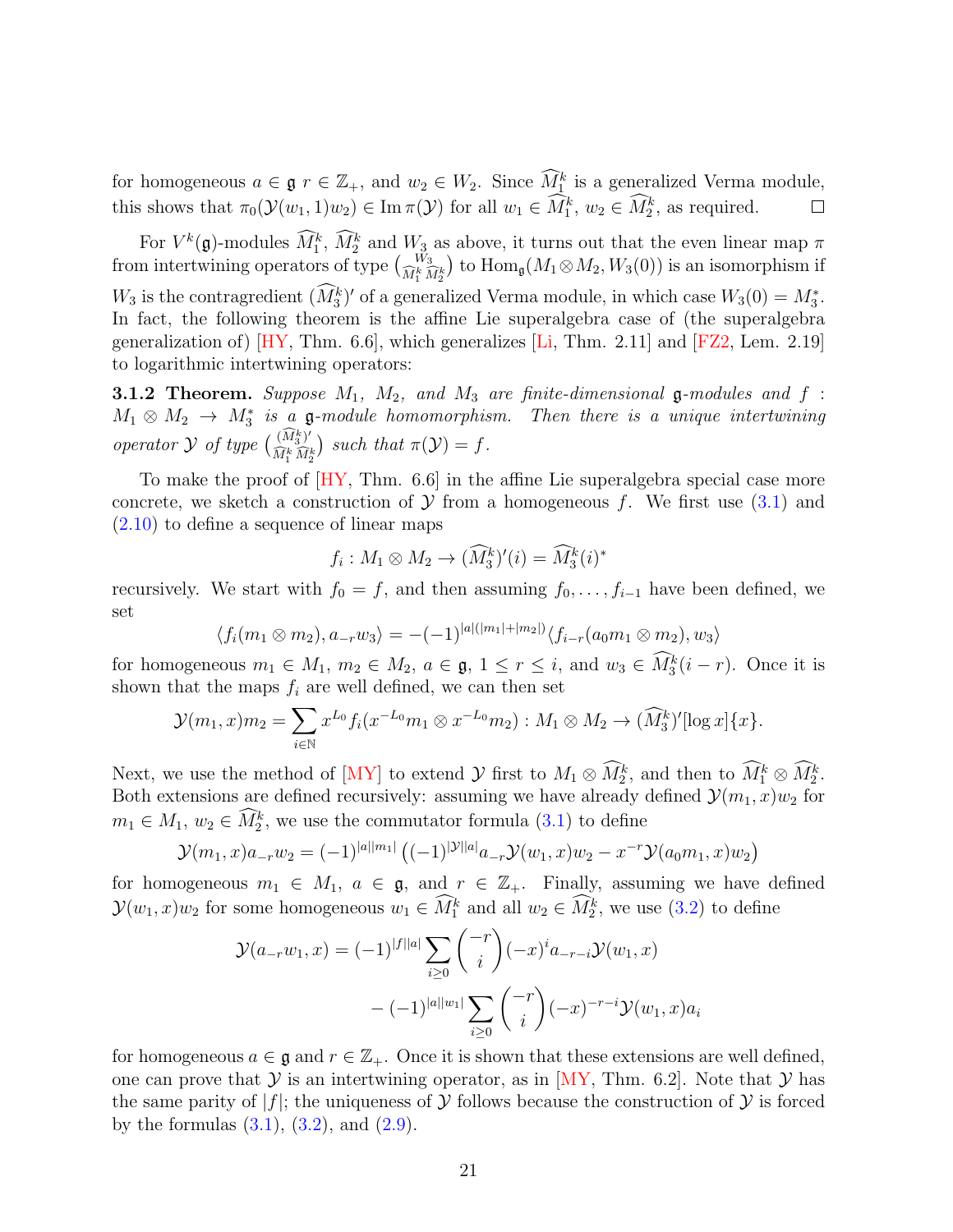#### 3.2 Fusion rules in  $KL_k$  and  $\mathcal{O}_k^{fin}$ k

In this section, we compute all tensor products of irreducible  $V_k(\mathfrak{gl}(1|1))$ -modules. For fusion rules involving the irreducible modules  $\widehat{A}_{0,\pm k}^k$ , we will need the following lemma on the kernels of  $\mathfrak{gl}(1|1)$ -module maps  $\pi(\mathcal{Y})$ , where  $\mathcal Y$  is an intertwining operator involving  $\widehat{A}_{0,\pm k}^k$ . In the statement, we use  $v_{n,e}$  to denote a highest-weight vector in the  $\mathfrak{gl}(1|1)$ -module  $V_{n,e}$ :

#### <span id="page-21-0"></span>3.2.1 Lemma.

- 1. Suppose  $\mathcal Y$  is an even intertwining operator of type  $\begin{pmatrix} W_3 \\ \hat A^k_{0,k} W_2 \end{pmatrix}$  where  $W_2$  and  $W_3$  are  $\mathbb{N}\text{-}\mathit{gradable }V_k(\mathfrak{gl}(1|1))\text{-}\mathit{modules with }W_2(0)=V_{n',e'}\text{ for }e'\neq 0.$  Then  $v_{0,k}\otimes v_{n',e'}\in$ ker  $\pi(\mathcal{Y})$ .
- 2. Suppose  $\mathcal Y$  is an even intertwining operator of type  $\binom{W_3}{W_1 \, \widehat{A}^k_{0,-k}}$  where  $W_1$  and  $W_3$  are  $\mathbb{N}\text{-}\mathit{gradable}\ V_{k}(\mathfrak{gl}(1|1))\text{-}\mathit{modules}\ with\ W_{1}(0)=V_{n,e}\ \mathit{for}\ e\neq\overset{\circ}{0}\overset{\circ}{.}\ \mathit{Then}\ \psi^{-}v_{n,e}\otimes\psi^{-}v_{0,-k}\in\mathcal{O}\ V_{n,e}$ ker  $\pi(\mathcal{Y})$ .

*Proof.* We use explicit singular vectors in  $\hat{V}_{0,\pm k}^k$ : it is straightforward to show that

$$
\psi_{-1}^{\dagger}v_{0,k} \in \widehat{V}_{0,k}^k
$$
 and  $(k\psi_{-1}^- + E_{-1}\psi_0^-)v_{0,-k} \in \widehat{V}_{0,-k}^k$ 

vanish in the irreducible quotients  $\hat{A}_{0,\pm k}^k$ . Thus in the first case we use [\(3.2\)](#page-18-2) to calculate

$$
0 = \pi_0 \left( \mathcal{Y}(\psi^+_{-1} v_{0,k}, 1) \psi_0^- v_{n',e'} \right)
$$
  
= 
$$
\pi_0 \sum_{i \geq 0} \left( \psi^+_{-1-i} \mathcal{Y}(v_{0,k}, 1) \psi_0^- v_{n',e'} + (-1)^{|\psi^+||v_{0,k}|} \mathcal{Y}(v_{0,k}, 1) \psi_i^+ \psi_0^- v_{n',e'} \right)
$$
  
= 
$$
(-1)^{|v_{0,k}|} \pi_0 \left( \mathcal{Y}(v_{0,k}, 1) E_0 v_{n',e'} \right) = e'(-1)^{|v_{0,k}|} \pi(\mathcal{Y})(v_{0,k} \otimes v_{n',e'}).
$$

Since  $e' \neq 0$ , this shows that  $v_{0,k} \otimes v_{n',e'} \in \ker \pi(\mathcal{Y})$ . For the second case, we use [\(3.1\)](#page-18-1) to calculate

$$
0 = \pi_0 \left( \mathcal{Y}(\psi_0^- v_{n,e}, 1)(k\psi_{-1}^- + E_{-1}\psi_0^-)v_{0,-k} \right)
$$
  
\n
$$
= k(-1)^{|\psi^-|(|\psi^-| + |v_{n,e}|)}\pi_0 \left( \psi_{-1}^- \mathcal{Y}(\psi_0^- v_{n,e}, 1)v_{0,-k} - \sum_{i\geq 0} (-1)^i \mathcal{Y}(\psi_i^- \psi_0^- v_{n,e}, 1)v_{0,-k} \right)
$$
  
\n
$$
+ (-1)^{|E|(|\psi^-| + |v_{n,e}|)}\pi_0 \left( E_{-1} \mathcal{Y}(\psi_0^- v_{n,e}, 1) \psi_0^- v_{0,-k} - \sum_{i\geq 0} (-1)^i \mathcal{Y}(\psi_i^- \psi_0^- v_{n,e}, 1) \psi_0^- v_{0,-k} \right)
$$
  
\n
$$
= -e \pi(\mathcal{Y})(\psi^- v_{n,e} \otimes \psi^- v_{0,-k}).
$$

Since  $e \neq 0$ ,  $\psi^- v_{n,e} \otimes \psi^- v_{0,-k} \in \ker \pi(\mathcal{Y})$ .

First we compute the tensor products of atypical irreducible  $V_k(\mathfrak{gl}(1|1))$ -modules:

 $\Box$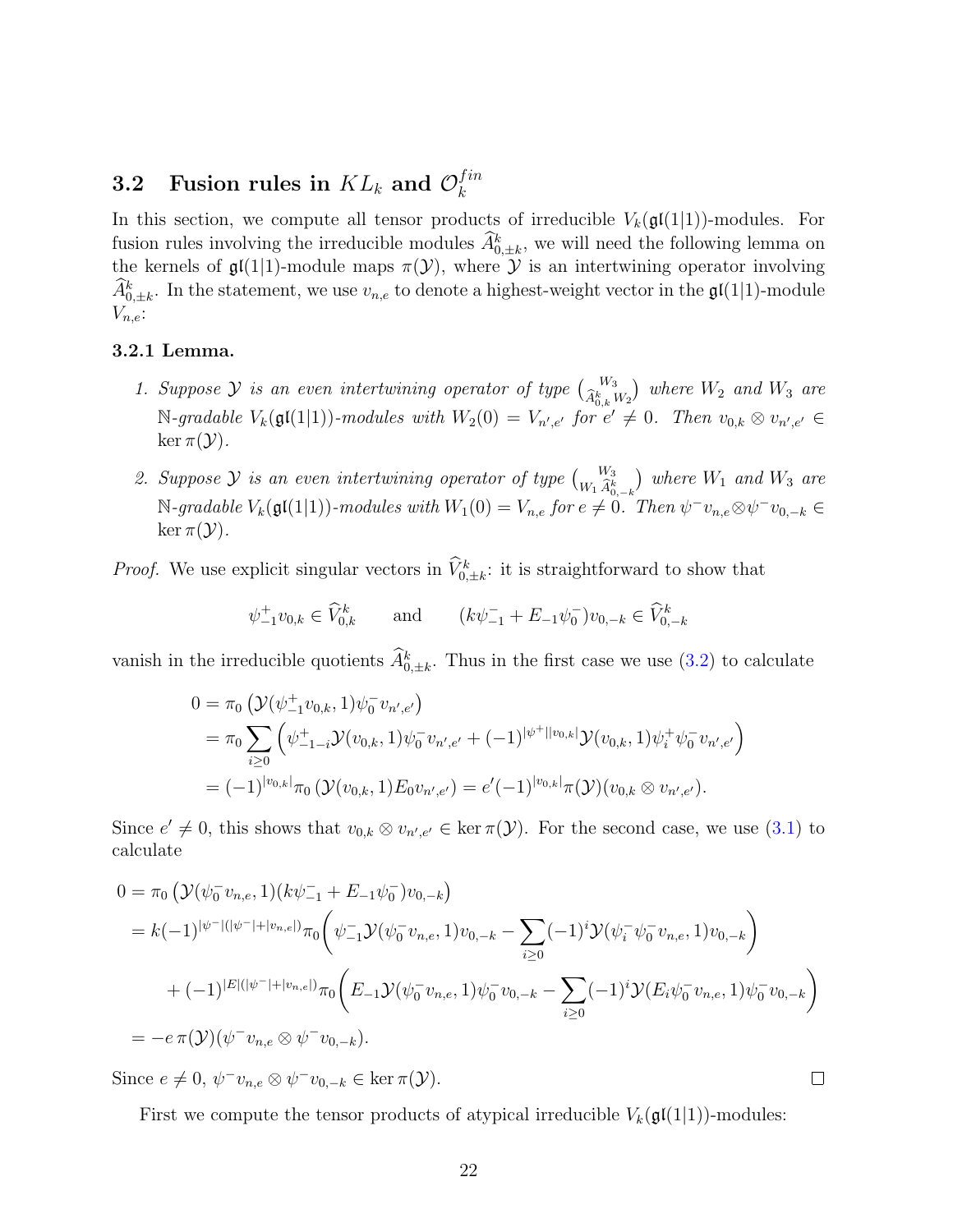<span id="page-22-0"></span>**3.2.2 Theorem.** The atypical irreducible  $V_k(\mathfrak{gl}(1|1))$ -modules are simple currents with fusion rules

$$
\widehat{A}^k_{n,\ell k} \boxtimes \widehat{A}^k_{n',\ell' k} \cong \widehat{A}^k_{n+n'-\varepsilon(\ell,\ell'),(\ell+\ell')k}
$$

for  $n, n' \in \mathbb{C}, \ell, \ell' \in \mathbb{Z}, \text{ where } \varepsilon(\ell, \ell') = \varepsilon(\ell) + \varepsilon(\ell') - \varepsilon(\ell + \ell').$ 

*Proof.* We will prove two special cases of the fusion rules: the  $\ell = 0$  case

<span id="page-22-1"></span>
$$
\widehat{A}_{n,0}^k \boxtimes \widehat{A}_{n',\ell'k}^k \cong \widehat{A}_{n+n',\ell'k}^k,\tag{3.3}
$$

and also

<span id="page-22-2"></span>
$$
\widehat{A}^k_{-\frac{\ell}{2}+\varepsilon(\ell),\ell k} \boxtimes \widehat{A}^k_{-\frac{\ell'}{2}+\varepsilon(\ell'),\ell' k} \cong \widehat{A}^k_{-\frac{\ell+\ell'}{2}+\varepsilon(\ell+\ell'),(\ell+\ell')k} \tag{3.4}
$$

for  $\ell, \ell' \in \mathbb{Z}$ . The general formula then follows from these by associativity and commutativity of tensor products:

$$
\begin{split}\n\widehat{A}_{n,\ell k}^{k} \boxtimes \widehat{A}_{n',\ell' k}^{k} &\cong (\widehat{A}_{n+\frac{\ell}{2}-\varepsilon(\ell),0}^{k} \boxtimes \widehat{A}_{-\frac{\ell}{2}+\varepsilon(\ell),\ell k}^{k}) \boxtimes (\widehat{A}_{n'+\frac{\ell'}{2}-\varepsilon(\ell'),0}^{k} \boxtimes \widehat{A}_{-\frac{\ell'}{2}+\varepsilon(\ell'),\ell' k}^{k}) \\
&\cong (\widehat{A}_{n+\frac{\ell}{2}-\varepsilon(\ell),0}^{k} \boxtimes \widehat{A}_{n'+\frac{\ell'}{2}-\varepsilon(\ell'),0}^{k}) \boxtimes (\widehat{A}_{-\frac{\ell}{2}+\varepsilon(\ell),\ell k}^{k} \boxtimes \widehat{A}_{-\frac{\ell'}{2}+\varepsilon(\ell'),\ell' k}^{k}) \\
&\cong \widehat{A}_{n+n'+\frac{\ell+\ell'}{2}-\varepsilon(\ell)-\varepsilon(\ell'),0}^{k} \boxtimes \widehat{A}_{-\frac{\ell+\ell'}{2}+\varepsilon(\ell+\ell'),(\ell+\ell') k}^{k} \\
&\cong \widehat{A}_{n+n'-\varepsilon(\ell+\ell'),(\ell+\ell') k}^{k}\n\end{split}
$$

for  $n, n' \in \mathbb{C}$  and  $\ell, \ell \in \mathbb{Z}$ .

To prove [\(3.3\)](#page-22-1), we first take  $\ell' = 0$ . Then Proposition [3.1.1](#page-19-0) applied to the surjective tensor product intertwining operator yields a (non-zero) surjective  $\mathfrak{gl}(1|1)$ -module homomorphism

$$
A_n \otimes A_{n'} \cong A_{n+n'} \to (\widehat{A}_{n,0}^k \boxtimes \widehat{A}_{n',0}^k)(0) = (\widehat{A}_{n,0}^k \boxtimes \widehat{A}_{n',0}^k)_{[0]}
$$

(recall also Lemma [2.2.3](#page-10-1) and Remark [2.3.3\)](#page-13-3). The universal property of induced  $\widehat{\mathfrak{gl}(1|1)}$ modules then leads to a non-zero homomorphism  $\widehat{A}^k_{n+n',0} \to \widehat{A}^k_{n,0} \boxtimes \widehat{A}^k_{n',0}$  which is injective because  $\widehat{A}^k_{n+n',0}$  is simple. It is also surjective because Lemma [2.2.3](#page-10-1) says that  $\widehat{A}^k_{n,0} \boxtimes \widehat{A}^k_{n',0}$ is generated by its weight-0 subspace, so we have proved the  $\ell' = 0$  case of [\(3.3\)](#page-22-1). This also shows that  $\widehat{A}_{n,0}^k$  is a simple current for  $n \in \mathbb{C}$ , with tensor inverse  $\widehat{A}_{-n,0}^k$ .

For  $\ell' \neq 0$ , we now know that  $\widehat{A}_{n,0}^k \boxtimes \widehat{A}_{n',\ell'k}^k$  is simple because  $\widehat{A}_{n,0}^k$  is a simple current. Since Proposition [3.1.1](#page-19-0) gives a surjective  $\mathfrak{gl}(1|1)$ -module homomorphism

$$
A_n \otimes V_{n',\ell'k} \cong V_{n+n',\ell'k} \twoheadrightarrow (\widehat{A}^k_{n,0} \boxtimes \widehat{A}^k_{n',\ell'k})(0),
$$

it follows that  $\widehat{A}_{n,0}^k \boxtimes \widehat{A}_{n',\ell'k}^k$  is the unique irreducible quotient  $\widehat{A}_{n+n',\ell'k}^k$  of  $\widehat{V}_{n+n',\ell'k}^k$ . This finishes the proof of [\(3.3\)](#page-22-1).

For [\(3.4\)](#page-22-2), we first take  $\ell = 1$  and  $\ell' = -1$ . In this case the tensor product intertwining operator  $\mathcal Y$  of type  $\begin{pmatrix} \widehat A^k_{0,k} \boxtimes \widehat A^k_{0,-k} \\ \widehat A^k_{0,k} \, \widehat A^k_{0,-k} \end{pmatrix}$ ) induces a surjective  $\mathfrak{gl}(1|1)$ -homomorphism

$$
\pi(\mathcal{Y}): V_{0,k}\otimes V_{0,-k}\cong P_0\twoheadrightarrow (\widehat{A}^k_{0,k}\boxtimes \widehat{A}^k_{0,-k})(0)=(\widehat{A}^k_{0,k}\boxtimes \widehat{A}^k_{0,-k})_{[0]}
$$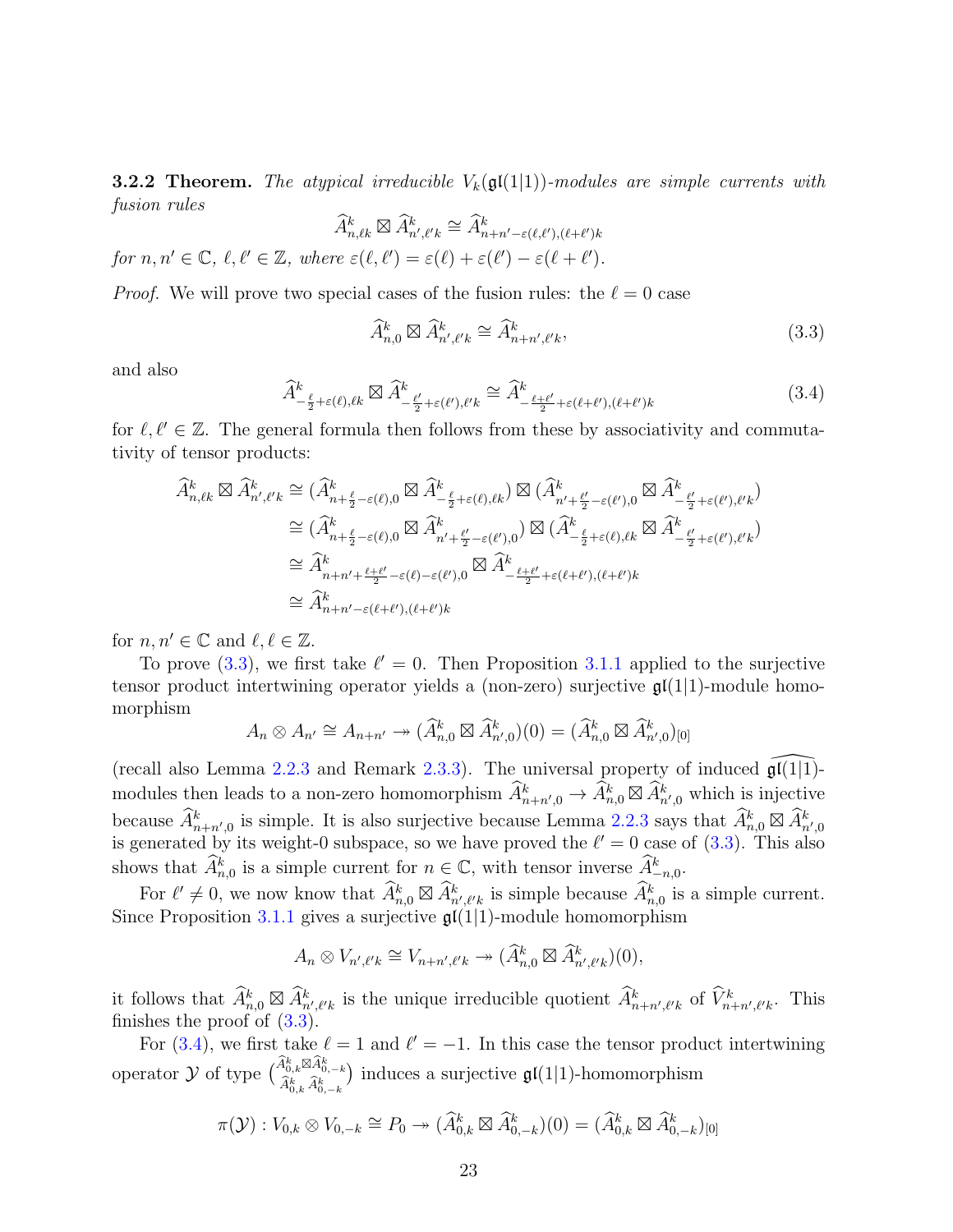(again recall Lemma [2.2.3](#page-10-1) and Remark [2.3.3\)](#page-13-3). The universal property of induced modules then yields a homomorphism  $\Pi : \widehat{P}_0^k \to \widehat{A}_{0,k}^k \boxtimes \widehat{A}_{0,-k}^k$  which is surjective by Lemma [2.2.3.](#page-10-1) It will induce the required isomorphism  $\widehat{A}_{0,0}^k \cong \widehat{A}_{0,k}^k \boxtimes \widehat{A}_{0,-k}^k$  if ker  $\Pi$  is the (unique) maximal proper submodule of  $\tilde{P}_0^k$ . To prove this, we just need to show that ker  $\pi(\mathcal{Y})$  contains the unique maximal proper submodule of  $P_0$ . In fact, Lemma [3.2.1](#page-21-0) says that

$$
v_{0,k} \otimes v_{0,-k}, \psi^{-}v_{0,k} \otimes \psi^{-}v_{0,-k} \in \ker \pi(\mathcal{Y}),
$$

and it is easy to see that these two vectors generate the maximal proper submodule of  $V_{0,k} \otimes V_{0,-k} \cong P_0$ . This proves the  $\ell = 1$ ,  $\ell' = -1$  case of [\(3.4\)](#page-22-2), and we have also now shown that  $\widehat{A}_{0,\pm k}^k$  are mutually inverse simple currents.

Now since  $\widehat{A}_{0,k}^k$  generates a group of simple currents,  $(3.4)$  for general  $\ell, \ell' \in \mathbb{Z}$  will follow if we can show that

$$
(\widehat{A}^k_{0,k})^{\boxtimes \ell} \cong \widehat{A}^k_{-\frac{\ell}{2} + \varepsilon(\ell), \ell k}
$$

for  $\ell \in \mathbb{Z}$ . Since this relationship holds for  $\ell = -1, 0, 1$ , it will hold in general by induction on  $\ell$  if we can show that

<span id="page-23-1"></span>
$$
\widehat{A}_{0,k}^{k} \boxtimes \widehat{A}_{-\frac{\ell}{2}+\frac{1}{2},\ell k}^{k} \cong \widehat{A}_{-\frac{\ell}{2},(\ell+1)k}^{k} \quad \text{and} \quad \widehat{A}_{\frac{\ell}{2}-\frac{1}{2},-\ell k}^{k} \boxtimes \widehat{A}_{0,-k}^{k} \cong \widehat{A}_{\frac{\ell}{2},-(\ell+1)k}^{k} \tag{3.5}
$$

for  $\ell \in \mathbb{Z}_+$ .

To prove [\(3.5\)](#page-23-1), we first note that both tensor product modules are simple because  $\widehat{A}_{0,\pm k}^k$  are simple currents. Then Proposition [3.1.1](#page-19-0) again shows that the minimal conformal weight spaces of the tensor product modules are  $\mathfrak{gl}(1|1)$ -module quotients of

$$
V_{0,k}\otimes V_{-\frac{\ell}{2}+\frac{1}{2},\ell k}\cong V_{-\frac{\ell}{2}+1,(\ell+1)k}\oplus V_{-\frac{\ell}{2},(\ell+1)k}
$$

and

$$
V_{\frac{\ell}{2}-\frac{1}{2},-\ell k}\otimes V_{0,-k}\cong V_{\frac{\ell}{2},-(\ell+1)k}\oplus V_{\frac{\ell}{2}-1,-(\ell+1)k},
$$

respectively. Thus we just need to show that the kernels of the respective  $\mathfrak{gl}(1|1)$ -surjections  $\pi(\mathcal{Y})$  agree with  $V_{-\frac{\ell}{2}+1,(\ell+1)k}$  and  $V_{\frac{\ell}{2}-1,-(\ell+1)k}$ . For the first case, Lemma [3.2.1\(](#page-21-0)1) shows that  $v_{0,k} \otimes v_{-\frac{\ell}{2}+\frac{1}{2},\ell k} \in \ker \pi(\mathcal{Y})$ ; this is a highest-weight vector generating  $V_{-\frac{\ell}{2}+1,(\ell+1)k}$ , so the first case of  $(3.5)$  is proved. For the second case, Lemma  $3.2.1(2)$  $3.2.1(2)$  shows that  $\psi_0^- v_{\frac{\ell}{2} - \frac{1}{2}, -\ell k} \otimes \psi_0^- v_{0,-k} \in \ker \pi(\mathcal{Y})$ . As this is a lowest-weight vector generating  $V_{\frac{\ell}{2} - 1, -(\ell+1)k}$ , the second case of  $(3.5)$  is proved. This completes the proof of the theorem.

Next, we compute the tensor products of atypical with typical irreducible  $V_k(\mathfrak{gl}(1|1))$ modules:

<span id="page-23-0"></span>**3.2.3 Theorem.** For  $n, n' \in \mathbb{C}$ ,  $\ell \in \mathbb{Z}$ , and  $e'/k \notin \mathbb{Z}$ ,

$$
\widehat{A}^k_{n,\ell k}\boxtimes \widehat{V}^k_{n',e'}\cong \widehat{V}^k_{n+n'-\varepsilon(\ell),e'+\ell k}.
$$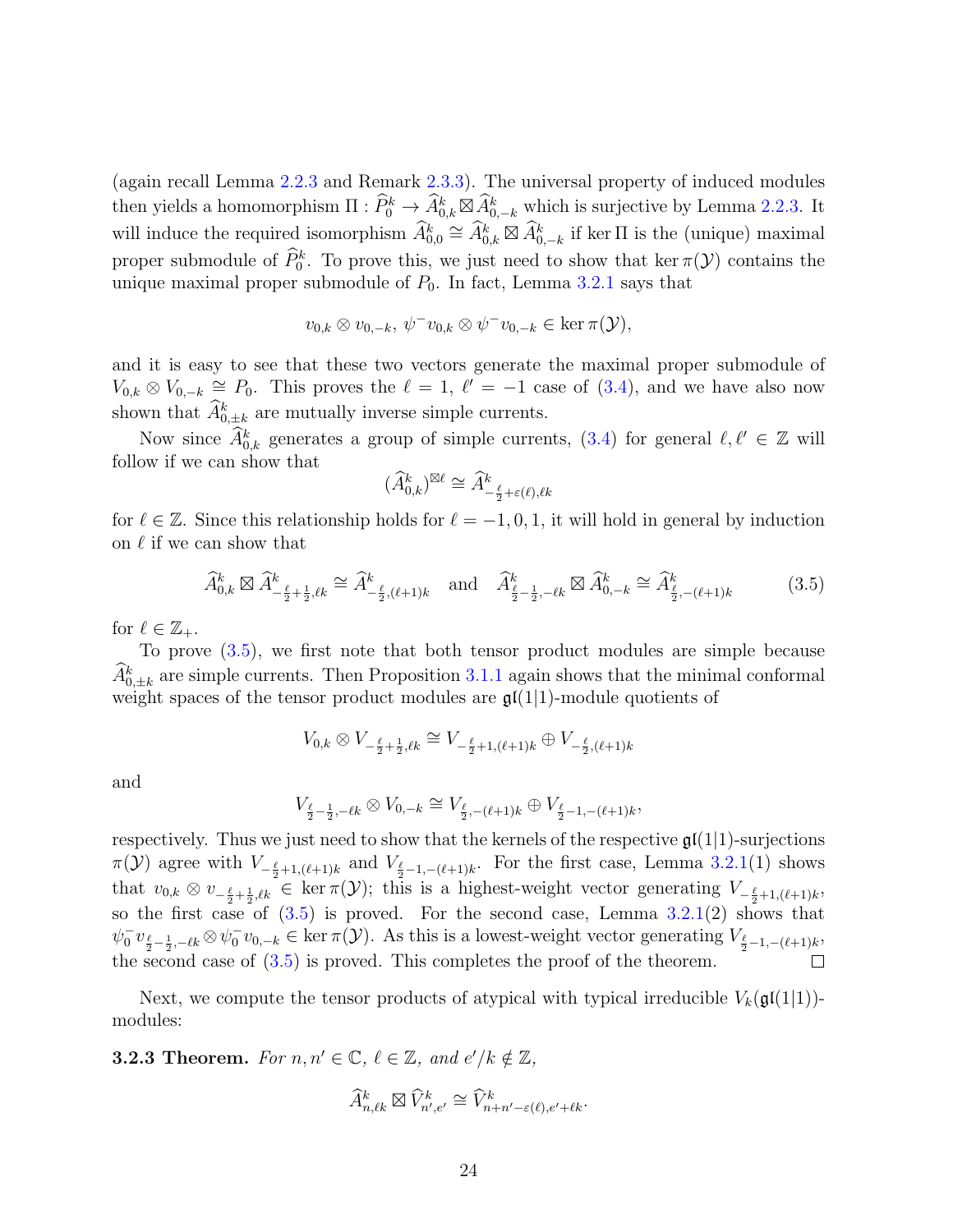Proof. We will prove the special cases

<span id="page-24-1"></span>
$$
\widehat{A}_{n,0}^k \boxtimes \widehat{V}_{n',e'}^k \cong \widehat{V}_{n+n',e'}^k \tag{3.6}
$$

and

<span id="page-24-2"></span>
$$
\widehat{A}_{0,\pm k}^k \boxtimes \widehat{V}_{n',e'}^k \cong \widehat{V}_{n'\mp \frac{1}{2},e'\pm k}^k.
$$
\n(3.7)

The general case then follows from these fusion rules together with associativity of the tensor product and the fusion rules for atypical modules from Theorem [3.2.2:](#page-22-0)

$$
\begin{split} \widehat{A}^k_{n,\ell k} \boxtimes \widehat{V}^k_{n',e'} &\cong (\widehat{A}^k_{-\frac{\ell}{2}+\varepsilon(\ell),\ell k} \boxtimes \widehat{A}^k_{n+\frac{\ell}{2}-\varepsilon(\ell),0}) \boxtimes \widehat{V}^k_{n',e'} \\ &\cong (\widehat{A}^k_{0,\pm k})^{\boxtimes |\ell|} \boxtimes \widehat{V}^k_{n+n'+\frac{\ell}{2}-\varepsilon(\ell),e'} \\ &\cong \widehat{V}^k_{n+n'+\frac{\ell}{2}-\varepsilon(\ell)\mp\frac{|\ell|}{2},e'\pm |\ell|k} = \widehat{V}^k_{n+n'-\varepsilon(\ell),e'+\ell k} \end{split}
$$

for all  $n, n' \in \mathbb{C}, \ell \in \mathbb{Z}$ , and  $e'/k \notin \mathbb{Z}$ .

For  $(3.6)$ , Proposition [3.1.1](#page-19-0) yields a surjective  $\mathfrak{gl}(1|1)$ -homomorphism

$$
A_n \otimes V_{n',e'} \cong V_{n+n',e'} \twoheadrightarrow (\widehat{A}^k_{n,0} \boxtimes \widehat{V}^k_{n',e'})(0),
$$

which lifts to a non-zero map  $\Pi : \hat{V}_{n+n',e'}^k \to \hat{A}_{n,0}^k \boxtimes \hat{V}_{n',e'}^k$  by the universal property of induced  $\widehat{\mathfrak{gl}(1|1)}$ -modules. Since  $e'/k \notin \mathbb{Z}$  and  $\widehat{A}_{n,0}^k$  is a simple current, both domain and codomain of  $\Pi$  are simple; therefore  $\Pi$  is an isomorphism.

For  $(3.7)$ , Proposition [3.1.1](#page-19-0) yields surjective  $\mathfrak{gl}(1|1)$ -homomorphisms

$$
\pi(\mathcal{Y}_+) : V_{0,k} \otimes V_{n',e'} \cong V_{n'+\frac{1}{2},e'+k} \oplus V_{n'-\frac{1}{2},e'+k} \to (\widehat{A}_{0,k}^k \boxtimes \widehat{V}_{n',e'}^k)(0)
$$
  

$$
\pi(\mathcal{Y}_-) : V_{n',e'} \otimes V_{0,-k} \cong V_{n'+\frac{1}{2},e'-k} \oplus V_{n'-\frac{1}{2},e'-k} \to (\widehat{V}_{n',e'}^k \boxtimes \widehat{A}_{0,-k}^k)(0).
$$

The modules  $\widehat{A}_{0,\pm k}^k \boxtimes \widehat{V}_{n',e'}^k$  are again irreducible, so it is enough to determine the kernels of  $\pi(\mathcal{Y}_{\pm})$ . Since  $e' \neq 0$ , Lemma [3.2.1\(](#page-21-0)1) shows that  $v_{0,k} \otimes v_{n',e'} \in \ker \pi(\mathcal{Y}_{+})$ , and thus  $\ker \pi(\mathcal{Y}_+) = V_{n'+\frac{1}{2},e'+k}$ , while Lemma [3.2.1\(](#page-21-0)2) shows that  $\psi^-v_{n',e'} \otimes \psi^-v_{0,-k} \in \ker \pi(\mathcal{Y}_-),$ and thus ker  $\pi(\mathcal{Y}_-) = V_{n'-\frac{1}{2},e'-k}$ . This completes the proof of [\(3.7\)](#page-24-2) and of the theorem.

Finally, we compute products of typical irreducible  $V_k(\mathfrak{gl}(1|1))$ -modules, although the following theorem also incorporates some fusion rules involving reducible Verma modules:

#### <span id="page-24-0"></span>**3.2.4 Theorem.** For  $n, n' \in \mathbb{C}$ ,

$$
\widehat{V}_{n,e}^{k} \boxtimes \widehat{V}_{n',e'}^{k} \cong \begin{cases}\n\widehat{V}_{n+n'+\frac{1}{2},e+e'}^{k} \oplus \widehat{V}_{n+n'-\frac{1}{2},e+e'}^{k} & \text{if } (e+e')/k \notin \mathbb{Z} \\
\widehat{P}_{n+n'}^{k} & \text{if } e+e'=0 \\
\widehat{P}_{n+n'+\epsilon((e+e')/k),e+e'}^{k} & \text{if } (e+e')/k \in \mathbb{Z} \setminus \{0\} \text{ and } e'/k \notin \mathbb{Z}\n\end{cases}
$$

.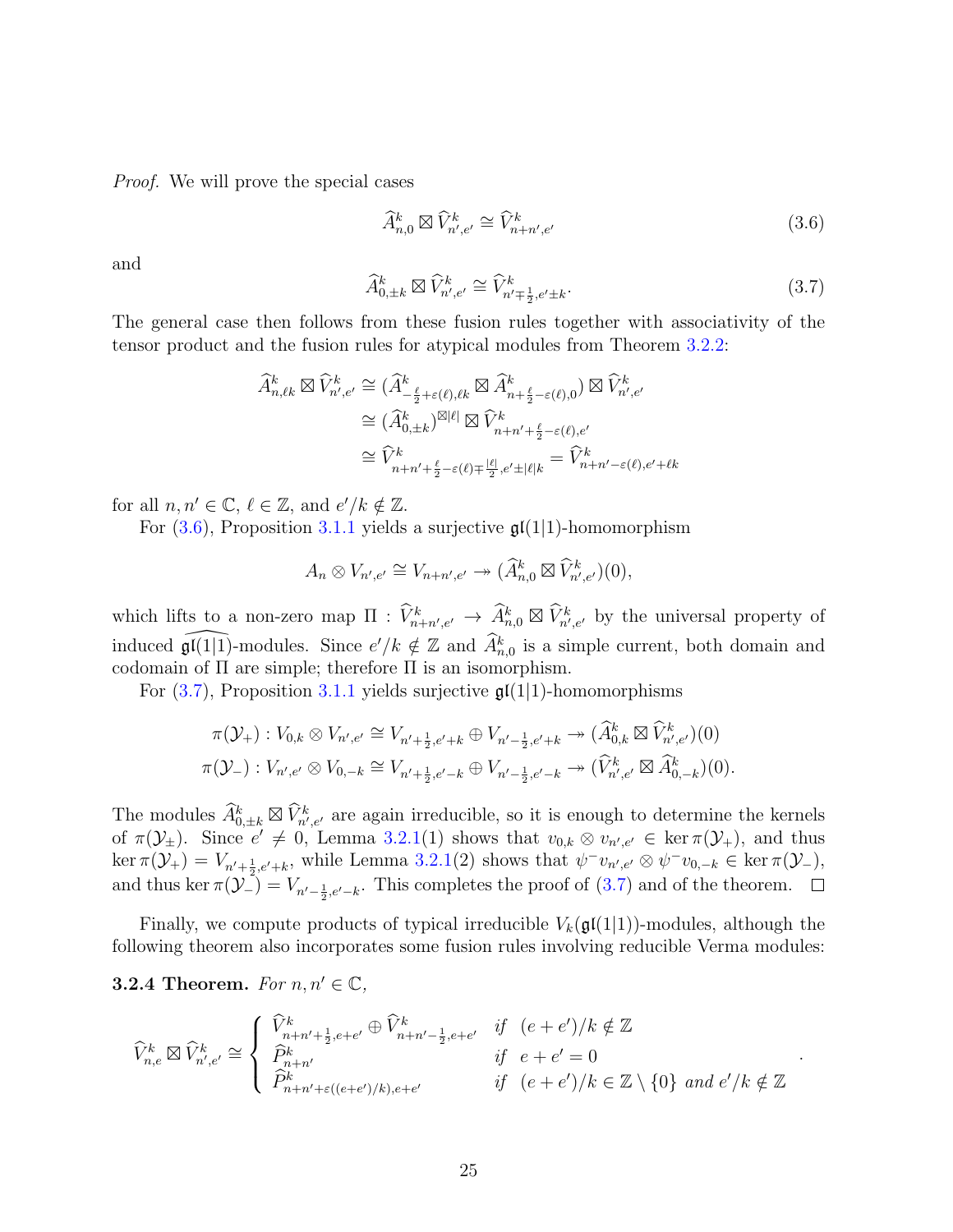*Proof.* It is straightforward to compute that, as  $\mathfrak{gl}(1|1)$ -modules,

$$
V_{n,e} \otimes V_{n',e'} \cong \begin{cases} V_{n+n'+\frac{1}{2},e+e'} \oplus V_{n+n'-\frac{1}{2},e+e'} & \text{if } e+e' \neq 0 \\ P_{n+n'} & \text{if } e+e' = 0 \end{cases}.
$$

In particular,  $V_{n,e} \otimes V_{n',e'} \cong \hat{P}^k(0)$ , where  $\hat{P}^k$  is the generalized Verma module

$$
\widehat{P}^k = \begin{cases} \n\widehat{V}^k_{n+n'+\frac{1}{2}, e+e'} \oplus \widehat{V}^k_{n+n'-\frac{1}{2}, e+e'} & \text{if } e+e' \neq 0\\ \n\widehat{P}^k_{n+n'} & \text{if } e+e' = 0 \n\end{cases}
$$

When  $(e+e')/k \notin \mathbb{Z} \setminus \{0\}$ , therefore,  $\widehat{P}^k$  is projective in  $\mathcal{O}_k^{fin}$  $\binom{Im}{k}$  (by the theorems of Section [2.4\)](#page-13-0) and  $\hat{P}^k$  is the contragredient of a generalized Verma module (by Proposition [2.2.4\)](#page-11-1). This means we can apply Theorem [3.1.2](#page-20-0) and the universal property of tensor products to get a homomorphism

$$
\Pi: \widehat{V}^k_{n,e}\boxtimes \widehat{V}^k_{n',e'}\to \widehat{P}^k.
$$

The map  $\Pi$  is surjective because  $\widehat{P}^k$  is generated by  $\widehat{P}^k(0)$ , so because  $\widehat{P}^k$  is projective, it occurs as a direct summand of  $\widehat{V}_{n,e}^k \boxtimes \widehat{V}_{n',e'}^k$ . If W is a submodule complement of  $\widehat{P}^k$  in  $\widehat{V}_{n,e}^k \boxtimes \widehat{V}_{n',e'}^k$ , then the tensor product module has an N-grading such that

$$
(\widehat{V}_{n,e}^k \boxtimes \widehat{V}_{n',e'}^k)(0) = W(0) \oplus \widehat{P}^k(0).
$$

However, Proposition [3.1.1](#page-19-0) says that  $(\widehat{V}_{n,e}^k \boxtimes \widehat{V}_{n',e'}^k)(0)$  is a homomorphic image of  $\widehat{P}^k(0)$ (for any allowable choice of N-grading on the tensor product). Therefore  $W(0) = 0$  for any possible N-grading of W, and we conclude  $W = 0$ . This proves the  $(e + e')/k \notin \mathbb{Z} \setminus \{0\}$ cases of the theorem.

Now when  $(e + e')/k = \ell \in \mathbb{Z} \setminus \{0\}$  and  $e'/k \notin \mathbb{Z}$ , we use Theorem [3.2.3](#page-23-0) and the  $e + e' = 0$  case of the present theorem to calculate

$$
\widehat{V}_{n,e}^{k} \boxtimes \widehat{V}_{n',e'}^{k} \cong (\widehat{A}_{\varepsilon((e+e')/k),e+e'}^{k} \boxtimes \widehat{V}_{n,-e'}^{k}) \boxtimes \widehat{V}_{n',e'}^{k}
$$

$$
\cong \widehat{A}_{\varepsilon(\ell),\ell k}^{k} \boxtimes (\widehat{V}_{n,-e'}^{k} \boxtimes \widehat{V}_{n',e'}^{k}) \cong \widehat{A}_{\varepsilon(\ell),\ell k}^{k} \boxtimes \widehat{P}_{n+n'}^{k}.
$$

Thus it is sufficient to show that

<span id="page-25-0"></span>
$$
\widehat{A}^k_{\varepsilon(\ell),\ell k} \boxtimes \widehat{P}^k_n \cong \widehat{P}^k_{n+\varepsilon(\ell),\ell k} \tag{3.8}
$$

.

for any  $\ell \in \mathbb{Z} \setminus \{0\}, n \in \mathbb{C}$ . Since  $\widehat{A}^k_{\varepsilon(\ell),\ell k}$  is a necessarily rigid simple current, since  $\widehat{P}^k_n$  is projective in  $\mathcal{O}_k^{fin}$  $k<sup>11n</sup>$ , and since tensor products of rigid with projective objects are projective (see for example [\[KL5,](#page-44-7) Cor. 2, Appendix]),  $\widehat{A}^k_{\varepsilon(\ell),\ell k} \boxtimes \widehat{P}^k_n$  is projective in  $\mathcal{O}_k^{fin}$  $\int_{k}^{tn}$ . We also have a surjection

$$
\widehat{A}^k_{\varepsilon(\ell),\ell k} \boxtimes \widehat{P}^k_n \xrightarrow{\operatorname{id}\boxtimes q} \widehat{A}^k_{\varepsilon(\ell),\ell k} \boxtimes \widehat{A}^k_{n,0} \xrightarrow{\cong} \widehat{A}^k_{n+\varepsilon(\ell),\ell k},
$$

where q is a surjection from  $\hat{P}_n^k$  onto  $\hat{A}_{n,0}^k$ . Since  $\hat{P}_{n+\varepsilon(\ell),\ell k}^k$  is a projective cover of  $\hat{A}_{n+\varepsilon(\ell),\ell k}^k$ , it follows that  $\widehat{P}_{n+\varepsilon(\ell),\ell k}^k$  is a direct summand of  $\widehat{A}_{\varepsilon(\ell),\ell k}^k \boxtimes \widehat{P}_n^k$ . Then because  $\widehat{A}_{\varepsilon(\ell),\ell k}^k$  is a simple current,  $\widehat{A}^k_{\varepsilon(\ell),\ell k} \boxtimes \widehat{P}^k_n$  has length 4 (see for example [\[CKLR,](#page-41-14) Prop. 2.5], as does  $\widehat{P}_{n+\varepsilon(\ell),\ell k}^k$ , and [\(3.8\)](#page-25-0) follows.  $\Box$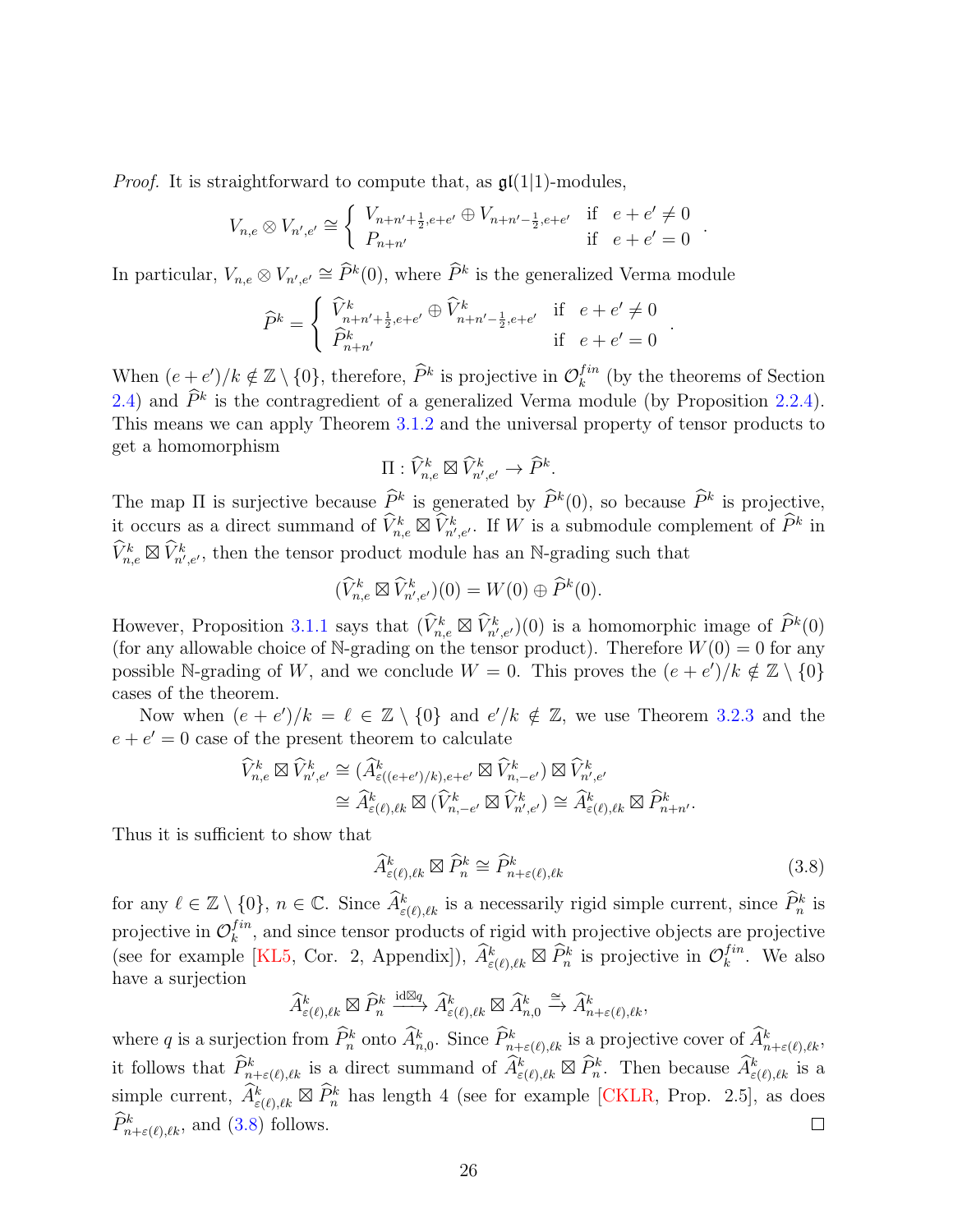We can also compute tensor products involving projective modules using the fusion rules for simple modules together with associativity of tensor products; we record them here:

<span id="page-26-1"></span>**3.2.5 Corollary.** Tensor products involving projective modules in  $\mathcal{O}_k^{fin}$  $\int_{k}^{tn}$  are as follows:

1. For  $n, n' \in \mathbb{C}$  and  $\ell, \ell' \in \mathbb{Z}$ ,

$$
\widehat{A}^k_{n,\ell k}\boxtimes \widehat{P}^k_{n',\ell' k}\cong \widehat{P}^k_{n+n'-\varepsilon(\ell,\ell'),(\ell+\ell') k}.
$$

2. For  $n, n' \in \mathbb{C}$ ,  $e/k \notin \mathbb{Z}$ , and  $\ell \in \mathbb{Z}$ ,

$$
\widehat{V}_{n,e}^k \boxtimes \widehat{P}_{n',\ell'k}^k = \widehat{V}_{n+n'+1-\varepsilon(\ell'),e+\ell'k}^k \oplus 2 \cdot \widehat{V}_{n+n'-\varepsilon(\ell'),e+\ell'k}^k \oplus \widehat{V}_{n+n'-1-\varepsilon(\ell'),e+\ell'k}^k.
$$

3. For  $n, n' \in \mathbb{C}$  and  $\ell, \ell' \in \mathbb{Z}$ ,

$$
\widehat{P}_{n,\ell k}^k \boxtimes \widehat{P}_{n',\ell' k}^k = \widehat{P}_{n+n'+1-\varepsilon(\ell,\ell'),(\ell+\ell')k}^k \oplus 2 \cdot \widehat{P}_{n+n'-\varepsilon(\ell,\ell'),(\ell+\ell')k}^k \oplus \widehat{P}_{n+n'-1-\varepsilon(\ell,\ell'),(\ell+\ell')k}^k.
$$

## <span id="page-26-0"></span>4 Rigidity

In this section, we prove that the tensor supercategories  $KL_k$  and  $\mathcal{O}_k^{fin}$  $\int_{k}^{tn}$  are rigid. The strategy is to first prove that all simple  $V_k(\mathfrak{gl}(1|1))$ -modules are rigid, and then extend rigidity to finite-length objects using [\[CMY2,](#page-41-2) Thm. 4.4.1].

## 4.1 Knizhnik-Zamolodchikov equations

In order to prove that the typical irreducible  $V_k(\mathfrak{gl}(1|1))$ -modules  $\hat{V}^k_{n,e}$  are rigid, we will need explicit formulas for four-point correlation functions involving highest-weight vectors in  $\hat{V}_{n,e}^k$  and its contragredient. We will obtain these correlation functions as solutions to Knizhnik-Zamolodchikov (KZ) equations.

Recall from Proposition [2.2.4](#page-11-1) that  $(\widehat{V}_{n,e}^k)' \cong \widehat{V}_{-n,-e}^k$ , but by an odd isomorphism. Thus it is better to take  $(\hat{V}_{n,e}^k)'$  to be the parity-reversed module  $\Pi(\hat{V}_{-n,-e}^k)$ ; that is, we take a highest-weight vector  $v_{-n,-e} \in (\hat{V}_{n,e}^k)'$  to be odd. This way, intertwining operators of interest involving  $\hat{V}_{n,e}^{k}$  and its contragredient, in particular the ones induced by the homomorphisms

$$
\widehat{V}_{n,e}^k\boxtimes\Pi(\widehat{V}_{-n,-e}^k)\xrightarrow{\cong}\widehat{P}_0^k
$$

and

$$
\widehat{V}_{n,e}^k\boxtimes\Pi(\widehat{V}_{-n,-e}^k)\xrightarrow{\cong}\widehat{P}_0^k\twoheadrightarrow\widehat{A}_{0,0}^k,
$$

will be even. For simplicity of notation, in what follows we will use V to denote  $\hat{V}_{n,e}^k$  and V' to denote  $\Pi(\hat{V}^k_{-n,-e}).$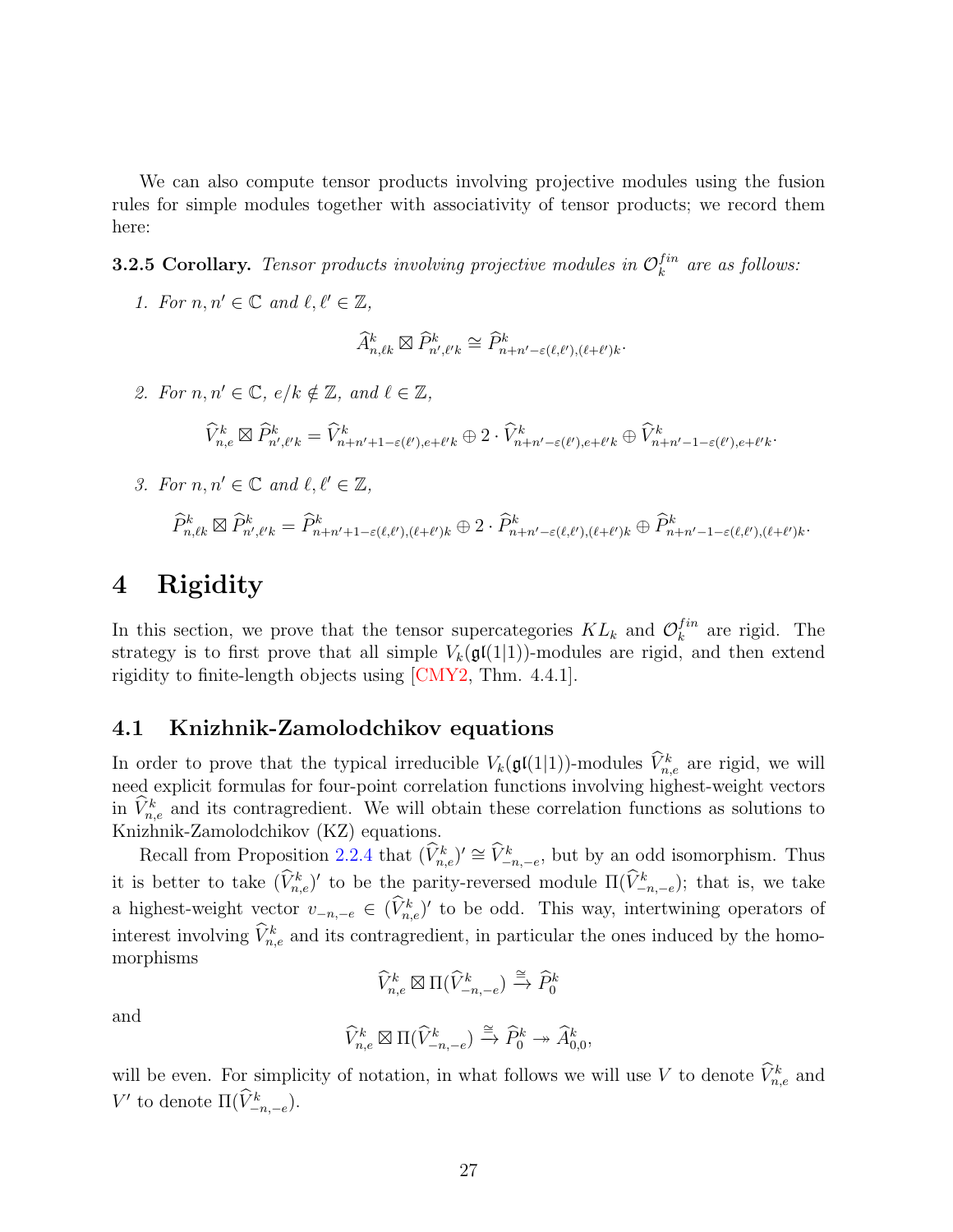Now let W be some  $V_k(\mathfrak{gl}(1|1))$ -module,  $\mathcal{Y}_1$  an even intertwining operator of type  $V_{VW}$ , and  $\mathcal{Y}_2$  an even intertwining operator of type  $\begin{pmatrix} W \\ V'V \end{pmatrix}$ . Then we define the multivalued analytic functions

$$
\Phi(z_1, z_2)(v_0, v_1, v_2, v_3) := \langle v_0, \mathcal{Y}_1(v_1, z_1) \mathcal{Y}_2(v_2, z_2) v_3 \rangle, \qquad |z_1| > |z_2| > 0
$$

on the indicated region, where  $v_0, v_2 \in V'$  and  $v_1, v_3 \in V$  are vectors of (minimal) conformal weight  $\Delta_{n,e}$ . We also assume each  $v_i$  is an  $N_0$ -eigenvector with eigenvalue  $n_i$ ; so  $n_1, n_3 \in$  $\{n\pm\frac{1}{2}\}$  $\frac{1}{2}$ } and  $n_0, n_2 \in \{-n \pm \frac{1}{2}\}$  $\frac{1}{2}$ . It is then straightforward to use the expression [\(2.4\)](#page-9-2) for  $L_{-1}$ , the  $L_{-1}$ -derivative for intertwining operators, the commutator formula [\(3.1\)](#page-18-1), and the iterate formula [\(3.2\)](#page-18-2) to derive the following partial differential equations (for examples of detailed calculations of this type see for example [\[HL,](#page-42-9) [McR,](#page-44-13) [CMY2\]](#page-41-2)):

4.1.1 Proposition (Knizhnik-Zamolodchikov equations). The functions  $\Phi$  satisfy the following partial differential equations:

$$
\partial_{z_1} \Phi(z_1, z_2)(v_0, v_1, v_2, v_3)
$$
\n
$$
= \left[ -\frac{e}{k} \left( n_1 - n_2 + \frac{e}{k} \right) (z_1 - z_2)^{-1} + \frac{e}{k} \left( n_1 + n_3 + \frac{e}{k} \right) z_1^{-1} \right] \Phi(z_1, z_2)(v_0, v_1, v_2, v_3)
$$
\n
$$
+ \frac{(-1)^{|v_1|}}{k} (z_1 - z_2)^{-1} \left[ \Phi(z_1, z_2)(v_0, \psi^- v_1, \psi^+ v_2, v_3) - \Phi(z_1, z_2)(v_0, \psi^+ v_1, \psi^- v_2, v_3) \right]
$$
\n
$$
+ \frac{(-1)^{|v_1| + |v_2|}}{k} z_1^{-1} \left[ \Phi(z_1, z_2)(v_0, \psi^- v_1, v_2, \psi^+ v_3) - \Phi(z_1, z_2)(v_0, \psi^+ v_1, v_2, \psi^- v_3) \right] \quad (4.1)
$$

$$
\partial_{z_2} \Phi(z_1, z_2)(v_0, v_1, v_2, v_3)
$$
\n
$$
= \left[\frac{e}{k} \left(n_1 - n_2 + \frac{e}{k}\right) (z_1 - z_2)^{-1} + \frac{e}{k} \left(n_2 - n_3 - \frac{e}{k}\right) z_2^{-1}\right] \Phi(z_1, z_2)(v_0, v_1, v_2, v_3)
$$
\n
$$
+ \frac{(-1)^{|v_1|}}{k} (z_1 - z_2)^{-1} \left[\Phi(z_1, z_2)(v_0, \psi^+ v_1, \psi^- v_2, v_3) - \Phi(z_1, z_2)(v_0, \psi^- v_1, \psi^+ v_2, v_3)\right]
$$
\n
$$
+ \frac{(-1)^{|v_2|}}{k} z_2^{-1} \left[\Phi(z_1, z_2)(v_0, v_1, \psi^- v_2, \psi^+ v_3) - \Phi(z_1, z_2)(v_0, v_1, \psi^+ v_2, \psi^- v_3)\right], \qquad (4.2)
$$

**4.1.2 Remark.** For simplicity, we will sometimes drop the dependence on  $v_0$ ,  $v_1$ ,  $v_2$ , and  $v_3$  from the notation for  $\Phi$ .

To solve the KZ equations, we reduce  $\Phi$  to a one-variable function using the  $L_0$ conjugation formula for intertwining operators. In fact, since the lowest conformal weight of both V and V' is  $\Delta_{n,e}$ , L<sub>0</sub>-conjugation implies that

<span id="page-27-2"></span><span id="page-27-1"></span><span id="page-27-0"></span>
$$
\Phi(z_1, z_2) = z_1^{-2\Delta_{n,e}} \phi(z_2/z_1)
$$
\n(4.3)

where

$$
\phi(z):=\Phi(1,z)=\langle v_0,\mathcal{Y}_1(v_1,1)\mathcal{Y}_2(v_2,z)v_3\rangle.
$$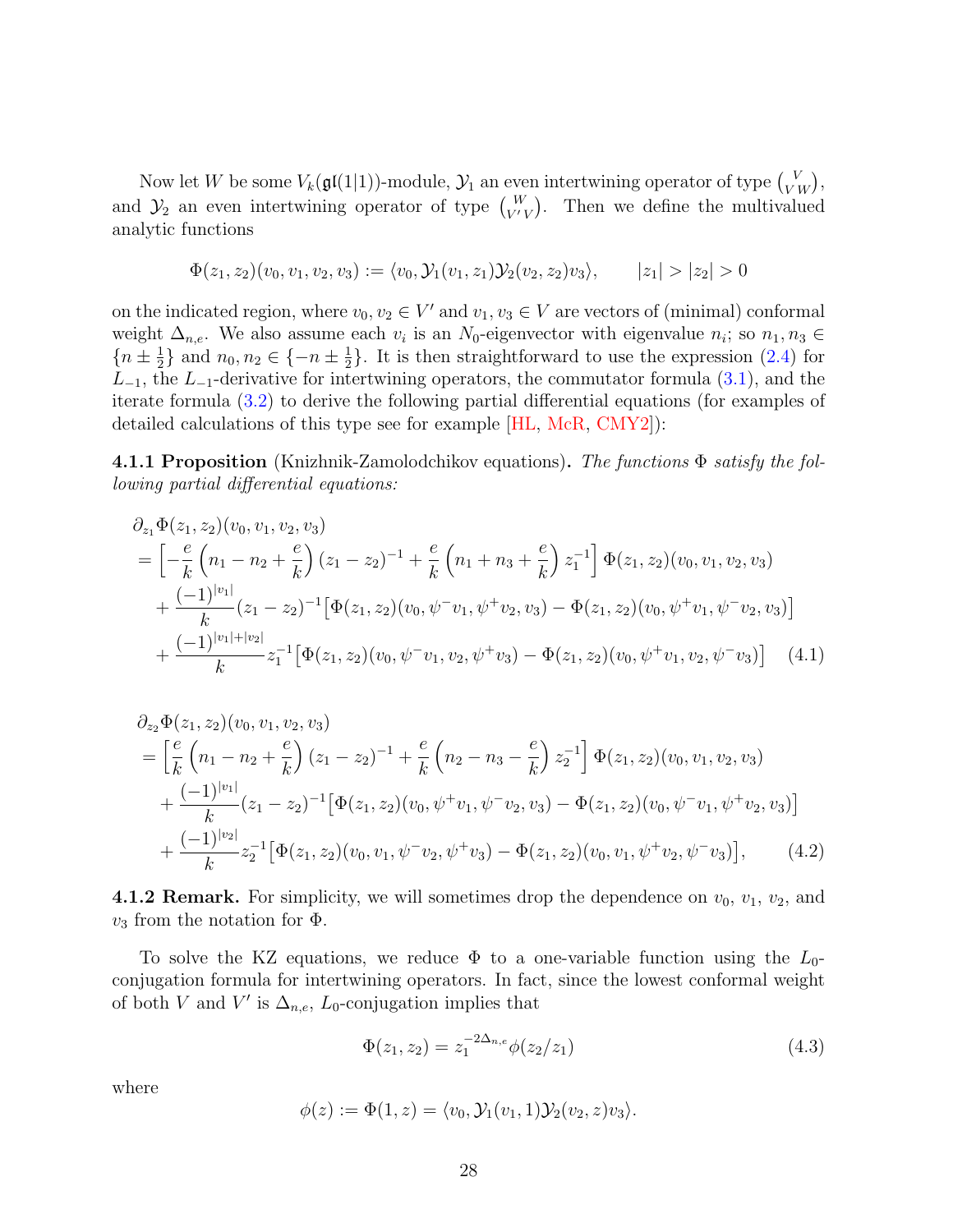It is convenient to view  $\phi(z)$  as a single-valued analytic function on the simply-connected domain

<span id="page-28-1"></span><span id="page-28-0"></span>
$$
U=\{z\in\mathbb{C}\,|\,|z|<1\}\setminus(-1,0];
$$

we fix a single-valued branch by setting  $\log 1 = 0$  and  $\log z = \log |z| + i \arg z$ , where  $-\pi < \arg z < \pi$ .

We will need some relations between the functions  $\phi$  for varying  $v_1$ ,  $v_2$ , and  $v_3$ :

**4.1.3 Proposition.** For any lowest-conformal-weight vector  $v_0 \in V'$ , the following relations hold:

$$
\begin{aligned} \n\phi(z)(v_0, v_{n,e}, v_{-n,-e}, v_{n,e}) &= 0, & (4.4) \\ \n\phi(z)(v_0, \psi^- v_{n,e}, v_{-n,-e}, v_{n,e}) &+ \phi(z)(v_0, v_{n,e}, \psi^- v_{-n,-e}, v_{n,e}) \\ \n&= \phi(z)(v_0, v_{n,e}, v_{-n,-e}, \psi^- v_{n,e}). \n\end{aligned} \tag{4.5}
$$

*Proof.* For  $v_1 = v_3 = v_{n,e}$  and  $v_2 = v_{-n,-e}$ , the KZ equations [\(4.1\)](#page-27-0) and [\(4.2\)](#page-27-1) become

$$
\partial_{z_1} \Phi(z_1, z_2) = \left[ -\frac{e}{k} \left( 2n + \frac{e}{k} \right) (z_1 - z_2)^{-1} + \frac{e}{k} \left( 2n + 1 + \frac{e}{k} \right) z_1^{-1} \right] \Phi(z_1, z_2)
$$
  

$$
\partial_{z_2} \Phi(z_1, z_2) = \frac{e}{k} \left( 2n + \frac{e}{k} \right) \left[ (z_1 - z_2)^{-1} - z_2^{-1} \right] \Phi(z_1, z_2).
$$

From [\(4.3\)](#page-27-2), we also get the relations

$$
\partial_{z_1} \Phi(z_1, z_2) = -2 \Delta_{n,e} z_1^{-2\Delta_{n,e}-1} \phi(z_2/z_1) - z_1^{-2\Delta_{n,e}-2} z_2 \phi'(z_2/z_1),
$$
  

$$
\partial_{z_2} \Phi(z_1, z_2) = z_1^{-2\Delta_{n,e}-1} \phi'(z_2/z_1).
$$

Thus setting  $z_1 = 1$ ,  $z_2 = z$  and using the definition [\(2.8\)](#page-10-0) of  $\Delta_{n,e}$ , we get

$$
-2\Delta_{n,e}\phi(z) - z\phi'(z) = \left(-2\Delta_{n,e}(1-z)^{-1} + 2\Delta_{n,e} + \frac{e}{k}\right)\phi(z),
$$
  

$$
\phi'(z) = 2\Delta_{n,e}\left((1-z)^{-1} - z^{-1}\right)\phi(z).
$$

These two equations simplify to  $\frac{e}{k}\phi(z) = 0$ ; since  $e \neq 0$ , this means  $\phi(z) = 0$ , proving  $(4.4).$  $(4.4).$ 

For  $(4.5)$ , we use  $(4.4)$ , the contragredient formula  $(2.10)$ , and the  $r = 0$  case of the commutator formula [\(3.1\)](#page-18-1) to get

$$
0 = \phi(z)(\psi^{-}v_{0}, v_{n,e}, v_{-n,-e}, v_{n,e})
$$
  
= -(-1)<sup>|v\_{0}|</sup>\phi(z)(v\_{0}, \psi^{-}v\_{n,e}, v\_{-n,-e}, v\_{n,e}) - (-1)<sup>|v\_{0}|+|v\_{n,e}|</sup>\phi(z)(v\_{0}, v\_{n,e}, \psi^{-}v\_{-n,-e}, v\_{n,e})  
- (-1)<sup>|v\_{0}|+|v\_{n,e}|+|v\_{-n,-e}|\phi(z)(v\_{0}, v\_{n,e}, v\_{-n,-e}, \psi^{-}v\_{n,e}).</sup>

Since  $|v_{n,e}| = 0$  and  $|v_{-n,-e}| = 1$ , [\(4.5\)](#page-28-1) follows.

 $\Box$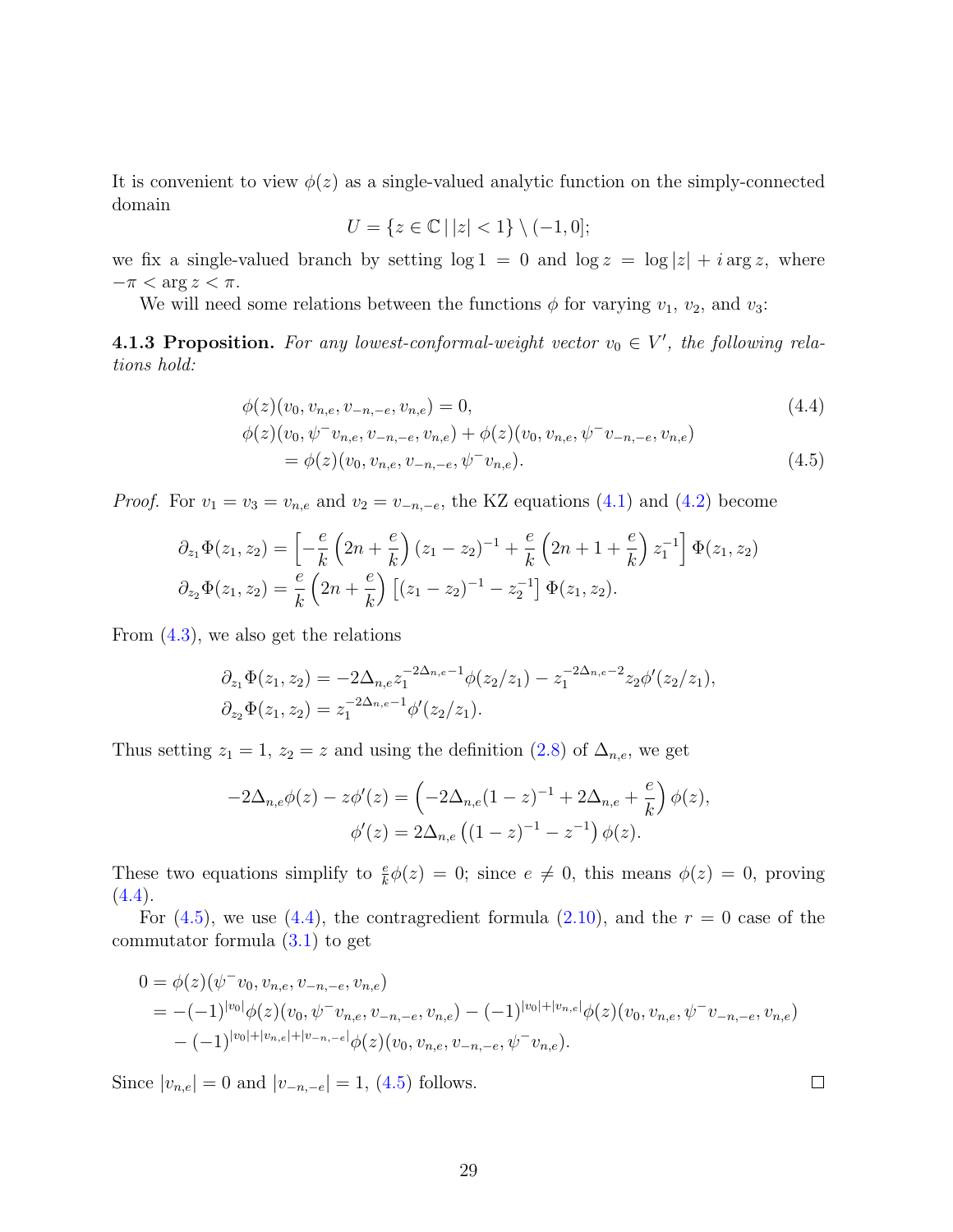Now we derive a second-order differential equation for  $\phi(z)(v_0, v_{n,e}, v_{-n,-e}, \psi^{-}v_{n,e})$ . We begin with two cases of the KZ equation [\(4.2\)](#page-27-1) specialized to  $z_1 = 1$ ,  $z_2 = z$ :

$$
\begin{split}\n\phi'(z)(v_0, \psi^- v_{n,e}, v_{-n,-e}, v_{n,e}) \\
&= \left[\frac{e}{k} \left(2n - 1 + \frac{e}{k}\right)(1 - z)^{-1} - \frac{e}{k} \left(2n - \frac{e}{k}\right)z^{-1}\right] \phi(z)(v_0, \psi^- v_{n,e}, v_{-n,-e}, v_{n,e}) \\
&- \frac{e}{k}(1 - z)^{-1} \phi(z)(v_0, v_{n,e}, \psi^- v_{-n,-e}, v_{n,e}) \\
&= 2\Delta_{n,e} \left[(1 - z)^{-1} - z^{-1}\right] \phi(z)(v_0, \psi^- v_{n,e}, v_{-n,-e}, v_{n,e}) \\
&- \frac{e}{k}(1 - z)^{-1} \phi(z)(v_0, v_{n,e}, v_{-n,-e}, \psi^- v_{n,e}),\n\end{split} \tag{4.6}
$$

where the second equality uses  $(2.8)$  and  $(4.5)$ , and

<span id="page-29-2"></span>
$$
\begin{split}\n\phi'(z)(v_0, v_{n,e}, v_{-n,-e}, \psi^- v_{n,e}) \\
&= \left[\frac{e}{k} \left(2n + \frac{e}{k}\right) (1-z)^{-1} + \frac{e}{k} \left(2n - 1 - \frac{e}{k}\right) z^{-1}\right] \phi(z)(v_0, v_{n,e}, v_{-n,-e}, \psi^- v_{n,e}) \\
&- \frac{e}{k} z^{-1} \phi(z)(v_0, v_{n,e}, \psi^- v_{-n,-e}, v_{n,e}) \\
&= 2\Delta_{n,e} \left[(1-z)^{-1} - z^{-1}\right] \phi(z)(v_0, v_{n,e}, v_{-n,-e}, \psi^- v_{n,e}) \\
&+ \frac{e}{k} z^{-1} \phi(z)(v_0, \psi^- v_{n,e}, v_{-n,-e}, v_{n,e}).\n\end{split} \tag{4.7}
$$

We can solve [\(4.7\)](#page-29-1) for  $\phi(z)(v_0, \psi^-v_{n,e}, v_{-n,-e}, v_{n,e})$  in terms of  $\phi(z)(v_0, v_{n,e}, v_{-n,-e}, \psi^-v_{n,e})$ and its derivative and then plug into  $(4.6)$ . The result is the following differential equation for  $\phi(z)(v_0, v_{n,e}, v_{-n,-e}, \psi^-v_{n,e})$ :

<span id="page-29-0"></span>**4.1.4 Theorem.** For any lowest-conformal-weight vector  $v_0 \in V'$ , the analytic function  $\phi(z)(v_0, v_{n,e}, v_{-n,-e}, \psi^-v_{n,e})$  is a solution to the differential equation

$$
z(1-z)\phi''(z) + \left[ (4\Delta_{n,e} + 1) - (8\Delta_{n,e} + 1)z \right] \phi'(z) + 4\Delta_{n,e}^2 z^{-1} \phi(z)
$$

$$
+ 2\Delta_{n,e} (2\Delta_{n,e} - 1)(1-z)^{-1} \phi(z) + \left[ \left(\frac{e}{k}\right)^2 - 16\Delta_{n,e}^2 \right] \phi(z) = 0 \tag{4.8}
$$

in the region U.

Note that  $\phi(z)(v_0, v_{n,e}, v_{-n,-e}, \psi^-v_{n,e}),$  as a series in z, is the series expansion of a solution to  $(4.8)$  about the regular singular point 0. Since  $(4.8)$  is a second-order differential equation with regular singular points at 0, 1, and  $\infty$ , it can be transformed into a hypergeometric differential equation. Indeed, if

<span id="page-29-3"></span><span id="page-29-1"></span>
$$
f(z) = z^{2\Delta_{n,e}}(1-z)^{2\Delta_{n,e}}\phi(z)
$$

where  $\phi(z)$  is a solution to [\(4.8\)](#page-29-3), then  $f(z)$  satisfies the hypergeometric equation

<span id="page-29-4"></span>
$$
z(1-z)f''(z) + (1-z)f'(z) + \left(\frac{e}{k}\right)^2 f(z) = 0.
$$
\n(4.9)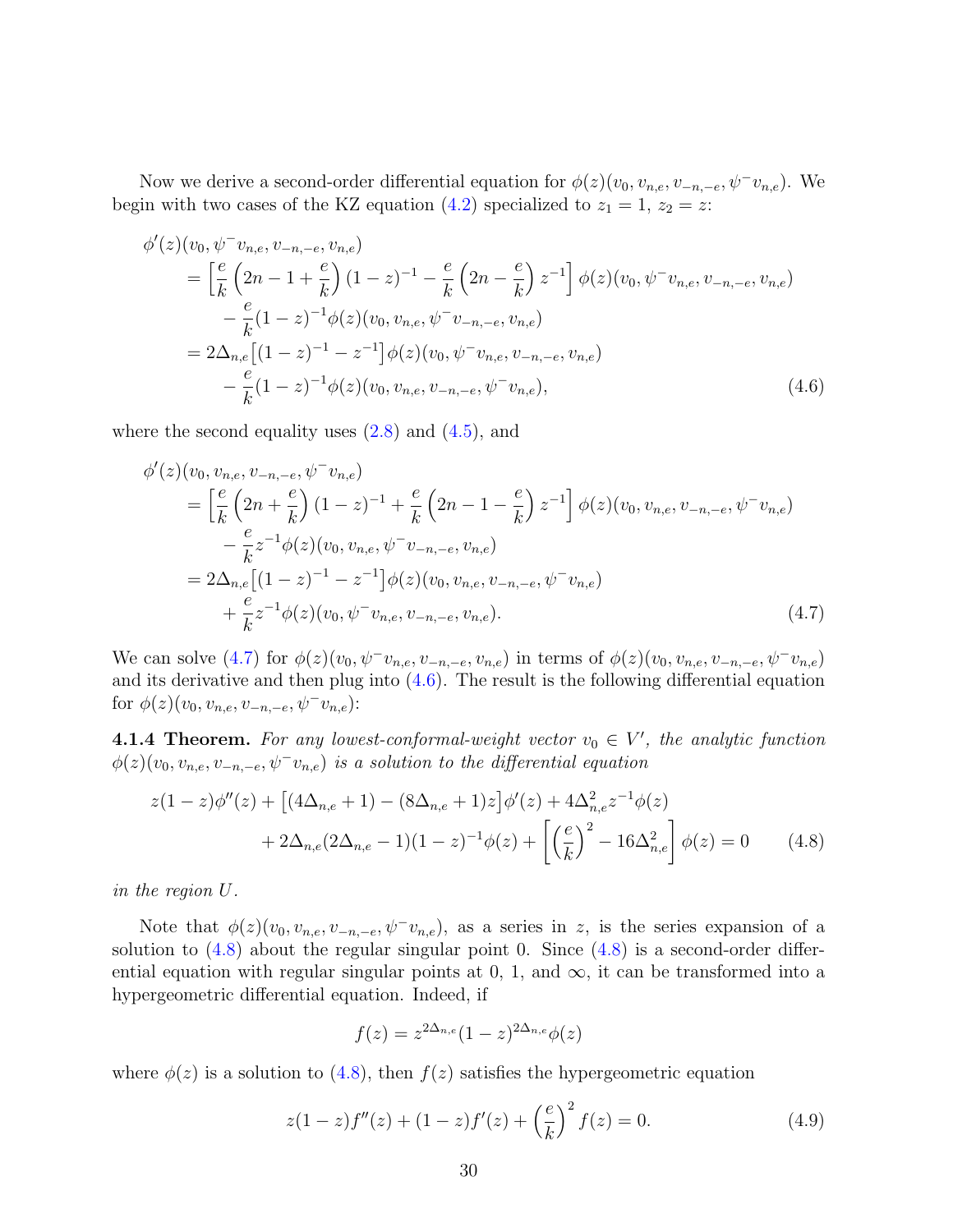The solutions of [\(4.9\)](#page-29-4) are well known (see for example [\[AS,](#page-39-0) Chap. 15] or [\[DLMF,](#page-41-15) Sec. 15.10]), and it follows that two linearly independent solutions of the original equation  $(4.8)$  on U are

$$
\phi^{(1)}(z) = z^{-2\Delta_{n,e}} (1-z)^{-2\Delta_{n,e}} {}_2F_1\left(\frac{e}{k}, -\frac{e}{k}; 1; z\right)
$$
  

$$
\phi^{(2)}(z) = z^{-2\Delta_{n,e}} (1-z)^{-2\Delta_{n,e}} \left( {}_2F_1\left(\frac{e}{k}, -\frac{e}{k}; 1; z\right) \log z + G(z) \right),
$$

where  $G(z)$  is a power series that converges in the region U (by adding a multiple of  $\phi^{(1)}(z)$ ) if necessary, we may assume  $G(z)$  has no constant term, but this is not important for us).

We also need some analytic properties of iterates of intertwining operators involving V and V', but we will not need explicit formulas. Let M be some  $V_k(\mathfrak{gl}(1|1))$ -module,  $\mathcal{Y}^1$ an even intertwining operator of type  $\binom{M}{V V'}$ , and  $\mathcal{Y}^2$  an even intertwining operator of type  $\binom{V}{MV}$ . The series

$$
\Psi(z_0, z_2)(v_0, v_1, v_2, v_3) := \langle v_0, \mathcal{Y}^1(\mathcal{Y}^2(v_1, z_0)v_2, z_2)v_3 \rangle, \qquad |z_2| > |z_0| > 0
$$

in  $z_0$  and  $z_2$  converges to a multivalued analytic function in the indicated region. We then define the single-variable function

$$
\psi(z) := \Psi(1-z, z) = \langle v_0, \mathcal{Y}^1(\mathcal{Y}^2(v_1, 1-z)v_2, z)v_3 \rangle.
$$

Using the same branch of logarithm for log z and log(1 – z) as we used for  $\phi(z)$ ,  $\psi(z)$ defines a single-valued analytic function on the simply-connected region

$$
\widetilde{U} = \{ z \in \mathbb{C} \mid |z| > |1-z| > 0 \} \setminus [1,\infty) = \left\{ z \in \mathbb{C} \mid \text{Re } z > \frac{1}{2} \right\} \setminus [1,\infty).
$$

Also, by the  $L_0$ -conjugation property,

<span id="page-30-0"></span>
$$
\psi(z) = z^{-2\Delta_{n,e}} \left\langle v_0, \mathcal{Y}^1 \left( \mathcal{Y}^2 \left( v_1, \frac{1-z}{z} \right) v_2, 1 \right) v_3 \right\rangle
$$
  
=  $\left( 1 + \frac{1-z}{z} \right)^{2\Delta_{n,e}} \left\langle v_0, \mathcal{Y}^1 \left( \mathcal{Y}^2 \left( v_1, \frac{1-z}{z} \right) v_2, 1 \right) v_3 \right\rangle$  (4.10)

for lowest-conformal-weight vectors  $v_0, v_2 \in V'$  and  $v_1, v_3 \in V$ . Thus the iterate of intertwining operators gives the expansion of the analytic function  $\psi(z)$  as a series in  $\frac{1-z}{z}$  on the region  $\hat{U}$ .

4.1.5 Remark. Using the associativity of intertwining operators from [\[HLZ7\]](#page-43-4),  $\psi(z)$  is the analytic continuation to the region  $\tilde{U}$  of a corresponding product of intertwining operators  $\phi(z)$ . Thus the functions  $\psi(z)$  satisfy the same differential equations as the functions  $\phi(z)$ .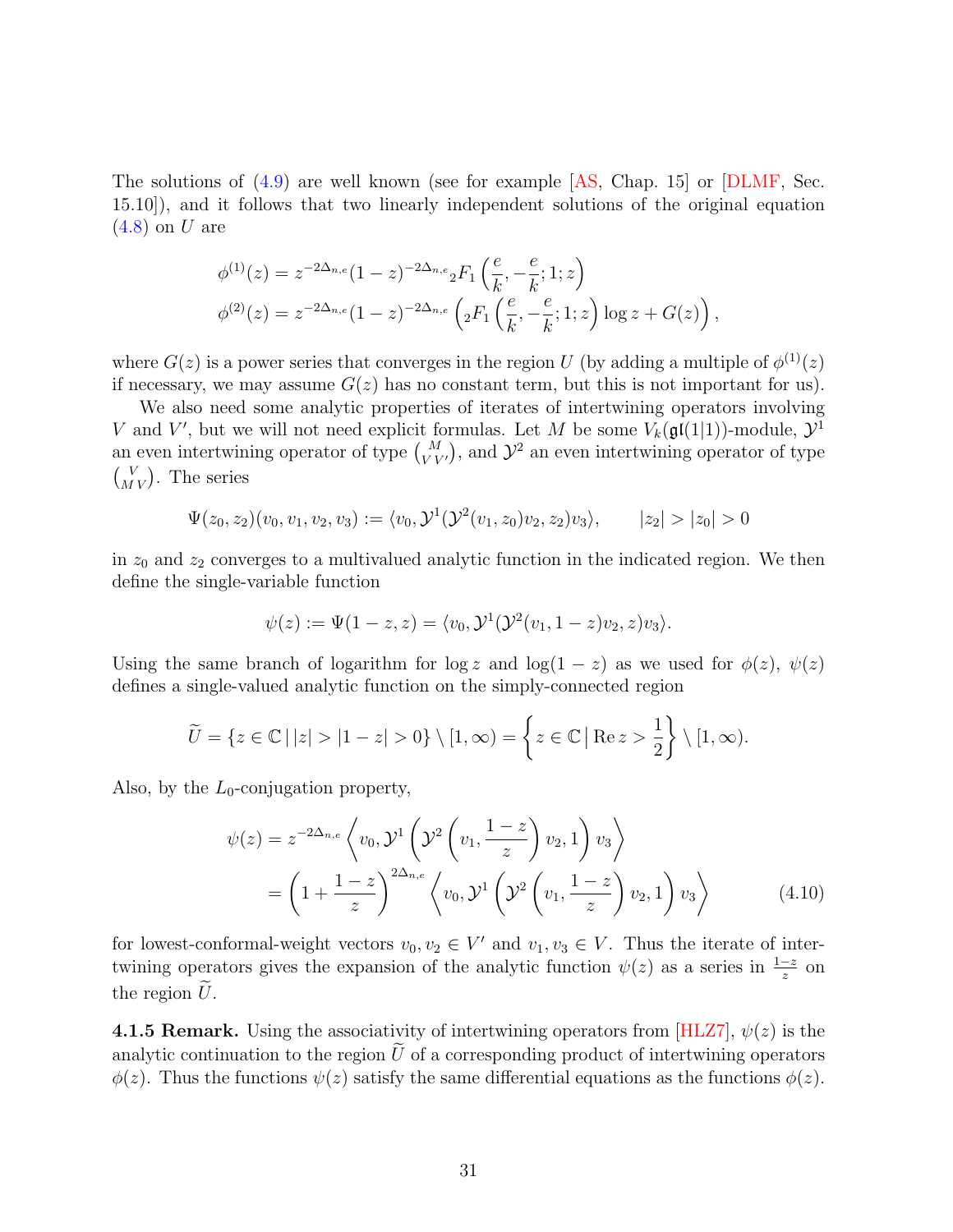#### <span id="page-31-0"></span> $\textbf{4.2} \quad \textbf{Rigidity for} \; KL_k \; \textbf{and} \; \mathcal{O}_k^{fin}$ k

In this section, we will prove that  $KL_k$  and  $\mathcal{O}_k^{fin}$  $\binom{Im}{k}$  are rigid, beginning with the simple objects. To simplify the proof, we first discuss some results on rigidity in general tensor (super)categories.

Recall that a (left) dual of an object  $W$  in a tensor (super)category with unit object  $1$ is an object W' equipped with an even evaluation morphism  $e_W : W' \boxtimes W \to \mathbf{1}$  and even coevaluation  $i_W: \mathbf{1} \to W \boxtimes W'$  such that the compositions

$$
W \xrightarrow{l_W^{-1}} \mathbf{1} \boxtimes W \xrightarrow{i_W \boxtimes id_W} (W \boxtimes W') \boxtimes W \xrightarrow{\mathcal{A}_{W,W',W}^{-1}} W \boxtimes (W' \boxtimes W) \xrightarrow{id_W \boxtimes e_W} W \boxtimes \mathbf{1} \xrightarrow{rw} W
$$

and

$$
W' \xrightarrow{r_{W'}^{-1}} W' \boxtimes \mathbf{1} \xrightarrow{\mathrm{id}_{W'} \boxtimes i_W} W' \boxtimes (W \boxtimes W') \xrightarrow{\mathcal{A}_{W',W,W'}} (W' \boxtimes W) \boxtimes W' \xrightarrow{e_W \boxtimes \mathrm{id}_{W'}} \mathbf{1} \boxtimes W' \xrightarrow{l_{W'}} W'
$$

are identities. The object W is rigid if it also has a right dual, defined analogously; for tensor supercategories of modules for a vertex operator superalgebra, left duals are also right duals due to braiding and ribbon structure. In the following we will denote the above two rigidity compositions by  $\mathfrak{R}_W$  and  $\mathfrak{R}_{W'}$ , respectively.

In tensor supercategories of modules for a self-contragredient vertex operator superalgebra, the contragredient  $W'$  of a module W satisfies the following universal property due to symmetries of intertwining operators [\[HLZ3,](#page-43-5) [Xu\]](#page-45-4): there is an even evaluation  $e_W : W' \boxtimes W \to \mathbf{1}$  (where the unit object  $\mathbf{1}$  is the superalgebra itself) such that for any morphism  $f: X \boxtimes W \to \mathbf{1}$ , there is a unique  $\varphi: X \to W'$  such that the diagram



commutes. In a general tensor supercategory, we say that a pair  $(W', e_W)$  is a *contragredient* of W if it satisfies this universal property. If two objects  $W$  and  $X$  have contragredients, then a morphism  $f: W \to X$  has a contragredient  $f': X' \to W'$  defined to be the unique morphism such that the diagram

$$
X' \boxtimes W \xrightarrow{\mathrm{id}_{X'} \boxtimes f} X' \boxtimes X
$$
  

$$
f' \boxtimes \mathrm{id}_W \downarrow \qquad \qquad \downarrow e_X
$$
  

$$
W' \boxtimes W \xrightarrow{\phantom{A'} e_W} \mathbf{1}
$$

commutes.

**4.2.1 Lemma.** Let W be an object of a tensor supercategory with contragredient  $(W', e_W)$ , and let  $i_W: \mathbf{1} \to W \boxtimes W'$  be a morphism. Then the rigidity compositions with respect to  $e_W$  and  $i_W$  satisfy  $\mathfrak{R}_{W'} = \mathfrak{R}'_W$ .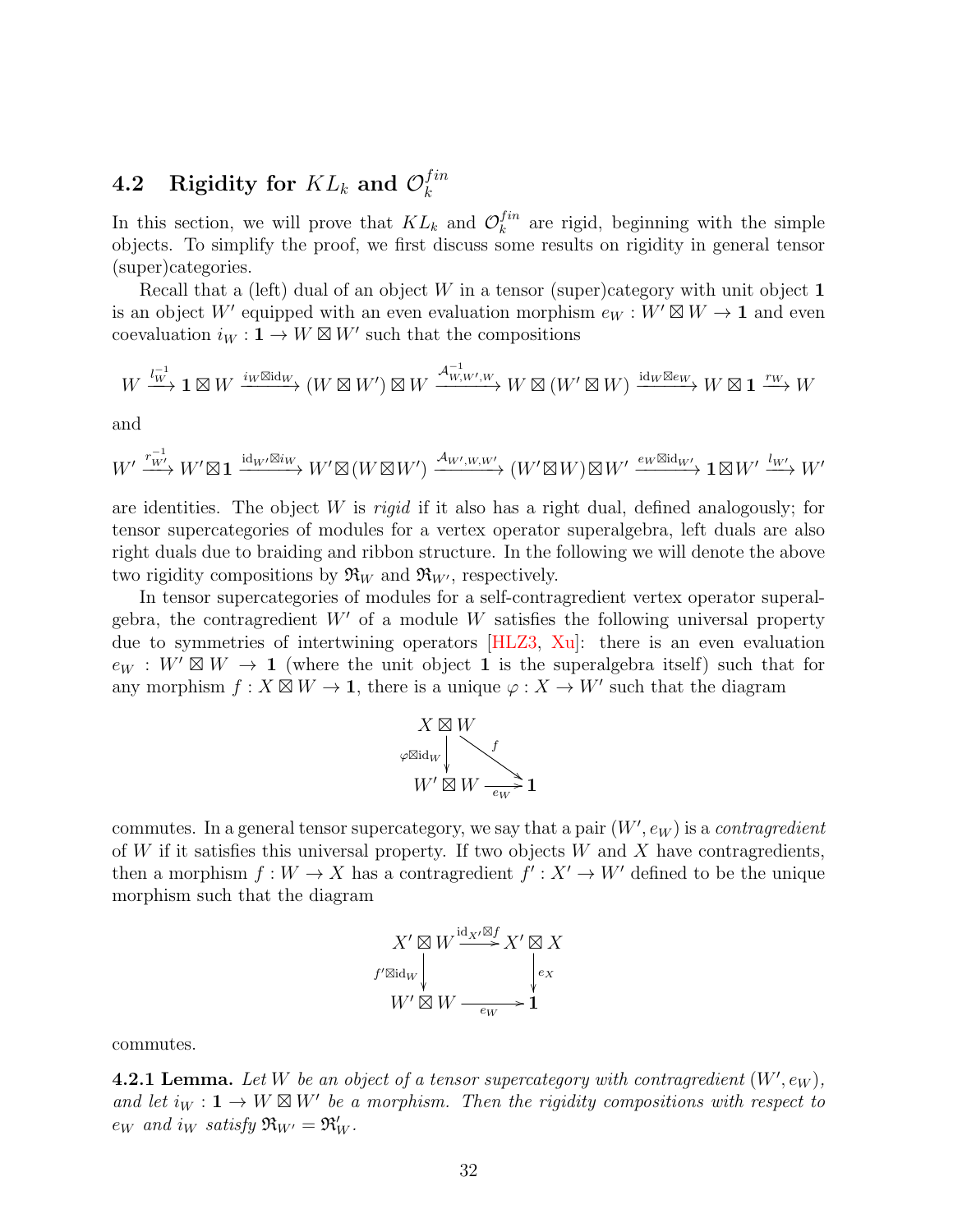*Proof.* We need to show that  $e_W \circ (\mathfrak{R}_{W'} \boxtimes id_W) = e_W \circ (id_{W'} \boxtimes \mathfrak{R}_W)$ . The left side is the composition

$$
W' \boxtimes W \xrightarrow{r_W^{-1} \boxtimes id_W} (W' \boxtimes \mathbf{1}) \boxtimes W \xrightarrow{(id_{W'} \boxtimes i_W) \boxtimes id_W} (W' \boxtimes (W \boxtimes W')) \boxtimes W
$$

$$
\xrightarrow{A_{W',W,W'} \boxtimes id_W} ((W' \boxtimes W) \boxtimes W') \boxtimes W \xrightarrow{(e_W \boxtimes id_{W'}) \boxtimes id_W} (\mathbf{1} \boxtimes W') \boxtimes W
$$

$$
\xrightarrow{l_{W'} \boxtimes id_W} W' \boxtimes W \xrightarrow{e_W} \mathbf{1}.
$$

By properties of the unit isomorphisms and naturality of associativity isomorphisms, this becomes

$$
\begin{split} W' &\boxtimes W \xrightarrow{\mathrm{id}_{W'} \boxtimes l_W^{-1}} W' \boxtimes (\mathbf{1} \boxtimes W) \xrightarrow{\mathrm{id}_{W'} \boxtimes (i_W \boxtimes \mathrm{id}_W)} W' \boxtimes ((W \boxtimes W') \boxtimes W) \\ &\xrightarrow{\mathcal{A}_{W',W \boxtimes W',W}} (W' \boxtimes (W \boxtimes W')) \boxtimes W \xrightarrow{\mathcal{A}_{W',W,W'}^{-1} \boxtimes \mathrm{id}_W} ((W' \boxtimes W) \boxtimes W') \boxtimes W \\ &\xrightarrow{\mathcal{A}_{W' \boxtimes W, W',W}^{-1}} (W' \boxtimes W) \boxtimes (W' \boxtimes W) \xrightarrow{e_W \boxtimes \mathrm{id}_{W' \boxtimes W}} \mathbf{1} \boxtimes (W' \boxtimes W) \xrightarrow{l_W' \boxtimes W} W' \boxtimes W \xrightarrow{e_W} \mathbf{1}. \end{split}
$$

We then apply the pentagon axiom to the associativity isomorphisms and naturality of unit and associativity isomorphisms to the second  $e_W$  to obtain

$$
W' \boxtimes W \xrightarrow{\mathrm{id}_{W'} \boxtimes l_W^{-1}} W' \boxtimes (\mathbf{1} \boxtimes W) \xrightarrow{\mathrm{id}_{W'} \boxtimes (i_W \boxtimes \mathrm{id}_W)} W' \boxtimes ((W \boxtimes W') \boxtimes W)
$$
  

$$
\xrightarrow{\mathrm{id}_{W'} \boxtimes \mathcal{A}_{W,W',W}^{-1}} W' \boxtimes (W \boxtimes (W' \boxtimes W) \xrightarrow{\mathrm{id}_{W'} \boxtimes (\mathrm{id}_W \boxtimes e_W)} W' \boxtimes (W \boxtimes \mathbf{1})
$$
  

$$
\xrightarrow{\mathcal{A}_{W',W,\mathbf{1}}} (W' \boxtimes W) \boxtimes \mathbf{1} \xrightarrow{e_W \boxtimes \mathrm{id}_\mathbf{1}} \mathbf{1} \boxtimes \mathbf{1} \xrightarrow{l_\mathbf{1}} \mathbf{1}.
$$

But since  $l_1 = r_1$ , the last three arrows become

$$
r_1 \circ (e_W \boxtimes id_1) \circ \mathcal{A}_{W',W,1} = e_W \circ r_{W' \boxtimes W} \circ \mathcal{A}_{W',W,1} = e_W \circ (id_{W'} \boxtimes r_W),
$$

so the entire composition is  $e_W \circ (\mathrm{id}_{W'} \circ \mathfrak{R}_W)$ .

<span id="page-32-0"></span>**4.2.2 Corollary.** Let  $W$  be a simple object of a tensor supercategory with contragredient  $(W', e_W)$ , and let  $i_W : \mathbf{1} \to W \boxtimes W'$  be an even morphism. If the rigidity composition  $\mathfrak{R}_W$ with respect to  $e_W$  and  $i_W$  is non-zero, then W is left rigid.

*Proof.* Since W is simple and  $\mathfrak{R}_W$  is even and non-zero, we have  $\mathfrak{R}_W = c \cdot id_W$  for some non-zero scalar  $c$ . Then by the lemma,

$$
\mathfrak{R}_{W'} = \mathfrak{R}'_W = (c \cdot \mathrm{id}_W)' = c \cdot \mathrm{id}_{W'},
$$

so  $(W', e_W, c^{-1} \cdot i_W)$  is a left dual of W.

Now we can prove that the simple objects of  $KL_k$  and  $\mathcal{O}_k^{fin}$  $\int_k^{tn}$  are rigid. For the atypical simple modules  $\widehat{A}_{n,\ell k}^k, \ell \in \mathbb{Z}$ , this is easy: By Proposition [2.2.4,](#page-11-1)  $(\widehat{A}_{n,\ell k}^k)' \cong \widehat{A}_{-n,-\ell k}^k$ , and

 $\Box$ 

 $\Box$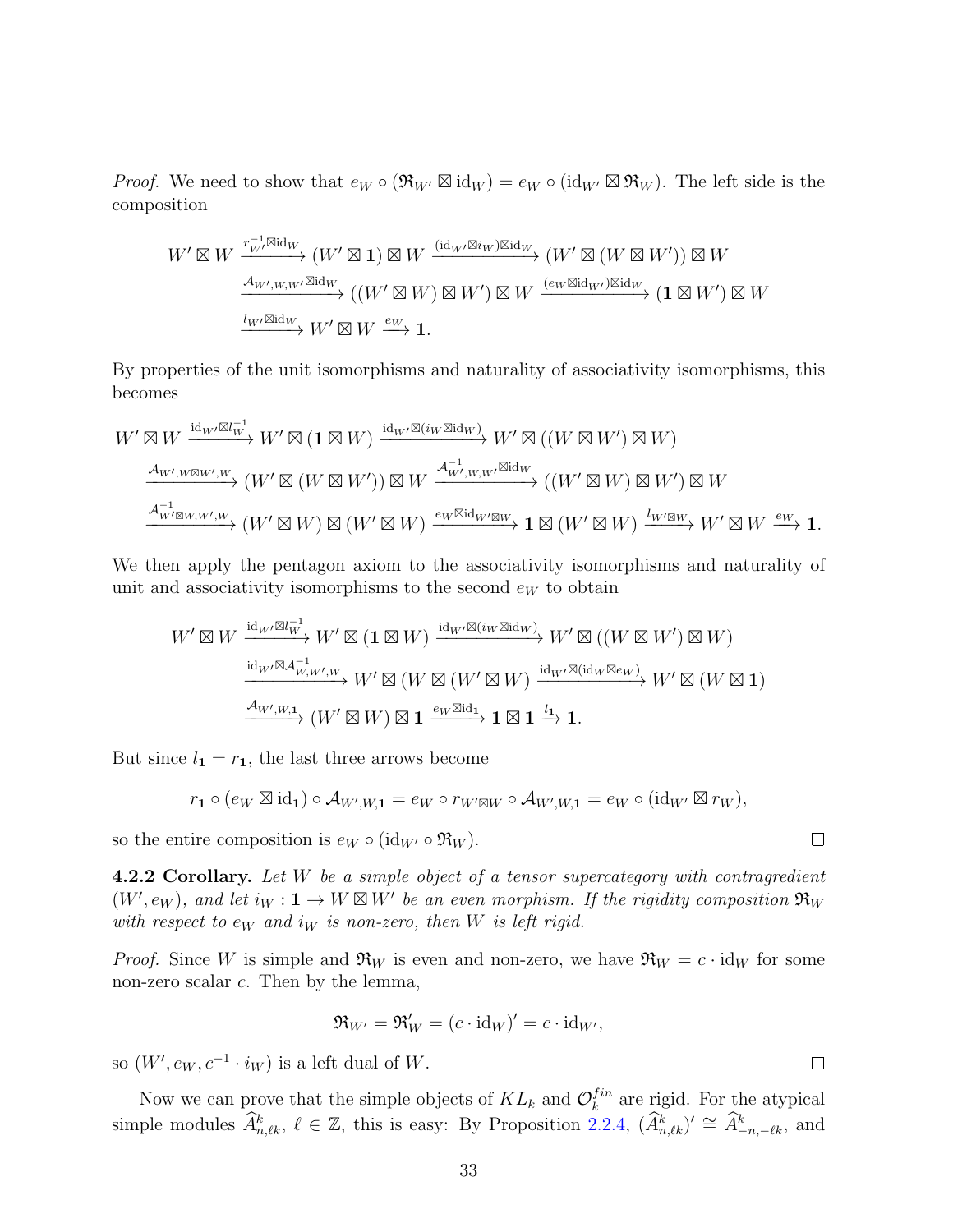Theorem [3.2.2](#page-22-0) shows that  $\widehat{A}_{n,\ell k}^k \boxtimes \widehat{A}_{-n,-\ell k}^k \cong \widehat{A}_{0,0}^k \cong V_k(\mathfrak{gl}(1|1)).$  So we can take both evaluation and coevaluation to be isomorphisms, and then Corollary [4.2.2](#page-32-0) shows that  $\widehat{A}^k_{n,\ell k}$  is rigid. (Actually, for  $\ell \neq 0$ , we should take  $(\widehat{A}^k_{n,\ell k})'$  to be the parity-reversed module  $\Pi(\widetilde{A}_{-n,-\ell k}^k)$  to ensure that evaluation and coevaluation are both even.)

Now for the typical irreducible modules, Proposition [2.2.4](#page-11-1) shows that we may take  $(\hat{V}_{n,e}^k)'$  to be  $\Pi(\hat{V}_{-n,-e}^k)$ . We first fix a choice of evaluation and coevaluation. For the evaluation, let  $\mathcal E$  denote the intertwining operator of type  $\binom{V_k(\mathfrak{gl}(1|1))}{\Pi(\hat{V}^k_{-n,-e})\hat{V}^k_{n,e}}$  induced by the nondegenerate bilinear form

$$
\langle \cdot, \cdot \rangle : \Pi(\widehat{V}^k_{-n,-e}) \times \widehat{V}^k_{n,e} \to \mathbb{C}
$$

such that  $\langle \psi^-v_{-n,-e}, v_{n,e} \rangle = \langle v_{-n,-e}, \psi^-v_{n,e} \rangle = 1$ . In particular, for lowest-conformalweight vectors  $v' \in \Pi(V_{-n,-e}), v \in V_{n,e}$ , we have

$$
\mathcal{E}(v',x)v \in x^{-2\Delta_{n,e}}(\langle v',v\rangle \mathbf{1} + x V_k(\mathfrak{gl}(1|1))[[x]]).
$$

We then define the evaluation  $\varepsilon : \Pi(\widehat{V}^k_{-n,-e}) \boxtimes \widehat{V}^k_{n,e} \to V_k(\mathfrak{gl}(1|1))$  to be the unique homomorphism such that  $\varepsilon \circ \mathcal{Y}_{\boxtimes} = \mathcal{E}$ , where  $\mathcal{Y}_{\boxtimes}$  denotes the canonical even tensor product intertwining operator of type  $\begin{pmatrix} \Pi(\hat{V}^k_{-n,-e})\boxtimes \hat{V}^k_{n,e} \\ \Pi(\hat{V}^k_{-n,-e})\widehat{V}^k_{-n,e} \end{pmatrix}$  $\frac{\prod (V_{-n,-e}^n)^{\boxtimes V_{n,e}^n}}{\prod (\widehat{V}_{-n,-e}^k)\widehat{V}_{n,e}^k}.$ 

For the coevaluation, we first note that there is an even  $\mathfrak{gl}(1|1)$ -module homomorphism  $A_0 \to V_{n,e} \otimes \Pi(V_{-n,-e})$  defined by

$$
\mathbf{1} \mapsto \psi^{-} v_{n,e} \otimes v_{-n,-e} + v_{n,e} \otimes \psi^{-} v_{-n,-e}.
$$

We can compose this with the  $\mathfrak{gl}(1|1)$ -homomorphism

$$
\pi(\mathcal{Y}_{\boxtimes}) : V_{n,e} \otimes \Pi(V_{-n,-e}) \to (\widehat{V}_{n,e}^k \boxtimes \Pi(\widehat{V}_{-n,-e}^k))(0)
$$

of Section [3.1,](#page-18-3) and then use the universal property of induced  $\mathfrak{gl}(1|1)$ -modules to extend to a homomorphism

$$
i: V_k(\mathfrak{gl}(1|1)) \to \widehat{V}_{n,e}^k \boxtimes \Pi(\widehat{V}_{-n,-e}^k).
$$

By definition,

$$
i(1) = \pi_0 \left( \mathcal{Y}_{\boxtimes}(\psi^- v_{n,e}, 1) v_{-n,-e} + \mathcal{Y}_{\boxtimes} (v_{n,e}, 1) \psi^- v_{-n,-e} \right).
$$

Equivalently,  $i(1)$  is the coefficient of  $x^{-2\Delta_{n,e}}$  in  $\mathcal{Y}_{\boxtimes}(\psi^{-}v_{n,e},x)v_{-n,-e} + \mathcal{Y}_{\boxtimes}(v_{n,e},x)\psi^{-}v_{-n,-e}$ . Now Corollary [4.2.2](#page-32-0) implies that  $\hat{V}_{n,e}^{k}$  will be rigid if the rigidity composition

$$
\mathfrak{R} = r \circ (\mathrm{id} \boxtimes \varepsilon) \circ \mathcal{A}^{-1} \circ (i \boxtimes \mathrm{id}) \circ l^{-1}
$$

is non-zero. We shall prove this by showing  $\langle \psi^-v_{-n,-e}, \Re(v_{n,e}) \rangle \neq 0$ . From the definitions,  $(i \boxtimes id) \circ l^{-1}(v_{n,e})$  is the coefficient of  $\left(\frac{1-x}{x}\right)$  $\left(\frac{-x}{x}\right)^{-2\Delta_{n,e}}$  in the series

$$
\mathcal{Y}_{\boxtimes}\left(\mathcal{Y}_{\boxtimes}\left(\psi^{-}v_{n,e},\frac{1-x}{x}\right)v_{-n,-e},1\right)v_{n,e}+\mathcal{Y}_{\boxtimes}\left(\mathcal{Y}_{\boxtimes}\left(v_{n,e},\frac{1-x}{x}\right)\psi^{-}v_{-n,-e},1\right)v_{n,e}.
$$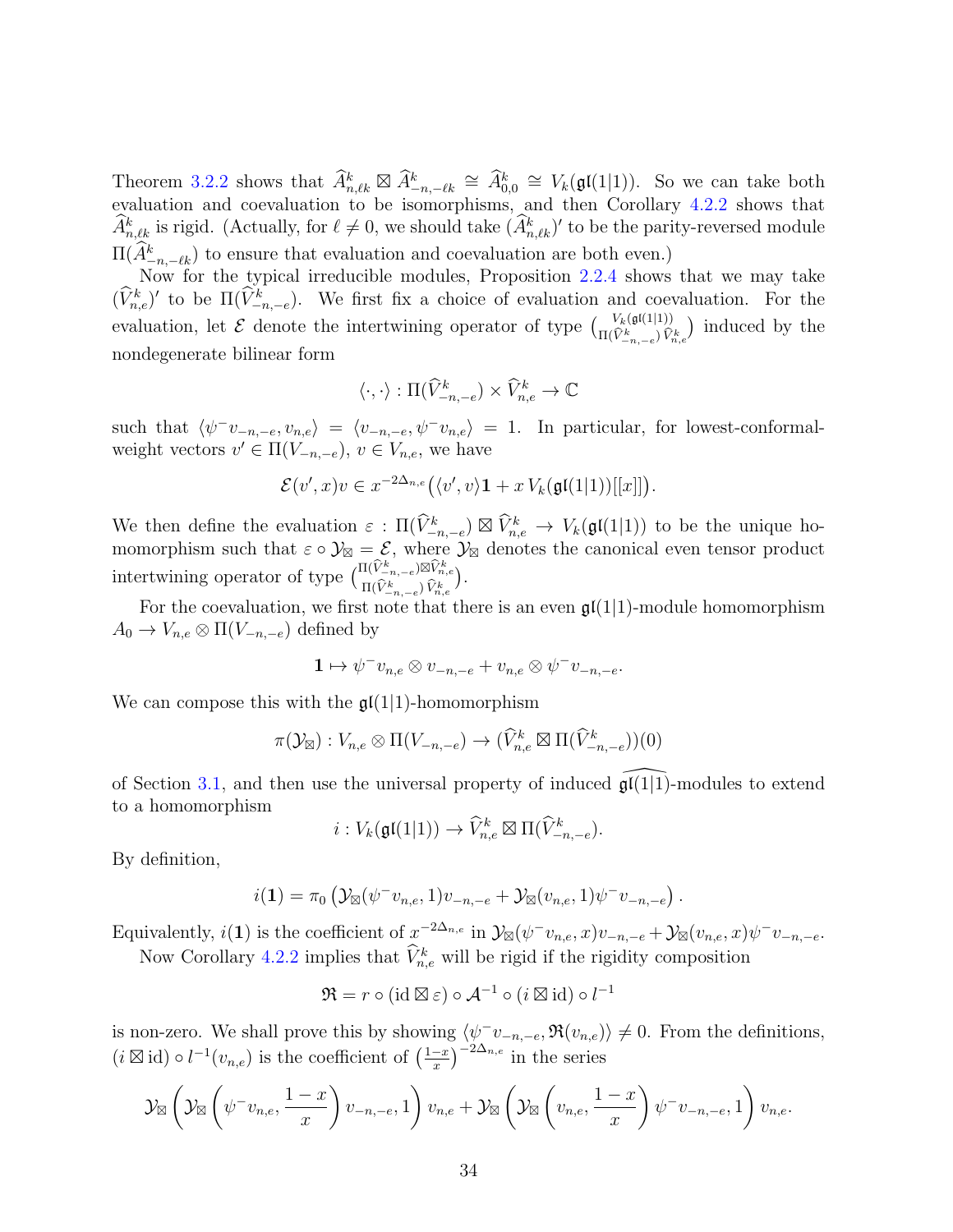Note also that  $\left(\frac{1-x}{x}\right)$  $\left(\frac{-x}{x}\right)^{-2\Delta_{n,e}}$  is the lowest power of  $\frac{1-x}{x}$  in this series since 0 is the lowest conformal weight of  $\widehat{V}_{n,e}^k \boxtimes \Pi(\widehat{V}_{-n,-e}^k)$  (recall Lemma [2.2.3](#page-10-1) and Remark [2.3.3\)](#page-13-3). We take x to be a real number in the interval  $(\frac{1}{2}, 1) = U \cap \tilde{U} \cap \mathbb{R}$ , and then recalling  $(4.10)$ , we find 2 that  $\langle \psi^-v_{-n,-e}, \Re(v_{n,e}) \rangle$  is the coefficient of  $\left(\frac{1-x}{x}\right)$  $\left(\frac{-x}{x}\right)^{-2\Delta_{n,e}}$  in the expansion of the following analytic function as a series in  $\frac{1-x}{x}$  and  $\ln\left(\frac{1-x}{x}\right)$  $\frac{-x}{x}$  on  $(\frac{1}{2}, 1)$ :

$$
\left\langle \psi^{-}v_{-n,-e}, \overline{r \circ (\operatorname{id} \boxtimes \varepsilon) \circ A^{-1}} \circ \mathcal{Y}_{\boxtimes}(\mathcal{Y}_{\boxtimes}(\psi^{-}v_{n,e}, 1-x)v_{-n,-e}, x)v_{n,e} \right\rangle \n+ \left\langle \psi^{-}v_{-n,-e}, \overline{r \circ (\operatorname{id} \boxtimes \varepsilon) \circ A^{-1}} \circ \mathcal{Y}_{\boxtimes}(\mathcal{Y}_{\boxtimes}(v_{n,e}, 1-x)\psi^{-}v_{-n,-e}, x)v_{n,e} \right\rangle \n= \left\langle \psi^{-}v_{-n,-e}, \overline{r \circ (\operatorname{id} \boxtimes \varepsilon) \circ \mathcal{Y}_{\boxtimes}(\psi^{-}v_{n,e}, 1)\mathcal{Y}_{\boxtimes}(v_{-n,-e}, x)v_{n,e} \right\rangle \n+ \left\langle \psi^{-}v_{-n,-e}, \overline{r \circ (\operatorname{id} \boxtimes \varepsilon) \circ \mathcal{Y}_{\boxtimes}(v_{n,e}, 1)\mathcal{Y}_{\boxtimes}(\psi^{-}v_{-n,-e}, x)v_{n,e} \right\rangle \n= \left\langle \psi^{-}v_{-n,-e}, \Omega(Y_{\widehat{V}_{n,e}})(v_{n,e}, 1)\mathcal{E}(v_{-n,-e}, x)\psi^{-}v_{n,e} \right\rangle, \tag{4.11}
$$

where we have used [\(4.5\)](#page-28-1) for the last equality, and  $\Omega(Y_{\hat{V}_{n,e}^k})$  is the intertwining operator of  $\text{type}$   $\big( \frac{\widehat{V}_{n,e}^k}{\widehat{V}_{n,e}^k} \big)$  $\widehat{V}_{n,e}^{k} V_{k}(\mathfrak{gl}(1|1))$  obtained from the vertex operator by skew-symmetry.

By Theorem [4.1.4,](#page-29-0) [\(4.11\)](#page-34-1) is a solution to the differential equation [\(4.8\)](#page-29-3). As a series in  $x$ , it is non-logarithmic with lowest-degree term

<span id="page-34-1"></span>
$$
\langle \psi^- v_{-n,-e}, v_{n,e} \rangle \langle v_{-n,-e}, \psi^- v_{n,e} \rangle x^{-2\Delta_{n,e}} = x^{-2\Delta_{n,e}},
$$

so [\(4.11\)](#page-34-1) is the fundamental basis solution

$$
\phi^{(1)}(x) = x^{-2\Delta_{n,e}}(1-x)^{-2\Delta_{n,e}}{}_2F_1\left(\frac{e}{k}, -\frac{e}{k}; 1; x\right).
$$

Thus we are reduced to showing that in the expansion of  ${}_2F_1\left(\frac{e}{k}\right)$  $\frac{e}{k}, -\frac{e}{k}$  $(\frac{e}{k}; 1; x)$  as a series in  $1-x$  $\frac{-x}{x}$  and  $\ln\left(\frac{1-x}{x}\right)$  $\frac{-x}{x}$ ) on the interval  $(\frac{1}{2}, 1)$ , the contant term is non-zero. Indeed, from [\[DLMF,](#page-41-15) Eq. 15.8.11], the constant term in this expansion is  $\left[\Gamma\left(1+\frac{e}{k}\right)\Gamma\left(1-\frac{e}{k}\right)\right]$  $\left(\frac{e}{k}\right)\right]^{-1} = \frac{\sin(\pi e/k)}{\pi e/k} \neq 0$ since  $e/k \notin \mathbb{Z}$ . We conclude that  $\widehat{V}_{n,e}^{k}$  is rigid.

We now extend rigidity from simple objects to the full supercategories  $KL_k$  and  $\mathcal{O}_k^{fin}$  $_{k}^{fin}.$ First recall that all modules in both categories have finite length (in the sense that every module has a finite filtration of  $\mathbb{Z}_2$ -graded submodules such that the consecutive quotients are  $\mathbb{Z}_2$ -graded simple  $V_k(\mathfrak{gl}(1|1))$ -modules). From this, it is clear that  $KL_k$  is closed under  $\mathbb{Z}_2$ -graded submodules and quotients, and the same is also clear for  $\mathcal{O}_k^{fin}$  $\int_{k}^{tn}$ . Moreover, since taking contragredients is an exact functor,  $KL_k$  is closed under contragredients;  $\mathcal{O}_k^{fin}$  $\binom{J^{in}}{k}$  is also closed under contragredients by the  $a_r = E_0$ ,  $N_0$  cases of [\(2.10\)](#page-11-2). These are the conditions needed to apply the (straightforward superalgebra generalization of) [\[CMY2,](#page-41-2) Thm 4.4.1], which states that if simple objects are rigid, then so are finite-length objects:

<span id="page-34-0"></span>**4.2.3 Theorem.** The tensor supercategories  $KL_k$  and  $\mathcal{O}_k^{fin}$  $\binom{tm}{k}$  are rigid; moreover, they are braided ribbon tensor supercategories with even natural twist isomorphism  $\theta = e^{2\pi i L_0}$ .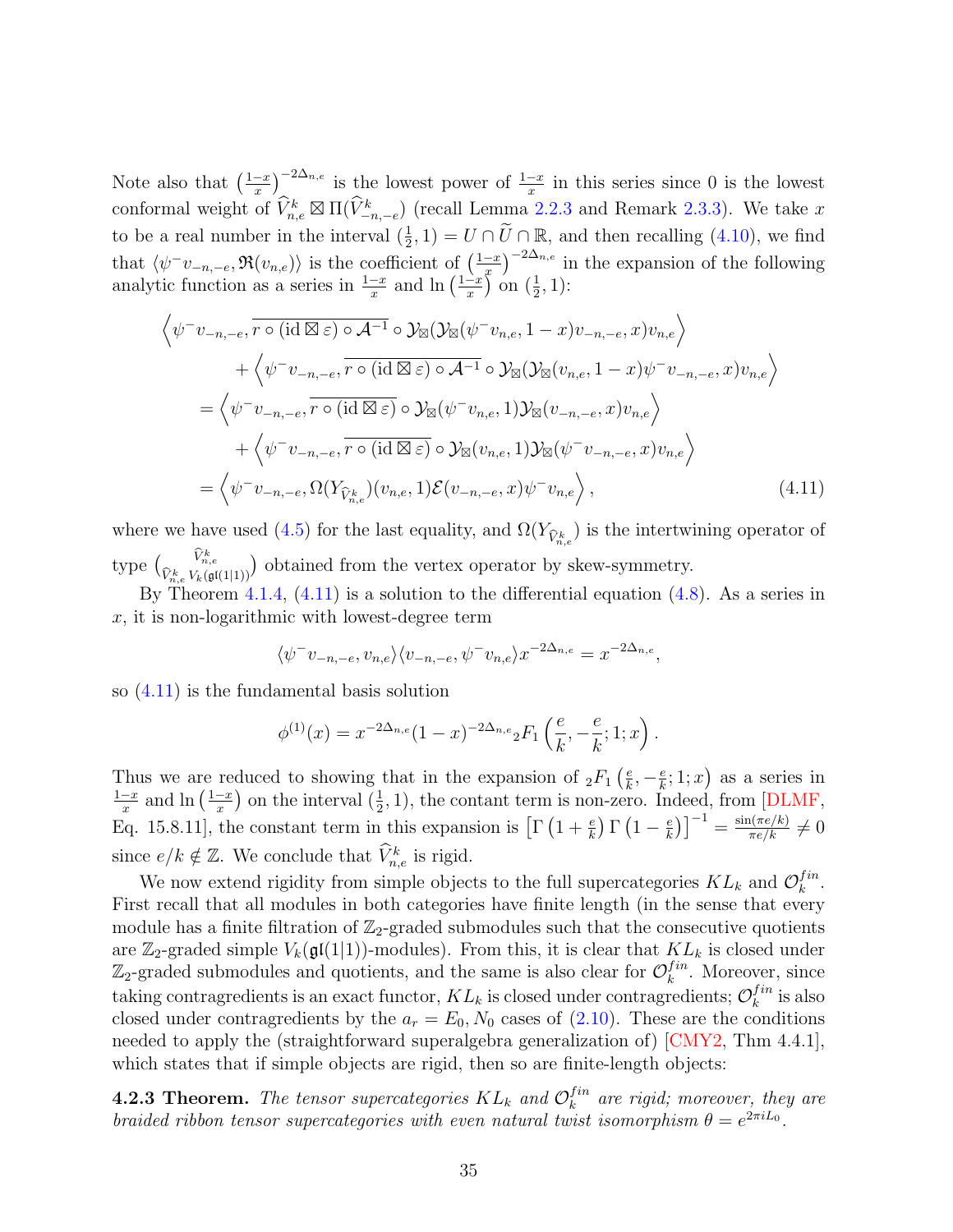# <span id="page-35-0"></span>5 Simple current extensions of  $V_1(\mathfrak{gl}(1|1))$

There are a few families of vertex operator superalgebras extending  $V_k(\mathfrak{gl}(1|1))$ . These are all infinite-order simple current extensions, and we refer to [\[CKL\]](#page-40-13) for the general theory.

The following simple current extensions of  $V_1(\mathfrak{gl}(1|1))$  are considered in [\[CRi1\]](#page-41-4):

<span id="page-35-1"></span>
$$
\mathfrak{W}_{n+\frac{1}{2},\ell} = \widehat{A}_{0,0} \oplus \bigoplus_{m \ge 1} (\widehat{A}_{n+\frac{1}{2},\ell}^{\boxtimes m} \oplus \widehat{A}_{-n-\frac{1}{2},-\ell}^{\boxtimes m})
$$
(5.1)

for  $\ell \in \mathbb{Z}$  and  $n \in \mathbb{R}$  such that  $|\ell| \leq 2\Delta_{n+\frac{1}{2},\ell}$  and  $2n\ell \in \mathbb{Z}$ . In particular, it is shown that as vertex superalgebras

$$
\mathfrak{W}_{\frac{1}{2},-2}\cong V_{-\frac{1}{2}}(\mathfrak{sl}(2|1)),\quad \mathfrak{W}_{\frac{1}{2},1}\cong V_1(\mathfrak{sl}(2|1)),
$$

where  $V_{-\frac{1}{2}}(\mathfrak{sl}(2|1))$  and  $V_1(\mathfrak{sl}(2|1))$  are the simple vertex operator superalgebras of  $\mathfrak{sl}(2|1)$ at levels  $-\frac{1}{2}$  $\frac{1}{2}$  and 1, respectively. These superalgebras are thus objects of the direct limit completion Ind $\mathcal{O}_1^{fin}$  $_1^{fin}$ ) of the category  $\mathcal{O}_1^{fin}$  $j_1^{tn}$  of  $V_1(\mathfrak{gl}(1|1))$ -modules. The direct limit completion is the category of all generalized  $V_1(\mathfrak{gl}(1|1))$ -modules that are unions of submodules in  $\mathcal{O}^{fin}_1$  $_1^{fin}$ ; the existence of vertex and braided tensor category structures on  $\mathrm{Ind}(\mathcal{O}_1^{fin})$  $j^{in}_{1}$  follows after verifying the conditions of [\[CMY1,](#page-41-3) Thm. 1.1]:

- 1. The vertex operator superalgebra  $V_1(\mathfrak{gl}(1|1))$  is an object of  $\mathcal{O}_1^{fin}$  $\frac{1}{1}$ .
- 2. The category  $\mathcal{O}_1^{fin}$  $j_i^{in}$  is closed under submodules, quotients, and finite direct sums.
- 3. Every module in  $\mathcal{O}_1^{fin}$  $j_1^{fin}$  is finitely generated (since every module in  $\mathcal{O}_1^{fin}$  has finite length).
- 4. The category  $\mathcal{O}_1^{fin}$  $j_i^{in}$  admits vertex and braided tensor category structures by Theorem [2.3.2.](#page-12-1)
- 5. For any intertwining operator  $\mathcal Y$  of type  $\binom{X}{W_1 W_2}$  where  $W_1, W_2$  are modules in  $\mathcal O_1^{fin}$ 1 and X is a generalized  $V_1(\mathfrak{gl}(1|1))$ -module in  $\mathrm{Ind}(\mathcal{O}_1^{fin})$  $j^{tn}_{1}$ , the submodule Im  $\mathcal{Y} \subseteq X$  is an object of  $\mathcal{O}_1^{fin}$  $I_1^{tn}$ . (By [\[CMY1,](#page-41-3) Cor. 2.14], Im  $\mathcal Y$  is  $C_1$ -cofinite, that is, an object of KL<sub>1</sub>. Then Im  $\mathcal Y$  is an object of  $\mathcal O_1^{fin}$  by the  $a = E, N, r = 0$  cases of [\(3.1\)](#page-18-1).)

For more details on the braided tensor category structure on  $\text{Ind}(O_1^{fin})$  $_1^{Jin}$ ), see [\[CMY1\]](#page-41-3).

We can now study  $V_{-\frac{1}{2}}(\mathfrak{sl}(2|1))$ -modules using the induction functor

$$
\mathcal{F}: \mathcal{O}_1^{fin} \to \text{Rep}\, V_{-\frac{1}{2}}(\mathfrak{sl}(2|1))
$$

from [\[CKM\]](#page-41-1), where Rep  $V_{-\frac{1}{2}}(\mathfrak{sl}(2|1))$  is the category of (not necessarily local)  $V_{-\frac{1}{2}}(\mathfrak{sl}(2|1))$ modules in  $\text{Ind}(O_1^{fin})$  $_1^{tm}$ ). By [\[CKM,](#page-41-1) Lem. 2.65], a  $V_1(\mathfrak{gl}(1|1))$ -module induces to a local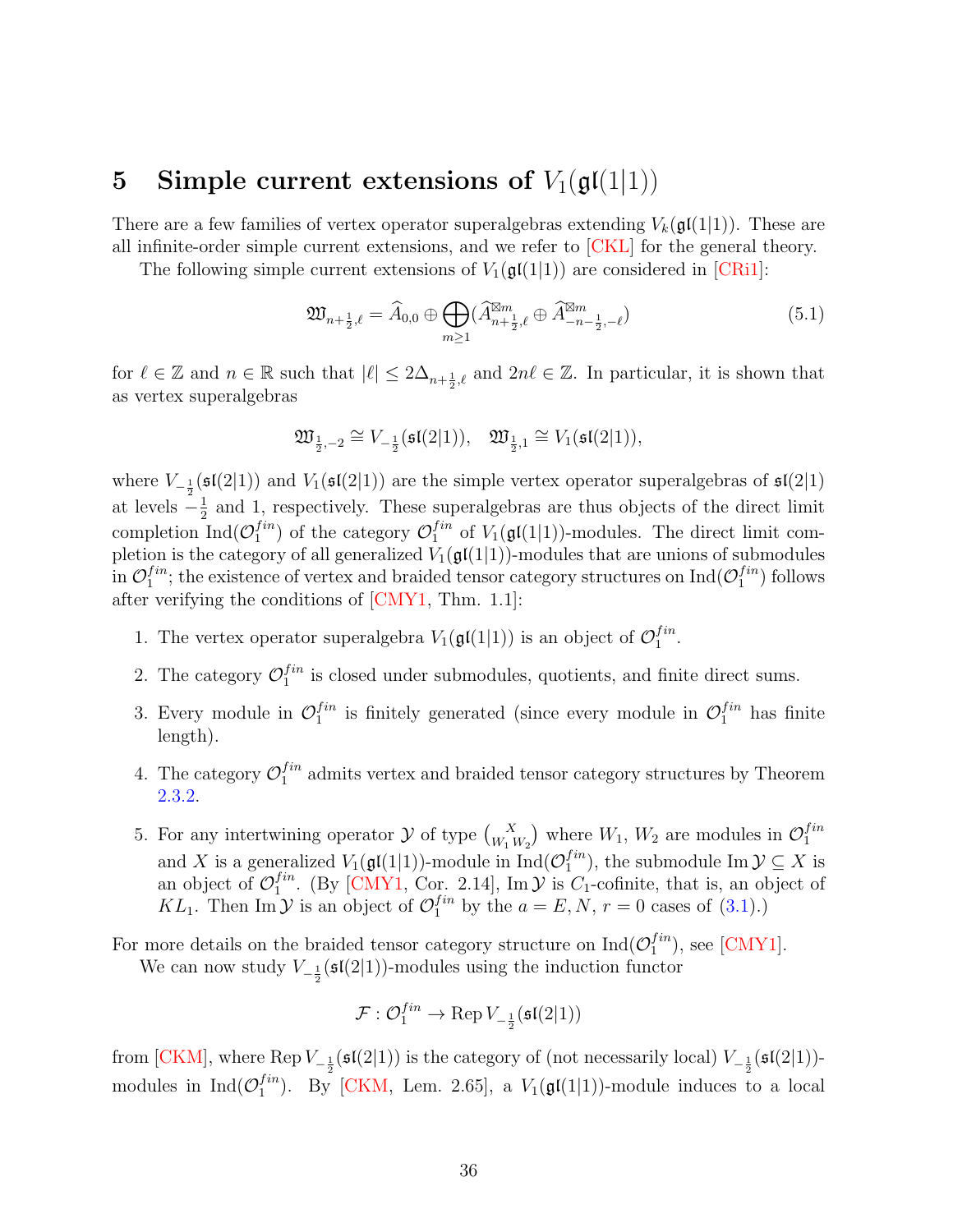$V_{-\frac{1}{2}}(\mathfrak{sl}(2|1))$ -module, that is, an object of the braided tensor subcategory  $\mathrm{Rep}^0\,V_{-\frac{1}{2}}(\mathfrak{sl}(2|1)),$ if and only if its monodromy with  $V_{-\frac{1}{2}}(\mathfrak{sl}(2|1))$  is trivial. Note that [\(5.1\)](#page-35-1) gives

$$
\mathfrak{W}_{\frac{1}{2},-2} = \widehat{A}_{0,0} \oplus \bigoplus_{m \geq 1} (\widehat{A}_{m-\frac{1}{2},-2m} \oplus \widehat{A}_{-m+\frac{1}{2},2m}) = \bigoplus_{m \in \mathbb{Z}} \widehat{A}_{m-\varepsilon(m),-2m}.
$$

So by the fusion rules in Theorem [3.2.2](#page-22-0) and the balancing equation with twist  $\theta = e^{2\pi i L_0}$ , the monodromy of  $\widehat{A}_{n,\ell}$  with  $\widehat{A}_{m-\varepsilon(m),-2m}$  for  $n \in \mathbb{C}, \ell \in \mathbb{Z}, m \in \mathbb{Z}$  is

$$
\begin{split} \mathcal{M}_{\widehat{A}_{n,\ell},\widehat{A}_{m-\varepsilon(m),-2m}}&=\theta_{\widehat{A}_{n,\ell}\boxtimes\widehat{A}_{m-\varepsilon(m),-2m}}\circ\big(\theta_{\widehat{A}_{n,\ell}}^{-1}\boxtimes\theta_{\widehat{A}_{m-\varepsilon(m),-2m}}^{-1}\big)\\ &=\theta_{\widehat{A}_{n+m-\varepsilon(\ell)+\varepsilon(\ell-2m),\ell-2m}}\circ\big(\theta_{\widehat{A}_{n,\ell}}^{-1}\boxtimes\theta_{\widehat{A}_{m-\varepsilon(m),-2m}}^{-1}\big)\\ &=e^{2\pi i(\Delta_{n+m-\varepsilon(\ell)+\varepsilon(\ell-2m),\ell-2m}-\Delta_{n,\ell}-\Delta_{m-\varepsilon(m),-2m})}. \end{split}
$$

From this, we see that  $\widehat{A}_{n,\ell}$  induces to a local module if and only if  $2n \in \mathbb{Z}$ . Similarly by the fusion rules in Theorem [3.2.3,](#page-23-0) the monodromy of the typical module  $\widehat{V}_{n,e}$  for  $n \in \mathbb{C}$ ,  $e \notin \mathbb{Z}$ with  $\widehat{A}_{m-\epsilon(m),-2m}$  is

$$
\begin{split} \mathcal{M}_{\widehat{V}_{n,e},\widehat{A}_{m-\varepsilon(m),-2m}} &= \theta_{\widehat{V}_{n,e}\boxtimes\widehat{A}_{m-\varepsilon(m),-2m}} \circ \left(\theta_{\widehat{V}_{n,e}}^{-1} \boxtimes \theta_{\widehat{A}_{m-\varepsilon(m),-2m}}^{-1}\right) \\ &= \theta_{\widehat{V}_{n+m,e-2m}} \circ \left(\theta_{\widehat{V}_{n,e}}^{-1} \boxtimes \theta_{\widehat{A}_{m-\varepsilon(m),-2m}}^{-1}\right) \\ &= e^{2\pi i \left(\Delta_{n+m,e-2m} - \Delta_{n,e} - \Delta_{m-\varepsilon(m),-2m}\right)}, \end{split}
$$

From this, we see that  $\widehat{V}_{n,e}$  induces to a local module if and only if  $2n + e \in \mathbb{Z}$ . Moreover, we can determine the simple objects of  $\text{Rep}^0 V_{-\frac{1}{2}}(\mathfrak{sl}(2|1))$  as follows:

<span id="page-36-0"></span>**5.0.4 Proposition.** The simple objects of  $\text{Rep}^0 V_{-\frac{1}{2}}(\mathfrak{sl}(2|1))$  are of the form  $\mathcal{F}(S)$ , where S is either  $\widehat{A}_{n,\ell}$  for  $n \in \frac{1}{2}\mathbb{Z}$ ,  $\ell \in \mathbb{Z}$  or  $\widehat{V}_{n,e}$  for  $n \in \mathbb{C}$ ,  $\frac{1}{2}\mathbb{Z}, \ell \in \mathbb{Z}$  or  $\widehat{V}_{n,e}$  for  $n \in \mathbb{C}, e \notin \mathbb{Z}$  such that  $2n+e \in \mathbb{Z}$ . Moreover,  $\mathcal{F}(S) \cong \mathcal{F}(S')$  if and only if there exists  $m \in \mathbb{Z}$  such that

<span id="page-36-1"></span>
$$
S' \cong S \boxtimes \widehat{A}_{m-\epsilon(m),-2m}.\tag{5.2}
$$

*Proof.* Let X be a simple object of Rep<sup>0</sup>  $V_{-\frac{1}{2}}(\mathfrak{sl}(2|1))$  and let G be the restriction functor  $\text{Rep}^0 V_{-\frac{1}{2}}(\mathfrak{sl}(2|1)) \to \text{Ind}(\mathcal{O}_1^{fin})$ . As an obje  $_1^{fin}$ ). As an object of Ind $(\mathcal{O}_1^{fin})$  $j_1^{fin}$ ,  $\mathcal{G}(X)$  is the union of  $\mathcal{O}_1^{fin}$  $\frac{1}{1}$ <sup>tm</sup> submodules; thus because every non-zero object of  $\mathcal{O}_1^{fin}$  $j^{tn}_{1}$  contains an irreducible submodule,  $\mathcal{G}(X)$  contains an irreducible submodule S. By Frobenius reciprocity,

$$
Hom(\mathcal{F}(S), X) \cong Hom(S, \mathcal{G}(X)) \neq 0,
$$

so if  $\mathcal{F}(S)$  is simple, then  $\mathcal{F}(S) \cong X$ . Indeed, by examining the  $E_0$ -eigenvalues of  $\widehat{A}_{m-\varepsilon(m),-2m} \boxtimes S,$ 

$$
\widehat{A}_{m-\varepsilon(m),-2m} \boxtimes S \ncong \widehat{A}_{m'-\varepsilon(m'),-2m'} \boxtimes S
$$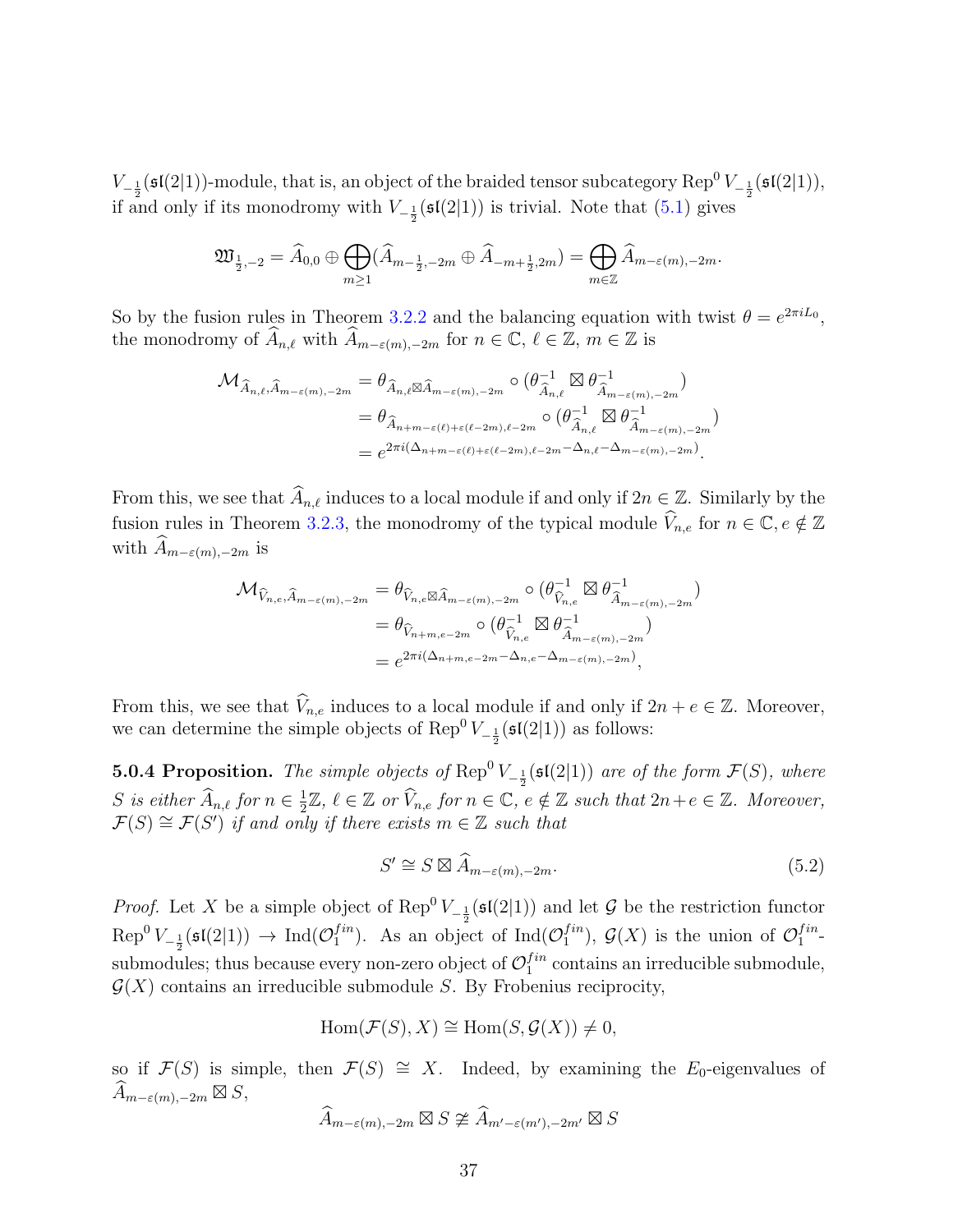for  $m \neq m'$ , and then [\[CKM,](#page-41-1) Prop. 4.4] shows  $\mathcal{F}(S)$  is simple. Moreover, we have seen that  $\mathcal{F}(S)$  is an object in Rep<sup>0</sup>  $V_{-\frac{1}{2}}(\mathfrak{sl}(2|1))$  if and only if  $S = \widehat{A}_{n,\ell}$  for  $n \in \frac{1}{2}$  $\frac{1}{2}\mathbb{Z}, \ell \in \mathbb{Z}$  or  $\widehat{V}_{n,e}$  for  $n \in \mathbb{C}$ ,  $e \notin \mathbb{Z}$  such that  $2n + e \in \mathbb{Z}$ .

The condition [\(5.2\)](#page-36-1) follows from Frobenius reciprocity.

**5.0.5 Remark.** As  $V_1(\mathfrak{gl}(1|1))$ -modules,

$$
\mathcal{F}(\widehat{A}_{n,\ell}) = \bigoplus_{m \in \mathbb{Z}} \widehat{A}_{n+m-\varepsilon(\ell)+\varepsilon(\ell-2m),\ell-2m},
$$

and

$$
\mathcal{F}(\widehat{V}_{n,e})=\bigoplus_{m\in\mathbb{Z}}\widehat{V}_{n+m,e-2m}.
$$

Since the lowest conformal weights of the summands  $\widehat{A}_{n+m-\epsilon(\ell)+\epsilon(n-2m),\ell-2m}$  and  $\widehat{V}_{n+m,e-2m}$ are both linear functions of m, most of the induced simple objects  $\mathcal{F}(\widehat{A}_{n,\ell})$  and  $\mathcal{F}(\widehat{V}_{n,e})$  are not lowest-weight modules for  $V_{-\frac{1}{2}}(\mathfrak{sl}(2|1)).$ 

The character of  $\widehat{V}_{n,e}$  is

$$
ch[\widehat{V}_{n,e}](z,y;q) = q^{\Delta_{n,e}} y^e z^n \prod_{i=0}^{\infty} \frac{(1+zq^{i+1})(1+z^{-1}q^i)}{(1-q^{i+1})^2}
$$

<span id="page-37-0"></span>so that we get

$$
\text{ch}[\mathcal{F}(\widehat{V}_{n,e})](z,y;q) = \text{ch}[\widehat{V}_{n,e}](z,y;q) \sum_{m \in \mathbb{Z}} q^{-m(2n+e)} y^{-2m} z^m.
$$
\n(5.3)

Thus  $\mathcal{F}(\widehat{V}_{n,e})$  has an infinite-dimensional lowest-conformal-weight space if  $2n + e = 0$  and has unbounded conformal weights otherwise. These are examples of relaxed highest-weight modules and their images under spectral flow.

Now that we have determined the simple modules in  $\text{Rep}^0 V_{-\frac{1}{2}}(\mathfrak{sl}(2|1))$ , we determine their projective covers. First, we need a lemma:

**5.0.6 Lemma.** If P is projective in  $\mathcal{O}_1^{fin}$  $I_1^{tn}$ , then  $\mathcal{F}(P)$  is projective in  $\text{Rep }V_{-\frac{1}{2}}(\mathfrak{sl}(2|1)).$ 

*Proof.* We first verify that P is projective in  $\text{Ind}(O_1^{fin})$  $j^{tn}_{1}$ ). Thus suppose we have a diagram



in Ind $(\mathcal{O}_1^{fin}$  $j_1^{fin}$ ) with p surjective. Since  $\mathcal{O}_1^{fin}$  $j_i^{tn}$  is closed under quotients,  $\text{Im } q \subseteq Y$  is a (finitelygenerated) object of  $\mathcal{O}_1^{fin}$  $1^{\text{fin}}$ . Then since X, as an object of Ind $(\mathcal{O}_1^{\text{fin}})$  $j^{in}_{1}$ , is the union of its

 $\Box$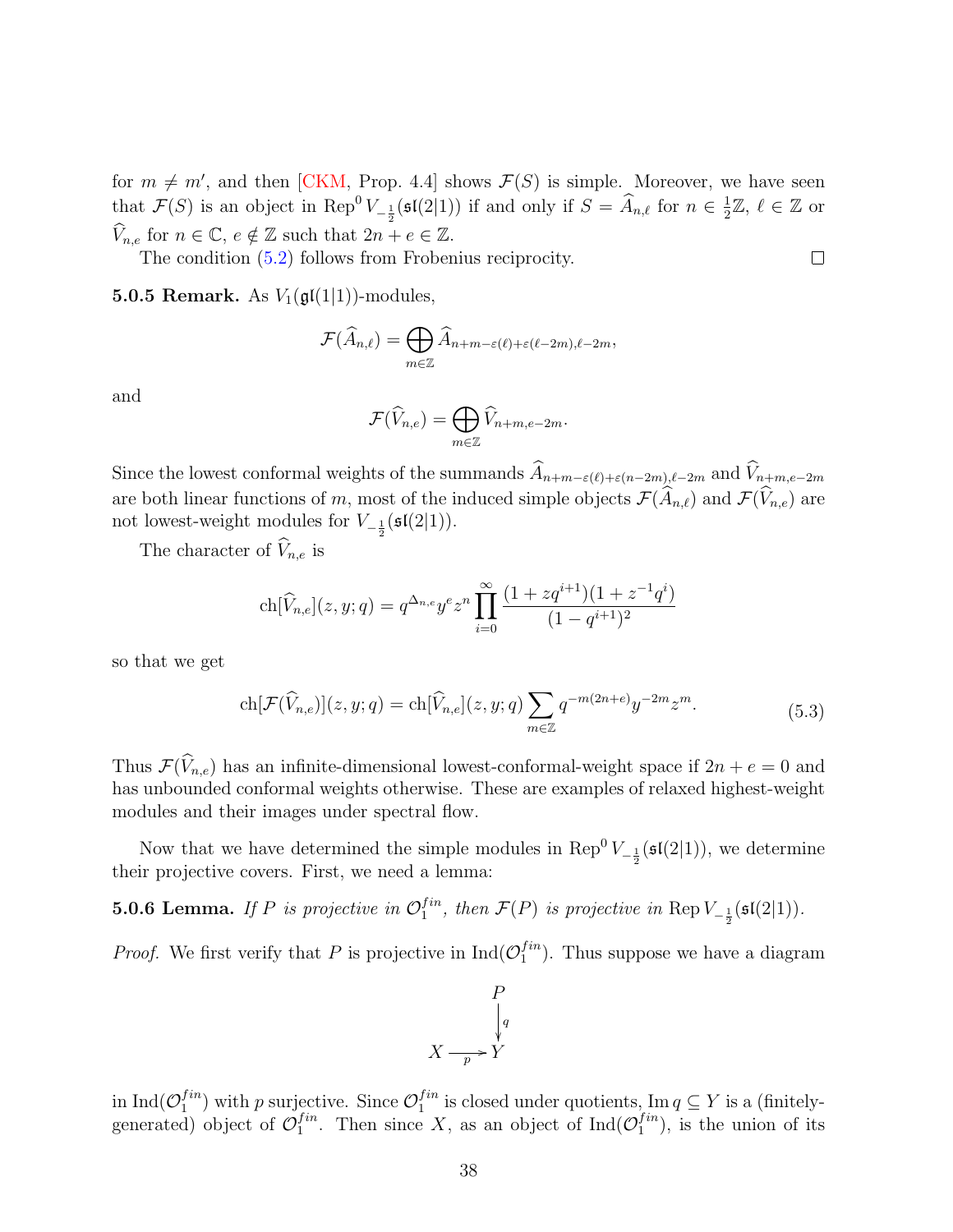$\mathcal{O}_1^{fin}$  $j_1^{fin}$ -submodules, there are finitely many  $\mathcal{O}_1^{fin}$  $j_1^{tn}$ -submodules  $\{W_i\}$  which contain preimages of a generating set for Im q. Because  $\mathcal{O}_1^{fin}$  $j_i^{tn}$  is closed under finite direct sums and quotients, the submodule  $W = \sum W_i$  is an object of  $\mathcal{O}_1^{fin}$  $j_1^{fin}$ , and  $p(W) \subseteq Y$  is an  $\mathcal{O}_1^{fin}$  $j^{in}_{1}$ -submodule that contains Im q. Now because P is projective in  $\mathcal{O}_1^{fin}$  $j_1^{tn}$ , there is a map  $f: P \to W$  such that  $q = p|_W \circ f$ . Interpreting f as a map into X, we conclude that P is projective in  $\text{Ind}(O_1^{fin})$  $\binom{J^{in}}{1}$ .

Now, as in [\[ACKR,](#page-40-14) Thm. 17], Frobenius reciprocity implies that  $\mathcal{F}(P)$  is projective in Rep  $V_{-\frac{1}{2}}(\mathfrak{sl}(2|1))$ . Specifically,  $\text{Hom}_{\text{Rep}}_{V_{-\frac{1}{2}}(\mathfrak{sl}(2|1))}(\mathcal{F}(P),\cdot)$  is exact since it is the composition of two exact functors: the restriction functor  $\mathcal{G}$  : Rep  $V_{-\frac{1}{2}}(\mathfrak{sl}(2|1)) \to \text{Ind}(\mathcal{O}_1^{fin})$  $j^{in}_{1})$  and the Hom functor  $\text{Hom}_{\text{Ind}(\mathcal{O}_1^{fin})}(P, \cdot)$ .  $\Box$ 

Now we can prove:

<span id="page-38-0"></span>**5.0.7 Proposition.** Suppose S is a simple  $V_1(\mathfrak{gl}(1|1))$ -module with projective cover  $P_S$  in  $\mathcal{O}_1^{fin}$  $_1^{fin}$  such that  $\mathcal{F}(S)$  is an object of  $\text{Rep}^0 V_{-\frac{1}{2}}(\mathfrak{sl}(2|1))$ . Then  $\mathcal{F}(P_S)$  is a projective cover of  $\mathcal{F}(S)$  in Rep<sup>0</sup>  $V_{-\frac{1}{2}}(\mathfrak{sl}(2|1)).$ 

*Proof.* By [\[CKL,](#page-40-13) Thm. 1.4(1)], the conformal weight criterion for  $\mathcal{F}(P_S)$  to be local is the same as that for  $\mathcal{F}(S)$ , so  $\mathcal{F}(P_S)$  is an object of  $\text{Rep}^0 V_{-\frac{1}{2}}(\mathfrak{sl}(2|1))$  if  $\mathcal{F}(S)$  is, and then  $\mathcal{F}(P_S)$ is projective in  $\text{Rep}^0 V_{-\frac{1}{2}}(\mathfrak{sl}(2|1))$  by the preceding lemma. Furthermore, because induction is exact, the canonical surjection  $p : P_S \to S$  induces to a surjection  $\mathcal{F}(p) : \mathcal{F}(P_S) \to \mathcal{F}(S)$ .

Now if S is a typical simple  $V_1(\mathfrak{gl}(1|1))$ -module, then  $P_S = S$  and it is clear that  $\mathcal{F}(P_S)$ is a projective cover of  $\mathcal{F}(S)$ . If  $S = \widehat{A}_{n,\ell}$  is atypical with projective cover  $\widehat{P}_{n,\ell}$  in  $\mathcal{O}_1^{fin}$  $\frac{1}{1}$ , we need to show that for any surjection  $q: P \to \mathcal{F}(\widehat{A}_{n,\ell})$  in Rep<sup>0</sup>  $V_{-\frac{1}{2}}(\mathfrak{sl}(2|1))$  with P projective, there is a surjection  $f : P \to \mathcal{F}(\widehat{P}_{n,\ell})$  such that  $q = \mathcal{F}(p) \circ f$ . Indeed, because P and  $\mathcal{F}(\widehat{P}_{n,\ell})$  are both projective, we have maps  $f : P \to \mathcal{F}(\widehat{P}_{n,\ell})$  and  $g : \mathcal{F}(\widehat{P}_{n,\ell}) \to P$ such that the diagrams



commute. Since induction is exact,  $\mathcal{F}(\widehat{P}_{n,\ell})$  has finite length; so if we can show that  $\mathcal{F}(\widehat{P}_{n,\ell})$ is also indecomposable, then Fitting's Lemma implies that  $f \circ g$  is either nilpotent or an isomorphism. It cannot be nilpotent because

$$
\mathcal{F}(p) \circ (f \circ g)^N = \mathcal{F}(p) \neq 0
$$

for all  $N \in \mathbb{N}$ , so it is an isomorphism. It follows that f is surjective (and g is injective).

It remains to show that  $\mathcal{F}(\widehat{P}_{n,\ell})$  is indecomposable. It is enough to show that its socle is  $\mathcal{F}(\widehat{A}_{n,\ell})$  (and in particular is simple), because then the intersection of any two non-zero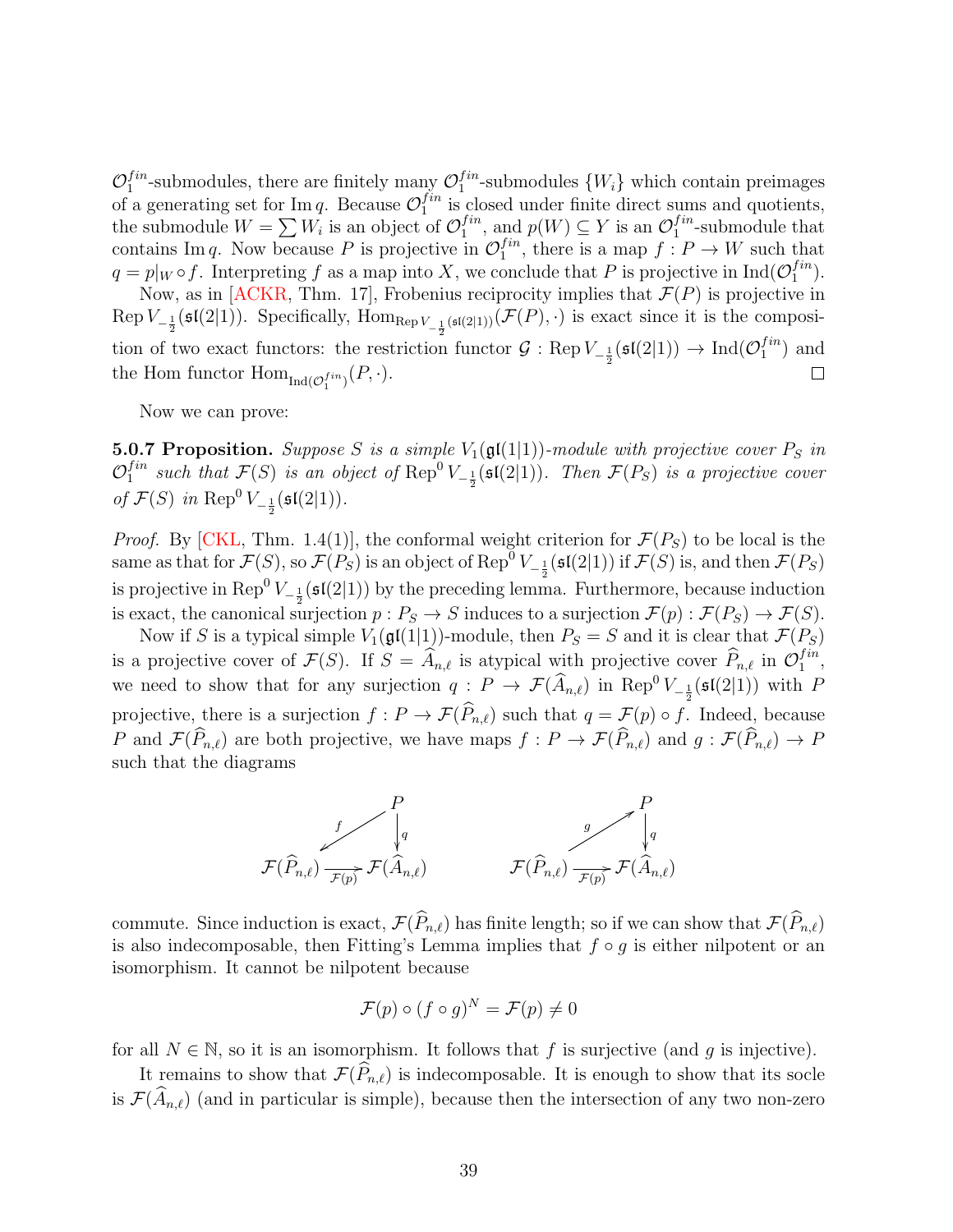submodules in  $\mathcal{F}(\widehat{P}_{n,\ell})$  will contain the socle. By Frobenius reciprocity and Corollary [3.2.5,](#page-26-1) for any simple  $V_1(\mathfrak{gl}(1|1))$ -module S such that  $\mathcal{F}(S)$  is local,

$$
\dim \text{Hom}_{\text{Rep}^0 V_{-\frac{1}{2}}(\mathfrak{sl}(2|1))}(\mathcal{F}(S), \mathcal{F}(\widehat{P}_{n,\ell})) = \sum_{m \in \mathbb{Z}} \dim \text{Hom}_{\mathcal{O}_1^{\text{fin}}}(S, \widehat{A}_{m-\varepsilon(m),-2m} \boxtimes \widehat{P}_{n,\ell})
$$
\n
$$
= \begin{cases} 1 & \text{if } S \cong \widehat{A}_{m-\varepsilon(m),-2m} \boxtimes \widehat{A}_{n,\ell} \text{ for some } m \in \mathbb{Z} \\ 0 & \text{otherwise} \end{cases}.
$$

Thus  $\mathcal{F}(S)$  occurs as a submodule of  $\mathcal{F}(\widehat{P}_{n,\ell})$ , with multiplicity one, if and only if  $\mathcal{F}(S) \cong \mathcal{F}(\widehat{A}_{n,\ell})$  (recall  $(5.2)$ ). Consequently, Soc  $\mathcal{F}(\widehat{P}_{n,\ell}) \cong \mathcal{F}(\widehat{A}_{n,\ell})$  as required.  $\mathcal{F}(\widehat{A}_{n,\ell})$  (recall [\(5.2\)](#page-36-1)). Consequently, Soc  $\mathcal{F}(\widehat{P}_{n,\ell}) \cong \mathcal{F}(\widehat{A}_{n,\ell})$  as required.

For the vertex operator superalgebra  $V_1(\mathfrak{sl}(2|1))$ , first  $(5.1)$  gives

$$
\mathfrak{W}_{\frac{1}{2},1} = \widehat{A}_{0,0} \oplus \bigoplus_{m \in \mathbb{Z}_{\geq 1}} (\widehat{A}_{\frac{1}{2},m} \oplus \widehat{A}_{-\frac{1}{2},-m}) = \bigoplus_{m \in \mathbb{Z}} \widehat{A}_{\varepsilon(m),m}.
$$
\n(5.4)

Then similar analysis as above gives the simple objects in Rep<sup>0</sup>  $V_1(\mathfrak{sl}(2|1))$  and their projective covers:

**5.0.8 Proposition.** The simple objects of  $\text{Rep}^0 V_1(\mathfrak{sl}(2|1))$  are of the form  $\mathcal{F}(S)$ , where S is either  $\widehat{A}_{n,\ell}$  for  $n \in \frac{1}{2} + \mathbb{Z}$ ,  $\ell \in \mathbb{Z} \setminus \{0\}$  or  $n \in \mathbb{Z}$ ,  $\ell = 0$ , or  $\widehat{V}_{n,e}$  for  $n \in \mathbb{C}$ ,  $e \notin \mathbb{Z}$ such that  $n + e \in \frac{1}{2} + \mathbb{Z}$ . For any simple  $V_1(\mathfrak{gl}(1|1))$ -module S such that  $\mathcal{F}(S)$  is an object of Rep<sup>0</sup>  $V_1(\mathfrak{sl}(2|1))$ ,  $\mathcal{F}(P_S)$  is a projective cover of  $\mathcal{F}(S)$  in Rep<sup>0</sup>  $V_1(\mathfrak{sl}(2|1))$ , where  $P_S$  is a projective cover of S in  $\mathcal{O}_1^{fin}$  $_{1}^{fin}.$ 

5.0.9 Remark. As  $V_1(\mathfrak{gl}(1|1))$ -modules,

$$
\mathcal{F}(\widehat{A}_{n,\ell}) = \bigoplus_{m \in \mathbb{Z}} \widehat{A}_{n-\varepsilon(\ell)+\varepsilon(\ell+m),\ell+m},
$$

and

$$
\mathcal{F}(\widehat{V}_{n,e}) = \bigoplus_{m \in \mathbb{Z}} \widehat{V}_{n,e+m}.
$$

Note that the lowest conformal weights of the summands  $\widehat{A}_{n-\varepsilon(\ell)+\varepsilon(\ell+m),\ell+m}$  and  $\widehat{V}_{n,e+m}$  are both quadratic functions of m with leading term  $\frac{1}{2}m^2$ . Thus the induced simple objects  $\mathcal{F}(\widehat{A}_{n,\ell})$  and  $\mathcal{F}(\widehat{V}_{n,e})$  are all lowest-weight modules for  $V_1(\mathfrak{sl}(2|1)).$ 

## References

<span id="page-39-0"></span>[AS] M. Abramowitz and I. Stegun, Handbook of Mathematical Functions with Formulas, Graphs, and Mathematical Tables, National Bureau of Standards Applied Mathematics Series,  $55$ , 1964, xiv $+1046$  pp.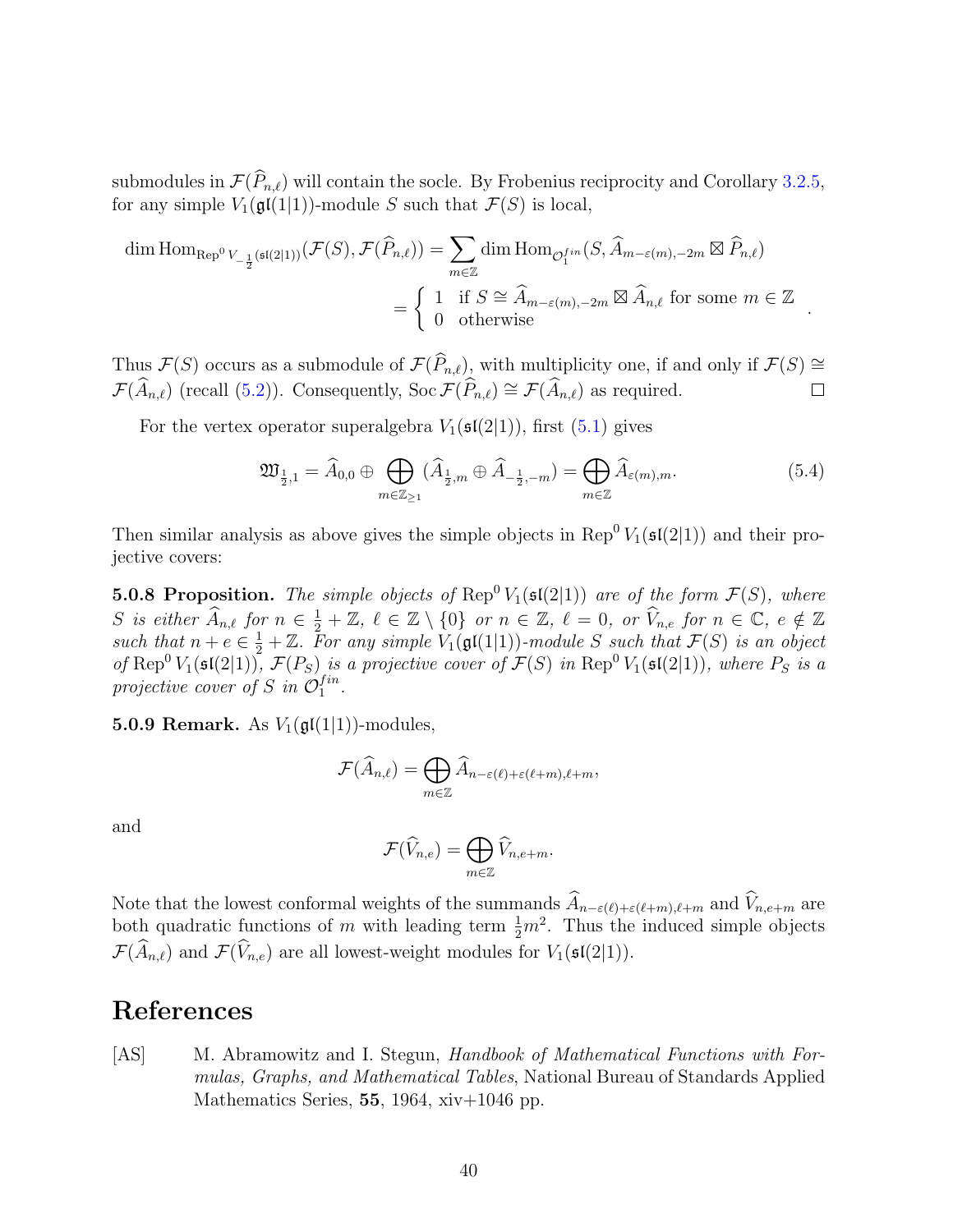- <span id="page-40-11"></span>[AP] D. Adamović and V. Pedić, On fusion rules and intertwining operators for the Weyl vertex algebra, J. Math. Phys. 60 (2019), no. 8, 081701, 18 pp.
- <span id="page-40-5"></span>[AC] C. Alfes and T. Creutzig, The mock modular data of a family of superalgebras, Proc. Amer. Math. Soc. 142 (2014), no. 7, 2265–2280.
- <span id="page-40-3"></span>[AW] R. Allen and S. Wood, Bosonic ghostbusting – The bosonic ghost vertex algebra admits a logarithmic module category with rigid fusion, arXiv:2001.05986.
- <span id="page-40-14"></span>[ACKR] J. Auger, T. Creutzig, S. Kanade and M. Rupert, Braided tensor categories related to  $\mathcal{B}_p$  vertex algebras, *Comm. Math. Phys.* **378** (2020), no. 1, 219–260.
- <span id="page-40-9"></span>[Ba] A. Babichenko, The Drinfeld-Kohno theorem for the superalgebra  $ql(1|1)$ , arXiv:2003.04588.
- <span id="page-40-4"></span>[BO] K. Bringmann and K. Ono, Some characters of Kac and Wakimoto and nonholomorphic modular functions, *Math. Ann.* **345** (2009), no. 3, 547–558.
- <span id="page-40-12"></span>[Br] J. Brundan, Representations of the general linear Lie superalgebra in the BGG category  $\mathcal{O},$  Developments and Retrospectives in Lie Theory, 71–98, Dev. Math., 38, Springer, Cham, 2014.
- <span id="page-40-6"></span>[CGP1] F. Costantino, N. Geer and B. Patureau-Mirand, Quantum invariants of 3 manifolds via link surgery presentations and non-semi-simple categories, J. Topol. 7 (2014), no. 4, 1005–1053.
- <span id="page-40-8"></span>[CGP2] F. Costantino, N. Geer and B. Patureau-Mirand, Some remarks on the unrolled quantum group of  $\mathfrak{sl}(2)$ , *J. Pure Appl. Algebra* 219 (2015), no. 8, 3238-3262.
- <span id="page-40-1"></span>[Cr] T. Creutzig, Fusion categories for affine vertex algebras at admissible levels, Selecta Math. (N.S.) **25** (2019), no. 2, Paper No. 27, 21 pp.
- <span id="page-40-7"></span>[CGR] T. Creutzig, A. Gainutdinov and I. Runkel, A quasi-Hopf algebra for the triplet vertex operator algebra, *Commun. Contemp. Math.* **22** (2020), no. 3, 1950024, 71 pp.
- <span id="page-40-10"></span>[CGN] T. Creutzig, N. Genra and S. Nakatsuka, Duality of subregular W-algebras and principal W-superalgebras, arXiv:2005.10713.
- <span id="page-40-0"></span>[CHY] T. Creutzig, Y.-Z. Huang and J. Yang, Braided tensor categories of admissible modules for affine Lie algebras, Comm. Math. Phys. 362 (2018) no. 3, 827–854.
- <span id="page-40-2"></span>[CJORY] T. Creutzig, C. Jiang, F. Orosz Hunziker, D. Ridout and J. Yang, Tensor categories arising from Virasoro algebras, Adv. Math. 380 (2021), 107601, 35 pp.
- <span id="page-40-13"></span>[CKL] T. Creutzig, S. Kanade and A. Linshaw, Simple current extensions beyond semisimplicity, *Commun. Contemp. Math.* **22** (2020), no. 1, 1950001, 49 pp.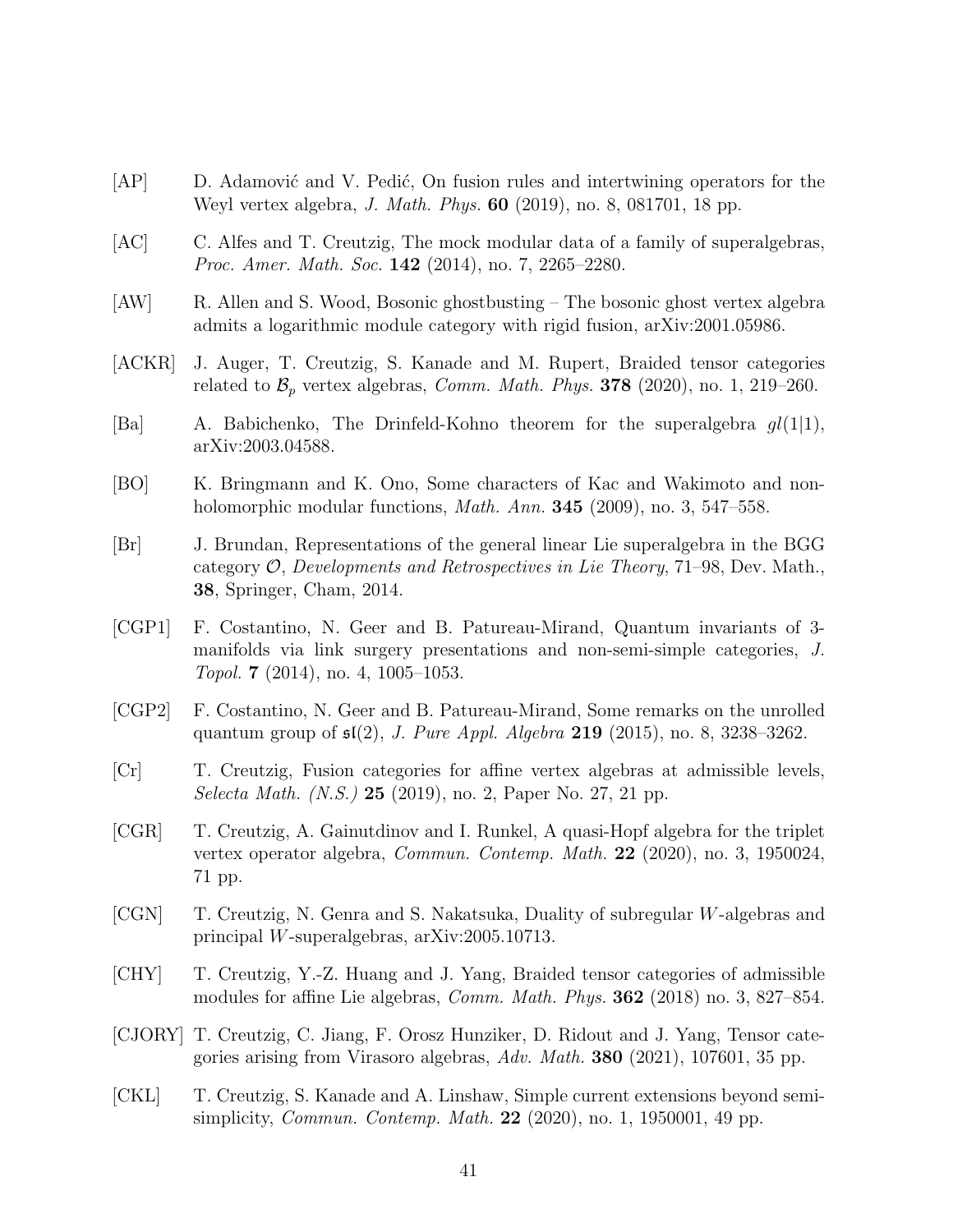- <span id="page-41-14"></span>[CKLR] T. Creutzig, S. Kanade, A. Linshaw and D. Ridout, Schur-Weyl duality for Heisenberg cosets, Transform. Groups 24 (2019), no. 2, 301–354.
- <span id="page-41-1"></span>[CKM] T. Creutzig, S. Kanade and R. McRae, Tensor categories for vertex operator superalgebra extensions, arXiv:1705.05017.
- <span id="page-41-11"></span>[CKM2] T. Creutzig, S. Kanade and R. McRae, Gluing vertex algebras, arXiv:1906.00119.
- <span id="page-41-12"></span>[CL] T. Creutzig and A. Linshaw, Trialities of  $W$ -algebras, arXiv:2005.10234.
- <span id="page-41-13"></span>[CLRW] T. Creutzig, T. Liu, D. Ridout and S. Wood, Unitary and non-unitary  $N = 2$ minimal models, J. High Energy Phys. 2019, no. 6, 024, 43 pp.
- <span id="page-41-3"></span>[CMY1] T. Creutzig, R. McRae and J. Yang, Direct limit completions of vertex tensor categories, to appear in Commun. Contemp. Math., arXiv:2006.09711.
- <span id="page-41-2"></span>[CMY2] T. Creutzig, R. McRae and J. Yang, On ribbon categories for singlet vertex algebras, arXiv:2007.12735.
- <span id="page-41-10"></span>[CMR] T. Creutzig, A. Milas and M. Rupert, Logarithmic link invariants of  $\overline{U}_a^H$  $\frac{1}{q}\left(\mathfrak{sl}_2\right)$ and asymptotic dimensions of singlet vertex algebras, J. Pure Appl. Algebra 222 (2018), no. 10, 3224–3247.
- <span id="page-41-7"></span> $[CQS]$  T. Creutzig, T. Quella and V. Schomerus, Branes in the  $GL(1|1)$  WZNW Model, Nuclear Phys. B 792 (2008), no. 3, 257–283.
- <span id="page-41-4"></span>[CRi1] T. Creutzig and D. Ridout, W-algebras extending  $\widehat{\mathfrak{gl}}(1|1)$ , Lie Theory and Its Applications in Physics, 349–367, Springer Proc. Math. Stat., 36, Springer, Tokyo, 2013.
- <span id="page-41-9"></span>[CRi2] T. Creutzig and D. Ridout, Relating the archetypes of logarithmic conformal field theory, Nucl. Phys. B 872 (2013), no. 3, 348–391.
- <span id="page-41-5"></span>[CRi3] T. Creutzig and D. Ridout, Logarithmic conformal field theory: Beyond an introduction, J. Phys. A 46 (2013), no. 49, 494006, 72 pp.
- <span id="page-41-6"></span> $[CR\emptyset]$  T. Creutzig and P. Rønne, The  $GL(1|1)$ -symplectic fermion correspondence, Nuclear Phys. B 815 (2009), no. 1-2, 95–124.
- <span id="page-41-8"></span>[CS] T. Creutzig and V. Schomerus, Boundary correlators in supergroup WZNW models, Nuclear Phys. B 807 (2009), no. 3, 471–494.
- <span id="page-41-0"></span>[CY] T. Creutzig and J. Yang, Tensor categories of affine Lie algebras beyond admissible levels, *Math. Ann.* (2021), https://doi.org/10.1007/s00208-021-02159-w.
- <span id="page-41-15"></span>[DLMF] NIST Digital Library of Mathematical Functions, http://dlmf.nist.gov/, Release 1.0.27 of 2020-06-15, F. Olver, A. Olde Daalhuis, D. Lozier, B. Schneider, R. Boisvert, C. Clark, B. Miller, B. Saunders, H. Cohl and M. McClain, eds.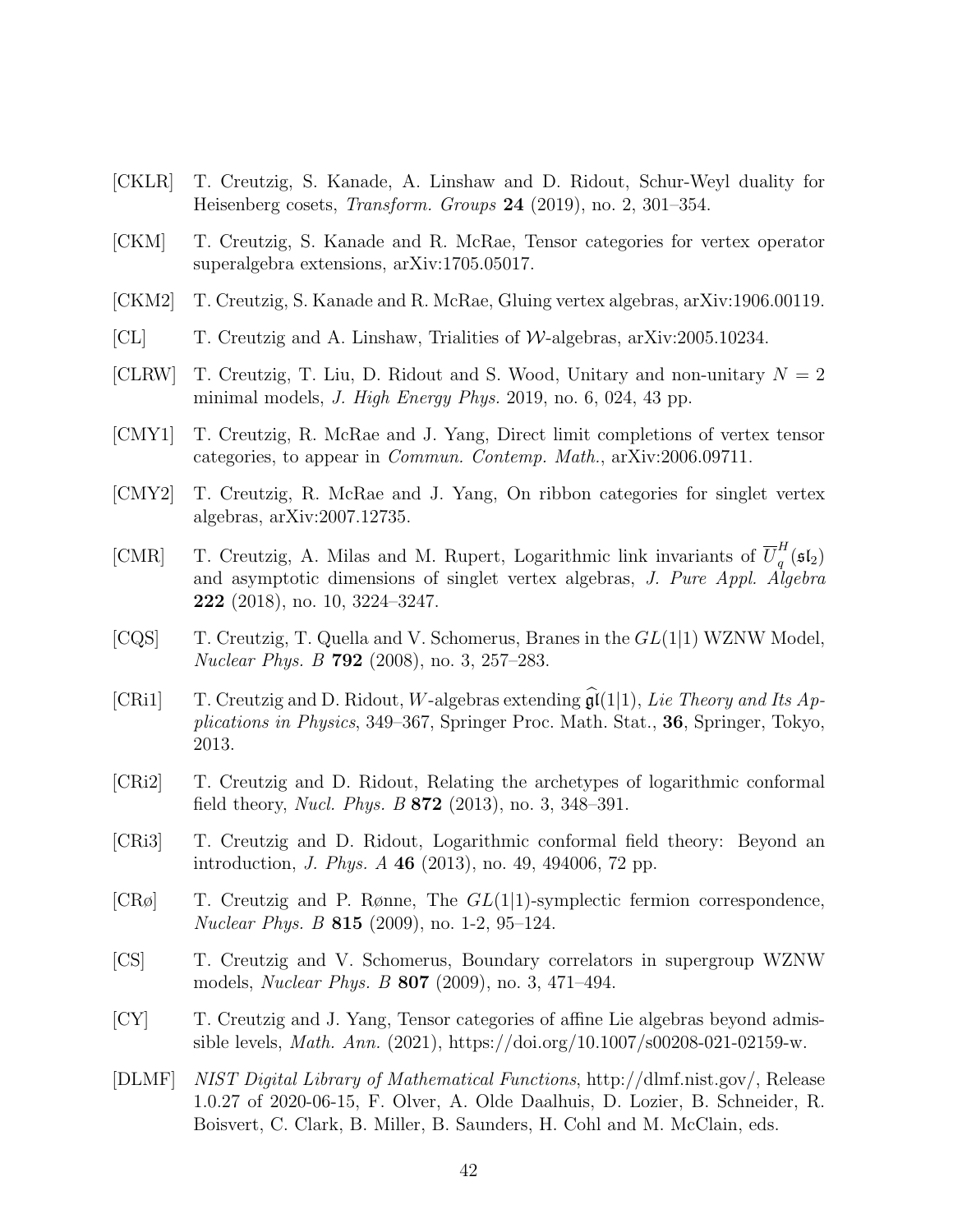- <span id="page-42-5"></span>[FGST] B. Feigin, A. Gainutdinov, A. Semikhatov and I. Tipunin, The Kazhdan-Lusztig correspondence for the representation category of the triplet  $W$ -algebra in logarithmic conformal field theories (Russian), *Teoret. Mat. Fiz.* **148** (2006), no. 3, 398–427; translation in *Theoret. and Math. Phys.* **148** (2006), no. 3, 1210–1235.
- <span id="page-42-6"></span>[FS] B. Feigin and A. Semikhatov,  $\mathcal{W}_n^{(2)}$  algebras, *Nuclear Phys. B* 698 (2004), no. 3, 409–449.
- <span id="page-42-7"></span>[FST] B. Feigin, A. Semikhatov and I. Tipunin, Equivalence between chain categories of representations of affine sl(2) and  $N = 2$  superconformal algebras, J. Math. Phys. 39 (1998), no. 7, 3865–3905.
- <span id="page-42-8"></span>[FHL] I. Frenkel, Y.-Z. Huang and J. Lepowsky, On axiomatic approaches to vertex operator algebras and modules, Mem. Amer. Math. Soc. 104 (1993), no. 494, viii $+64$  pp.
- <span id="page-42-1"></span>[FZ1] I. Frenkel and Y. Zhu, Vertex operator algebras associated to representations of affine and Virasoro algebras, *Duke Math. J.* 66 (1992), no. 1, 123–168.
- <span id="page-42-2"></span>[FZ2] I. Frenkel and M. Zhu, Vertex algebras associated to modified regular representations of the Virasoro algebra,  $Adv. Math. 229 (2012)$ , no. 6, 3468-3507.
- <span id="page-42-4"></span>[Ga] K. Gawedzki, Conformal field theory: A case study, Conformal Field Theory (Istanbul, 1998), 55 pp., Front. Phys., 102, Adv. Book Program, Perseus Publ., Cambridge, MA, 2000.
- [Hu] Y.-Z. Huang, On the applicability of logarithmic tensor category theory, arXiv:1702.00133.
- <span id="page-42-3"></span>[HKL] Y.-Z. Huang, A. Kirillov, Jr. and J. Lepowsky, Braided tensor categories and extensions of vertex operator algebras, Comm. Math. Phys. 337 (2015), no. 3, 1143–1159.
- <span id="page-42-9"></span>[HL] Y.-Z. Huang and J. Lepowsky, Intertwining operator algebras and vertex tensor categories for affine Lie algebras, Duke Math. J. 99 (1999), no. 1, 113–134.
- <span id="page-42-0"></span>[HLZ1] Y.-Z. Huang, J, Lepowsky and L. Zhang, A logarithmic generalization of tensor product theory for modules for a vertex operator algebra, *Internat. J. Math.* 17 (2006), no. 8, 975–1012.
- [HLZ2] Y.-Z. Huang, J, Lepowsky and L. Zhang, Logarithmic tensor category theory for generalized modules for a conformal vertex algebra, I: Introduction and strongly graded algebras and their generalized modules, Conformal Field Theories and Tensor Categories, 169–248, Math. Lect. Peking Univ., Springer, Heidelberg, 2014.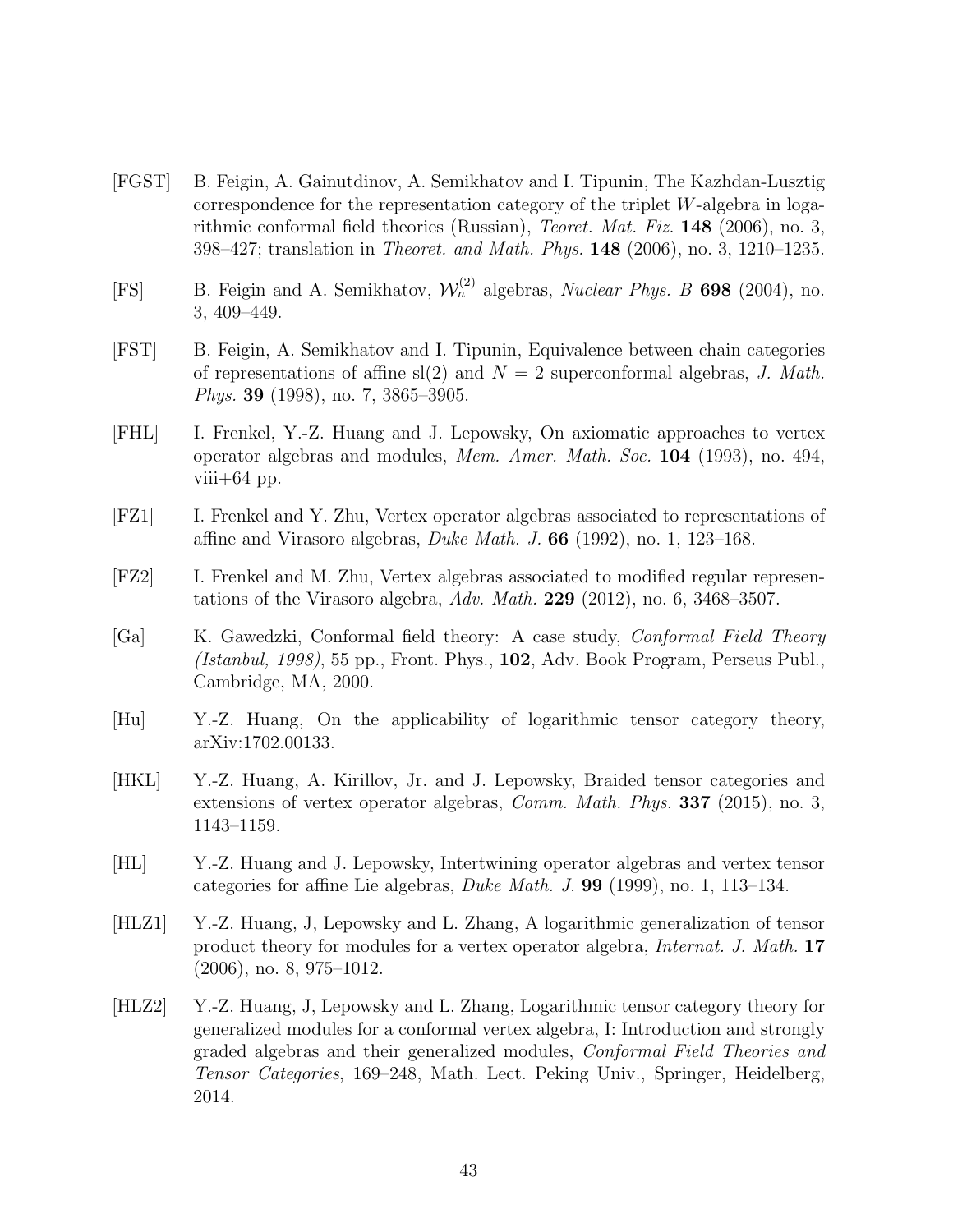- <span id="page-43-5"></span>[HLZ3] Y.-Z. Huang, J, Lepowsky and L. Zhang, Logarithmic tensor category theory for generalized modules for a conformal vertex algebra, II: Logarithmic formal calculus and properties of logarithmic intertwining operators, arXiv:1012.4196.
- <span id="page-43-3"></span>[HLZ4] Y.-Z. Huang, J, Lepowsky and L. Zhang, Logarithmic tensor category theory for generalized modules for a conformal vertex algebra, III: Intertwining maps and tensor product bifunctors, arXiv:1012.4197.
- [HLZ5] Y.-Z. Huang, J, Lepowsky and L. Zhang, Logarithmic tensor category theory for generalized modules for a conformal vertex algebra, IV: Construction of tensor product bifunctors and the compatibility conditions, arXiv:1012.4198.
- [HLZ6] Y.-Z. Huang, J, Lepowsky and L. Zhang, Logarithmic tensor category theory for generalized modules for a conformal vertex algebra, V: Convergence condition for intertwining maps and the corresponding compatibility condition, arXiv:1012.4199.
- <span id="page-43-4"></span>[HLZ7] Y.-Z. Huang, J, Lepowsky and L. Zhang, Logarithmic tensor category theory for generalized modules for a conformal vertex algebra, VI: Expansion condition, associativity of logarithmic intertwining operators, and the associativity isomorphisms, arXiv:1012.4202.
- [HLZ8] Y.-Z. Huang, J, Lepowsky and L. Zhang, Logarithmic tensor category theory for generalized modules for a conformal vertex algebra, VII: Convergence and extension properties and applications to expansion for intertwining maps, arXiv:1110.1929.
- <span id="page-43-0"></span>[HLZ9] Y.-Z. Huang, J, Lepowsky and L. Zhang, Logarithmic tensor category theory for generalized modules for a conformal vertex algebra, VIII: Braided tensor category structure on categories of generalized modules for a conformal vertex algebra, arXiv:1110.1931.
- <span id="page-43-1"></span>[HY] Y.-Z. Huang and J. Yang, Logarithmic intertwining operators and associative algebras, J. Pure Appl. Algebra 216 (2012), no. 6, 1467–1492.
- <span id="page-43-2"></span>[KL1] D. Kazhdan and G. Lusztig, Affine Lie algebras and quantum groups, Internat. Math. Res. Notices 1991, no. 2, 21–29.
- [KL2] D. Kazhdan and G. Lusztig, Tensor structures arising from affine Lie algebras, I, J. Amer. Math. Soc. 6 (1993), no. 4, 905–947.
- [KL3] D. Kazhdan and G. Lusztig, Tensor structures arising from affine Lie algebras, II, J. Amer. Math. Soc. 6 (1993), no. 4, 949–1011.
- [KL4] D. Kazhdan and G. Lusztig, Tensor structures arising from affine Lie algebras, III, J. Amer. Math. Soc. 7 (1994), no. 2, 335–381.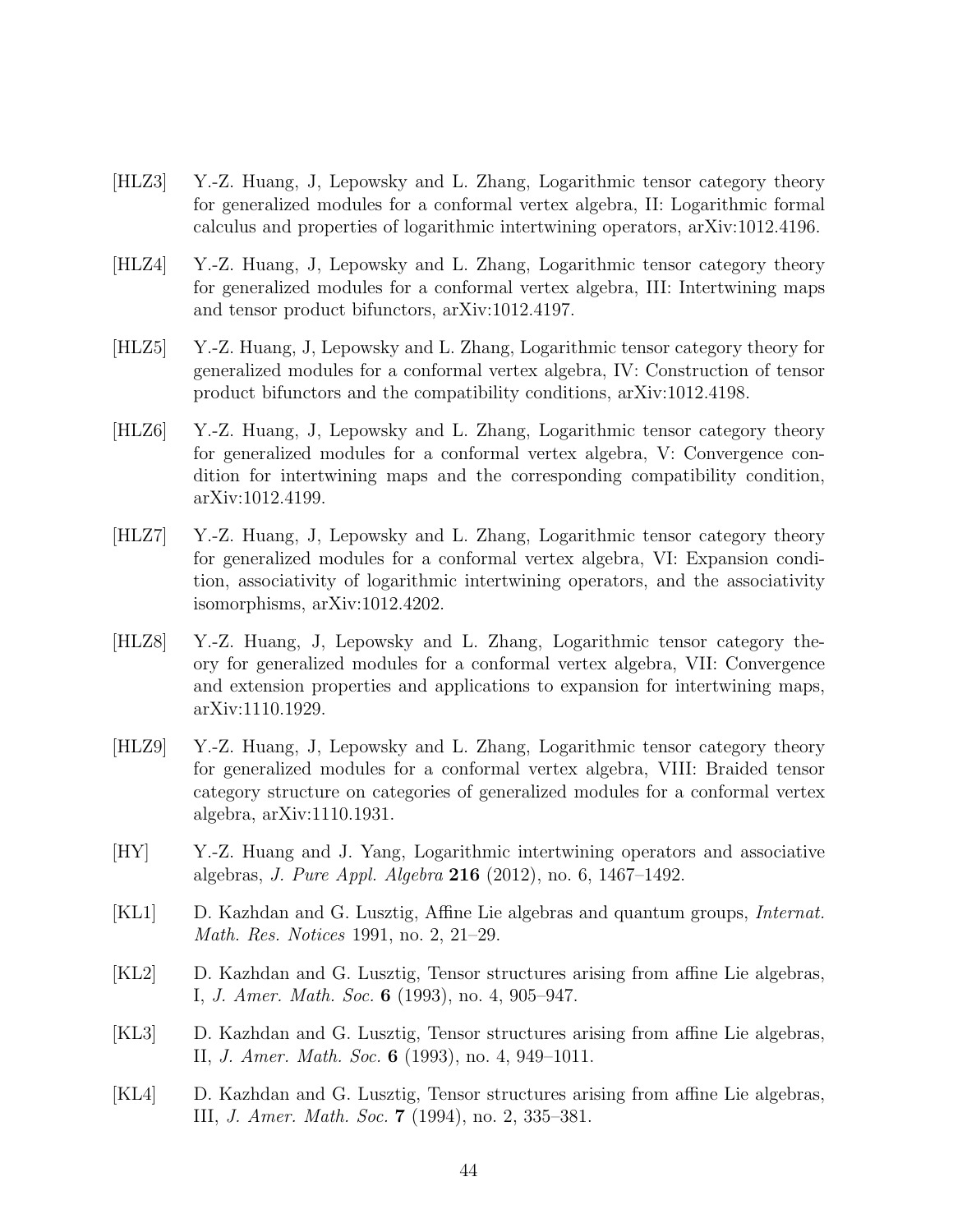- <span id="page-44-7"></span>[KL5] D. Kazhdan and G. Lusztig, Tensor structures arising from affine Lie algebras, IV, J. Amer. Math. Soc. 7 (1994), no. 2, 383–453.
- <span id="page-44-6"></span>[KS] H. Kondo and Y. Saito, Indecomposable decomposition of tensor products of modules over the restricted quantum universal enveloping algebra associated to  $\mathfrak{sl}_2$ , *J. Algebra* **330** (2011), 103–129.
- <span id="page-44-8"></span>[KoSa] S. Koshida and R. Sato, On resolution of highest weight modules over the  $\mathcal{N} = 2$ superconformal algebra, arXiv:1810.13147.
- <span id="page-44-11"></span>[LL] J. Lepowsky and H. Li, Introduction to Vertex Operator Algebras and Their Representations, Progress in Mathematics, 227, Birkhäuser, Boston, MA, 2004, xiv+318 pp.
- <span id="page-44-0"></span>[Li] H. Li, Determining fusion rules by  $A(V)$ -modules and bimodules, J. Algebra 212 (1999), no. 2, 515–556.
- <span id="page-44-13"></span>[McR] R. McRae, Non-negative integral level affine Lie algebra tensor categories and their associativity isomorphism, *Comm. Math. Phys.*  $346$  (2016), no. 1, 349–395.
- <span id="page-44-1"></span>[MY] R. McRae and J. Yang, Vertex algebraic intertwining operators among generalized Verma modules for  $\mathfrak{sl}(2, \mathbb{C})$ , *Trans. Amer. Math. Soc.* 370 (2018), no. 4, 2351–2390.
- <span id="page-44-5"></span>[NT] K. Nagatomo and A. Tsuchiya, The triplet vertex operator algebra  $W(p)$  and the restricted quantum group  $\overline{U}_q(sl_2)$  at  $q=e^{\frac{\pi i}{p}}$ , Exploring New Structures and Natural Constructions in Mathematical Physics, 1–49, Adv. Stud. Pure Math., 61, Math. Soc. Japan, Tokyo, 2011.
- <span id="page-44-12"></span>[Na] W. Nahm, Quasi-rational fusion products, Internat. J. Modern Phys. B 8 (1994), no. 25-26, 3693–3702.
- <span id="page-44-2"></span>[RS1] L. Rozansky and H. Saleur, Quantum field theory for the multivariable Alexander-Conway polynomial, *Nucl. Phys. B* 376 (1992), no. 3, 461–509.
- <span id="page-44-3"></span>[RS2] L. Rozansky and H. Saleur, S- and T-matrices for the super  $U(1,1)$   $WZW$ model: Application to surgery and 3-manifolds invariants based on the Alexander-Conway polynomial, Nuclear Phys. B 389 (1993), no. 2, 365–423.
- <span id="page-44-4"></span>[RS3] L. Rozansky and H. Saleur, Reidemeister torsion, the Alexander polynomial and  $U(1, 1)$  Chern-Simons theory, J. Geom. Phys. **13** (1994), no. 2, 105–123.
- <span id="page-44-9"></span>[Sa1] R. Sato, Modular invariant representations of the  $\mathcal{N}=2$  superconformal algebra, Int. Math. Res. Not. IMRN 2019, no. 24, 7659–7690.
- <span id="page-44-10"></span>[Sa2] R. Sato, Equivalences between weight modules via  $\mathcal{N}=2$  coset constructions, arXiv:1605.02343.